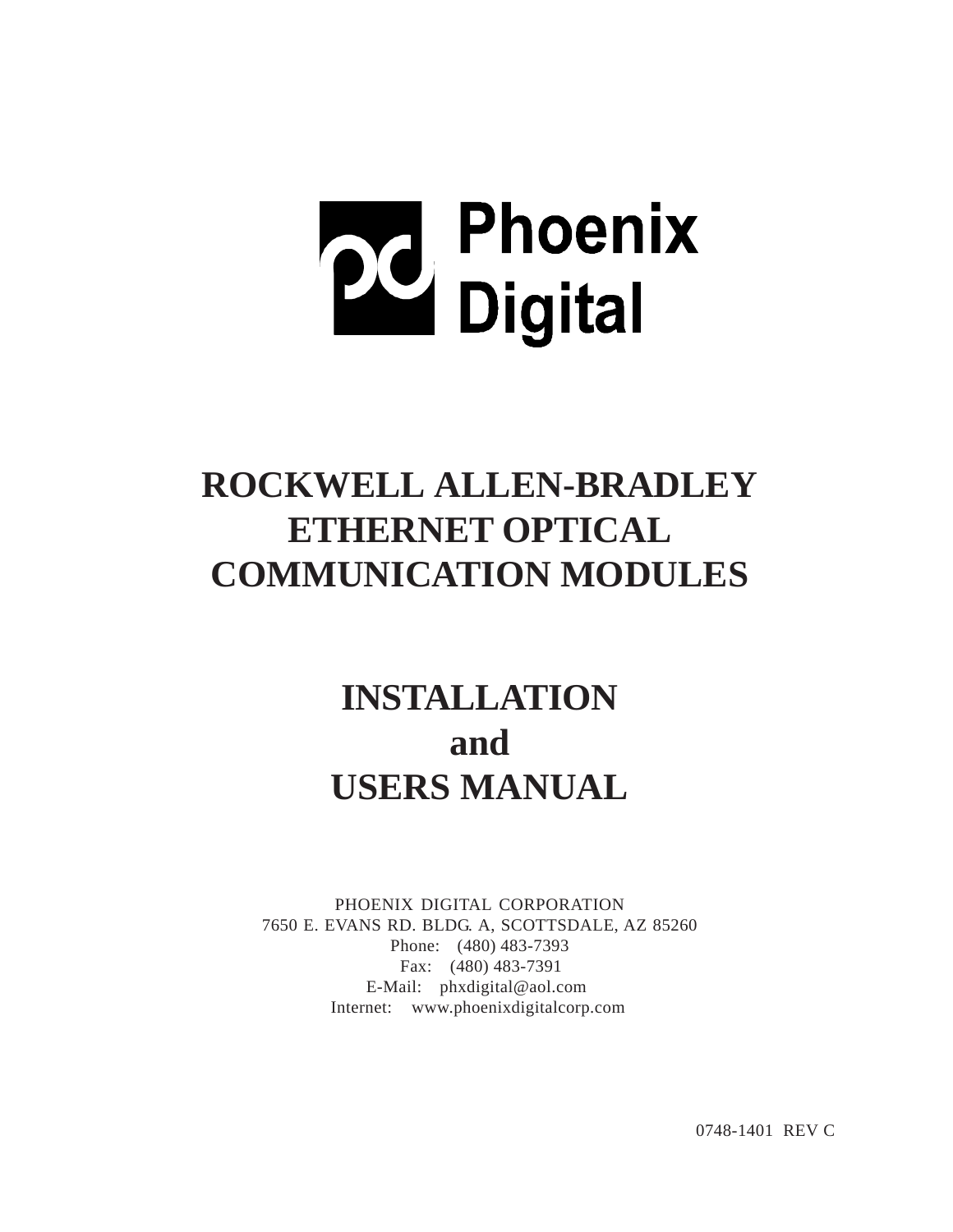# PHOENIX DIGITAL CORPORATION

# ROCKWELL ALLEN-BRADLEY ETHERNET OPTICAL COMMUNICATION MODULES

# Users Manual

Notes: 1. This manual provides user information describing the operation and functionality of the following Ethernet fiber optic modules:

> OCM-ETH-xx (Standalone, Panelmount and 1771 Plug-In... with Serial Numbers 7500 and above); OLC-ETH-xx (1746 Plug-In); OCX-ETH-xx (DIN Rail, Standalone and 1756 Plug-In).

- 2. All OCX modules are rated for use in Class I, Division 2 Groups A, B, C, and D hazardous locaitons. The following information is provided for hazardous location approval for OCX module applications:
	- "WARNING Explosion Hazard Do not disconnect while circuit is live unless area is known to be non-hazardous."
	- "WARNING Explosion Hazard Substitution of components may impair suitability for Class I, Division 2."
	- "This equipment is suitable for use in Class I, Division 2, Groups A, B, C, D or non-hazardous locations only."

Document # 0748-1401 REV C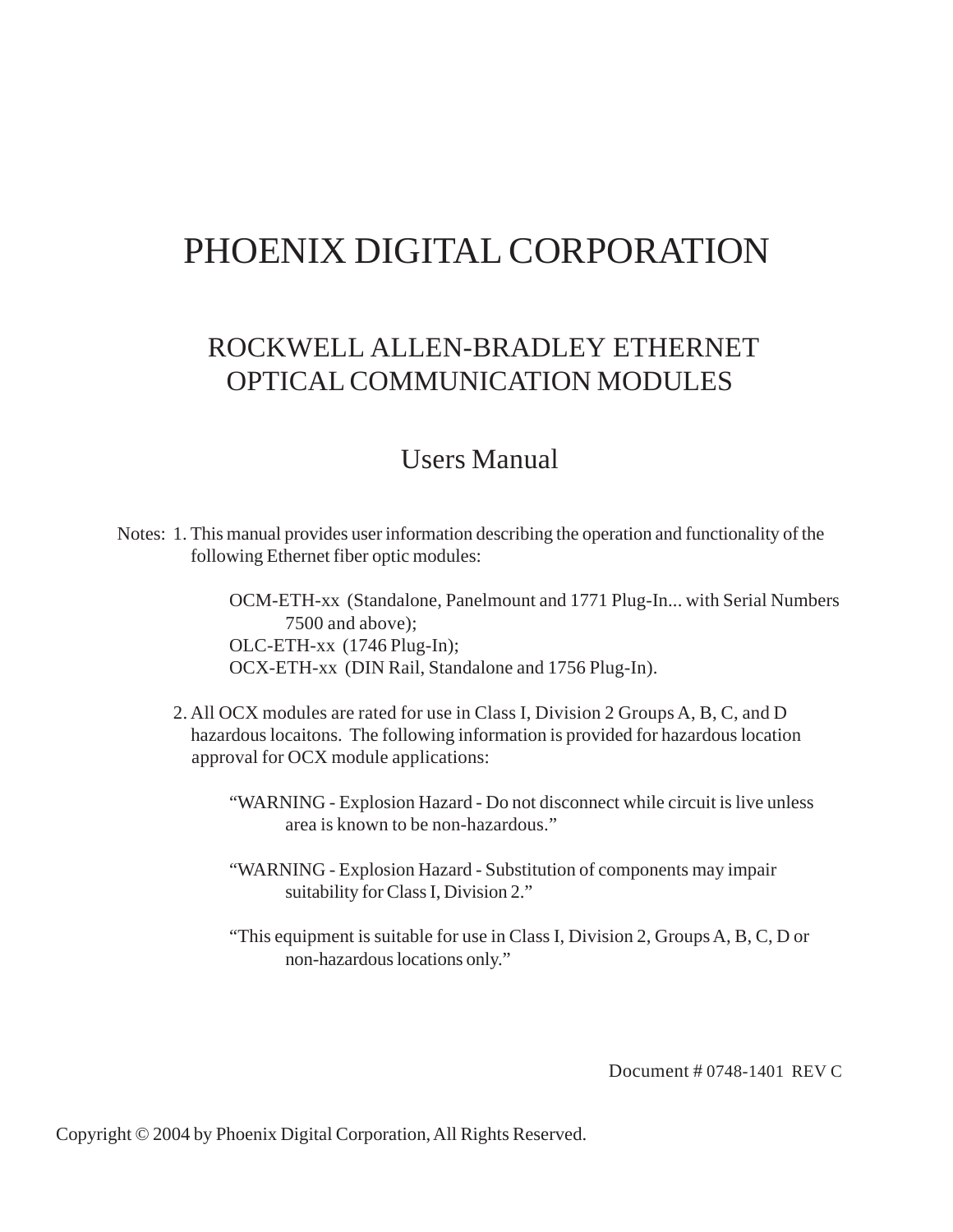# **ROCKWELL ALLEN-BRADLEY ETHERNET OPTICAL COMMUNICATION MODULES USERS MANUAL**

#### **TABLE OF CONTENTS**

#### **CHAPTER 1 DESCRIPTION AND SPECIFICATION PAGE #**

| 1.3.5 MECHANICAL AND ENVIRONMENTAL SPECIFICATIONS 1-43 |  |
|--------------------------------------------------------|--|

# **CHAPTER 2 CONFIGURATION AND INSTALLATION INSTRUCTIONS**

# **APPENDIX A: FIBER OPTIC MODULE 10 BASE-T CABLE DRAWING**........... A-1 **(OCM-CBL-A1-(10))**

# **APPENDIX B: FIBER OPTIC MODULE 10 BASE-T CABLE DRAWING**........... B-1 **(OCX-CBL-A1-(10))**

|--|--|--|

**APPENDIX D: LIST OF TABLES IN MANUAL**.................................................... D-1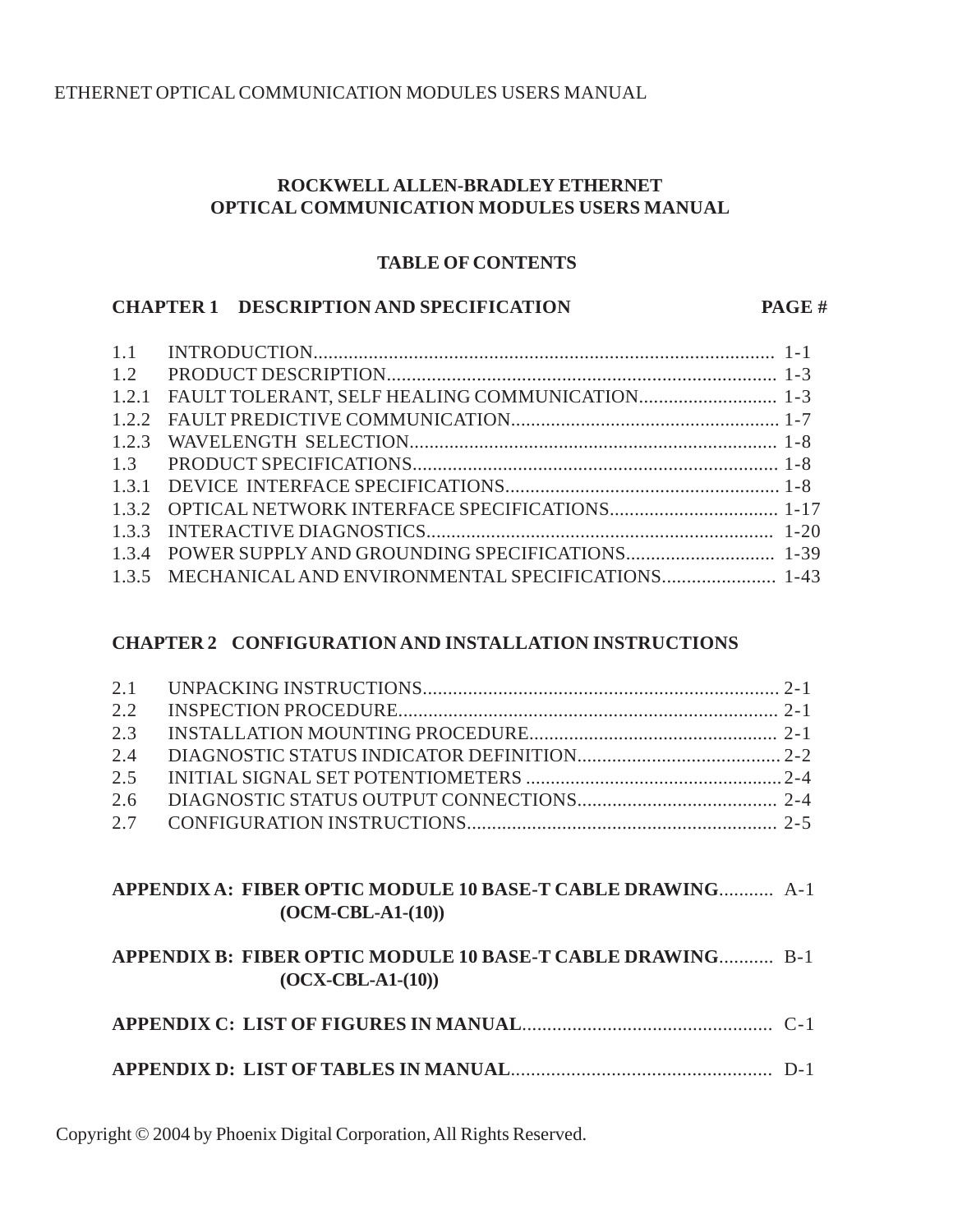#### **CHAPTER 1**

#### **DESCRIPTION AND SPECIFICATION**

#### **1.1 INTRODUCTION**

Phoenix Digital's family of Rockwell Allen-Bradley Ethernet fiber optic modules provide the most advanced, comprehensive, state-of-the-art fiber optic communication capabilities on the market today. Phoenix Digital's Ethernet fiber optic modules are available as Panelmount, Standalone modules with integral 120/220 VAC, 24 VDC, or 125 VDC power supplies (Optical Communication Modules... OCM-P modules), DIN Rail, Standalone modules with integral 120/220 VAC, 24 VDC, or 125 VDC power supplies (Optical Communication Modules... OCX-R modules), 1771 plug-in modules (Optical Communication Modules... OCMs), 1746 plug-in modules (Optical Link Couplers... OLCs), and 1756 plug-in modules (Optical ControlLogix Modules... OCXs). These fiber optic modules translate hardwire networks into an optical network medium, transparent to the communication protocol and configurable for distribution by the user in ring, bus, star, tree, or pointto-point network installations. Fiber optic network options include features not found in even the most expensive communication network installations; on-line diagnostic monitoring with high speed self-healing communication recovery around points of failure (Fault Tolerant), in-line signal strength monitoring with annunciation of impending communication failures (Fault Predictive), interactive diagnostics to locate fault and impending fault conditions (accessible by the user program), and wavelength selection for matching fiber media characteristics. Phoenix Digital makes all of this possible through application of its patented self-healing communication switch and advanced optical measurement technologies.

The following table provides correspondence between Phoenix Digital fiber optic module Model Numbers and Allen-Bradley networks. The user should check the Model Number label located on the side of the fiber optic module cover to verify network interface compatibility.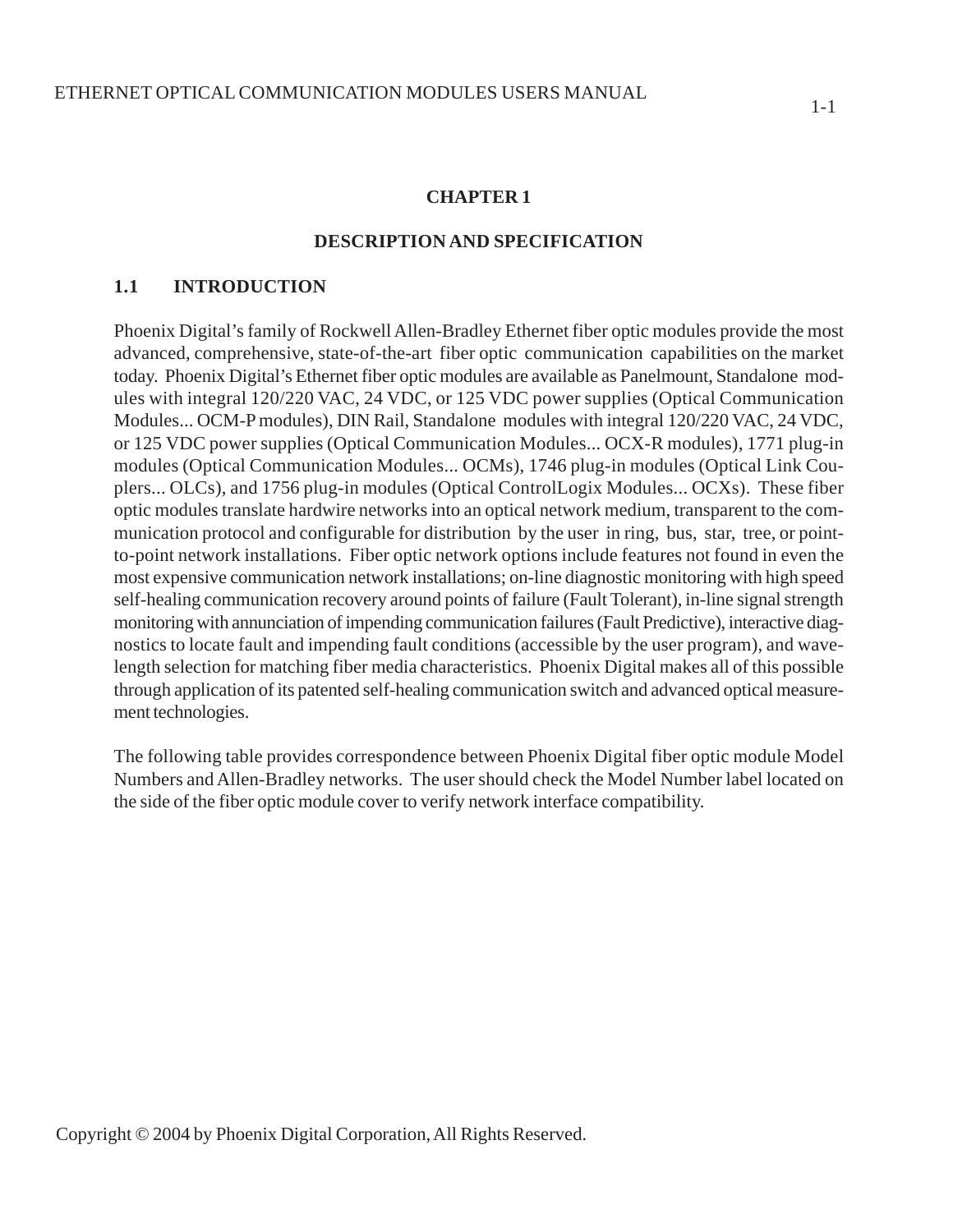#### ETHERNET OPTICAL COMMUNICATION MODULES USERS MANUAL

| OCM MODEL #                                                            | NETWORK COMPATIBILITY                                                                                             |
|------------------------------------------------------------------------|-------------------------------------------------------------------------------------------------------------------|
| OCM-ETH- $(1)$ - $(2)$ - $(3)$ - $(4)$ - $(5)$ - $(6)$ - $(7)$ - $(8)$ | Ethernet Communications (1771 Plug-In and<br>Panelmount, Standalone modules)                                      |
| $OLC-ETH-(1)-(3)-(4)-(6)-(7)-(8)$                                      | Ethernet Communications (1746 Plug-In modules)                                                                    |
| $OCX*-ETH-(1)-(2)-(3)-(4)-(5)-(6)-(7)-(8)$                             | Ethernet Communications (1756 Plug-In and<br>DIN Rail, Standalone modules)                                        |
| OCM-AUI-A1                                                             | 10 Base-T Ethernet Transceiver                                                                                    |
| OCM-CBL-A1-(9)-(10)                                                    | 10 Base-T Intereconnect Cable (RJ-45 to RJ-45)                                                                    |
| $OCX-CBL-A1-(9)-(10)$                                                  | 10 Base-T Intereconnect Cable (RJ-45 to RJ-11;                                                                    |
|                                                                        | OCX and OLC J2 Connector Only.)                                                                                   |
| $(1)$ "85"<br>$\equiv$                                                 | 850 nanometer wavelength selection                                                                                |
| "13"<br>$\equiv$                                                       | 1300 nanometer wavelength selection                                                                               |
| " $15"$<br>$\equiv$                                                    | 1550 nanometer wavelength selection                                                                               |
| (2) " $P$ "<br>$\quad \  \  =$                                         | Panelmount, Standalone Enclosure                                                                                  |
| " $R$ "<br>$=$                                                         | DIN Rail, Standalone Enclosure                                                                                    |
| blank<br>$=$                                                           | 1771, 1746, or 1756 Plug-In Module                                                                                |
| $(3)$ "D"<br>$\equiv$                                                  | Interactive Diagnostics (Required for OCX and OCX-R CL I, Div 2.)                                                 |
| blank<br>$\equiv$                                                      | No Diagnostics                                                                                                    |
| $(4)$ "ST"<br>$=$                                                      | ST Fiber Optic Connector Style                                                                                    |
| "SMA"<br>$\qquad \qquad =\qquad$                                       | SMA Fiber Optic Connector Style (Available with                                                                   |
|                                                                        | 850nm Wavelength only.)                                                                                           |
| $(5)$ "24V"<br>$\equiv$                                                | 24 VDC Operation                                                                                                  |
| "ACV"<br>$\equiv$                                                      | 120/220 VAC, 50/60 Hz Operation                                                                                   |
| " $125V$ "<br>$\equiv$                                                 | 125 VDC Operation                                                                                                 |
| $(6)$ "SM"<br>$\equiv$                                                 | Singlemode Fiber Compatibility (Available with 1300 nm<br>or 1550 nm Wavelengths, and ST connector options only.) |
| blank<br>$\qquad \qquad =\qquad$                                       | Multimode Fiber Compatibility                                                                                     |
| $(7)$ "A1"<br>$\equiv$                                                 | Integral 10 Base-T Transceiver                                                                                    |
| " $A2"$<br>$\equiv$                                                    | Integral 10 Base-2 Transceiver                                                                                    |
| " $A1-A1" =$                                                           | Dual Integral 10 Base-T Transceivers                                                                              |
| " $A1-A2" =$                                                           | One Integral 10 Base-T Transceiver, One Integral 10 Base-2                                                        |
|                                                                        | Transceiver                                                                                                       |
| $(8)$ "EXT"<br>$\equiv$                                                | Extended Capacity Operation (Required for networks with 10 or<br>more OCM/OLC/OCX-ETH modules.)                   |
| $(9)$ "10"<br>$\equiv$                                                 | 10 foot/3 meter length                                                                                            |
| blank<br>$\equiv$                                                      | 1 foot/0.3 meter length                                                                                           |
| $(10)$ "HUB"<br>$\equiv$                                               | Cross-over Cable for Direct Connection to HUBs                                                                    |
| blank<br>$=$                                                           | Straight-Thru Cable for Direct Connection to PLCs, PCs, etc                                                       |

\* OCX modules are rated for Class I, Div 2 hazardous locations, when the "-D" diagnostic option is included.

# **PRODUCT MODEL NUMBER DEFINITION**

# **TABLE 1**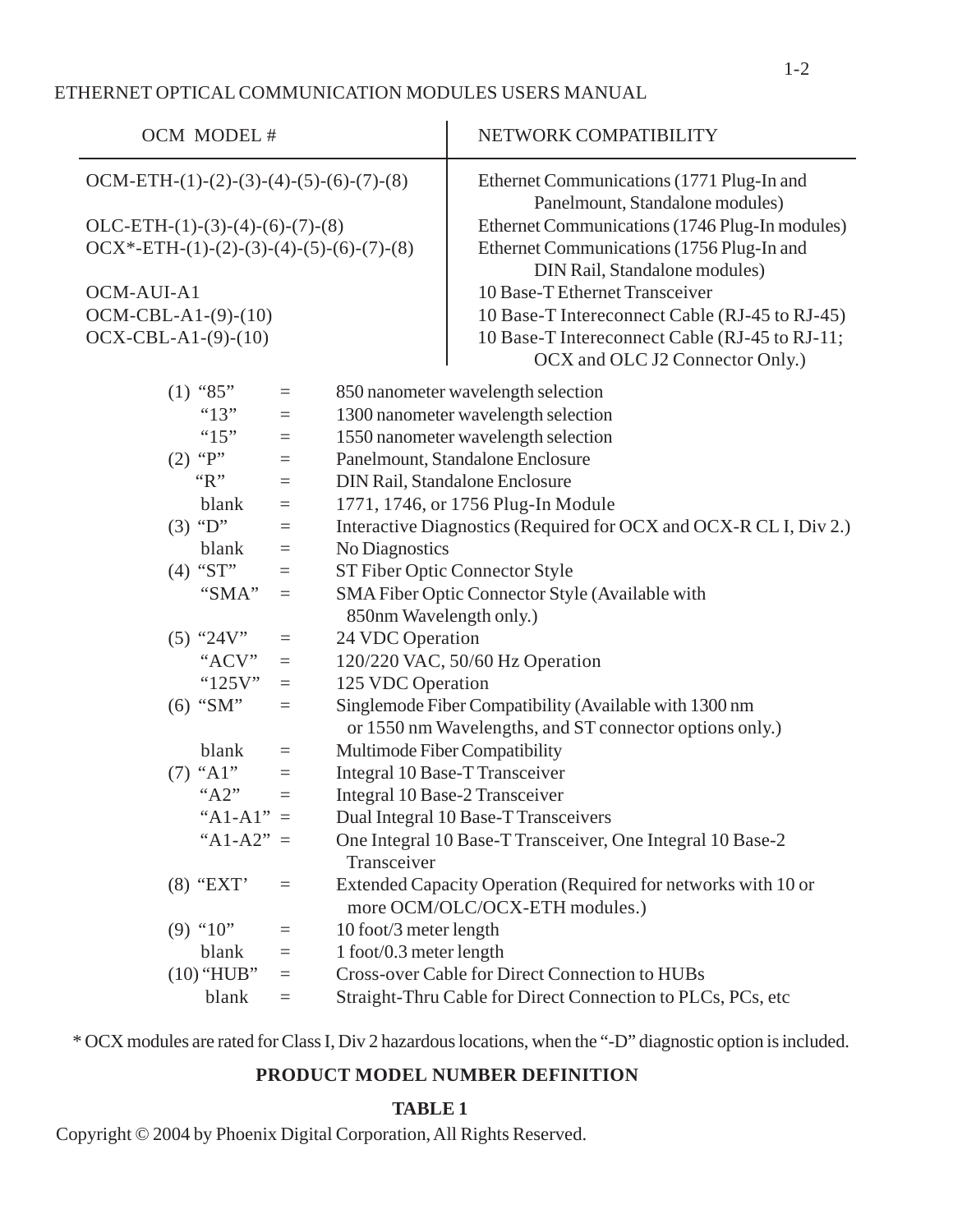A summary of selected fiber optic features is given below:

- o Fault Tolerant Communication: Provides On-line Diagnostic Monitoring and High Speed, Self-Healing Communication Recovery.
- o Fault Predictive Communication: Provides In-line Optical Signal Strength Monitoring and Annunciation of Impending Communication Failures.
- o Interactive Diagnostics (User Program Accessible): Locates Fault and Impending Fault Conditions Throughout the Network.
- o Selectable Wavelengths: 850 nanometer, 1300 nanometer (multimode and singlemode), and 1550 nanometer (multimode and singlemode).
- o Extended capacity option: Supports over 40 fiber optic modules on a Single Multidrop bus or ring network
- o UL Class I, Division 2 Rating on all 1756 Plug-In and DIN Rail, Standalone Modules.
- o Easy to see, visual indication of Communication Diagnostic Status.

#### **1.2 PRODUCT DESCRIPTION**

#### **1.2.1 FAULT TOLERANT, SELF-HEALING COMMUNICATION**

Phoenix Digital's Fault Tolerant, Self-Healing Communication technology provides diagnostic monitoring of the communication signal waveforms at each node on the network, and ultra-high speed detection, isolation, and correction of points of communication failure anywhere on the network grid. Phoenix Digital's fiber optic modules will self-heal around communication failures in ring, bus, star, tree, or point-to-point network configurations. Figure 1 illustrates Examples of Typical Fiber Optic Module Network Configurations.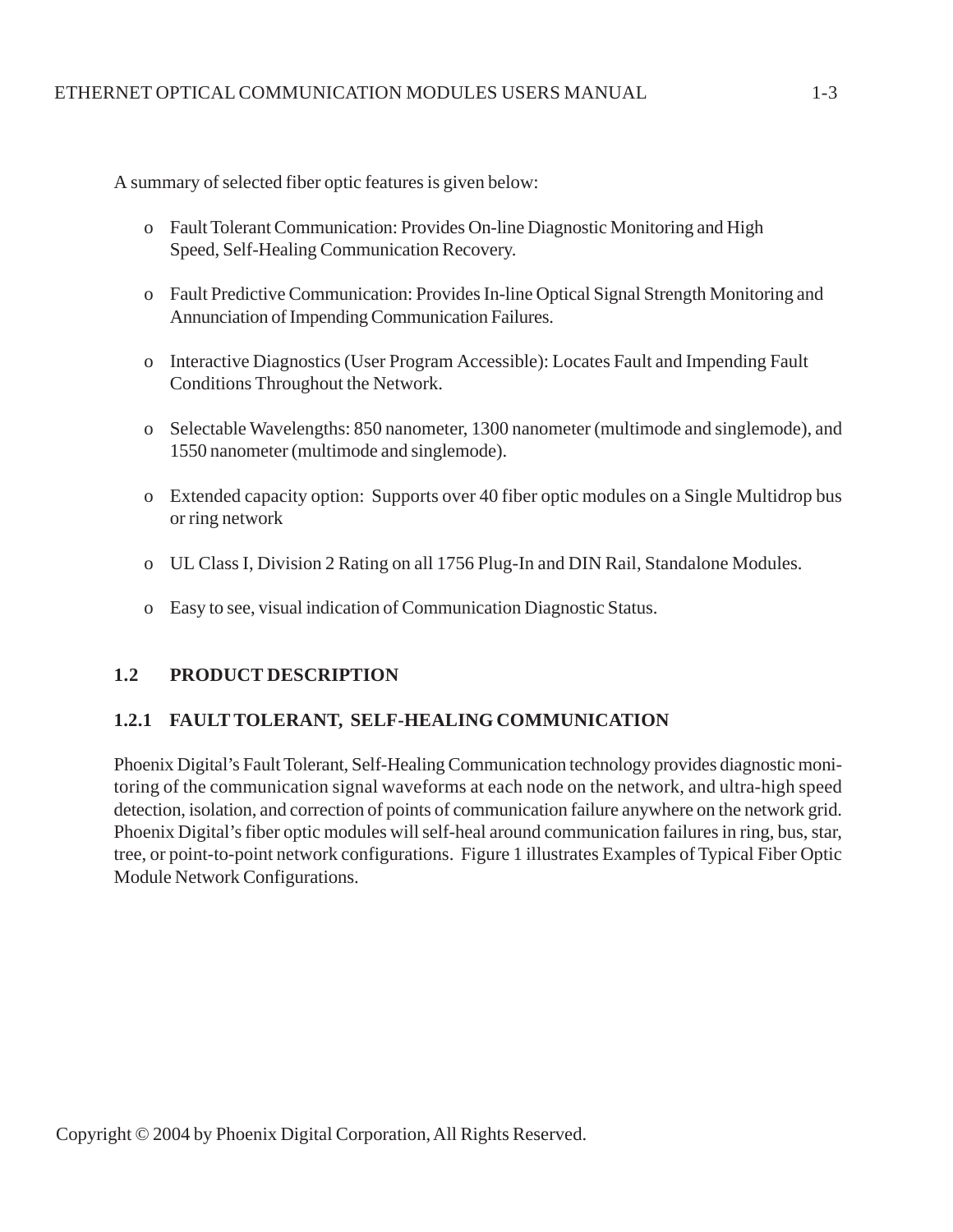

FAULT TOLERANT, POINT-TO-POINT NETWORK CONFIGURATION



#### FAULT TOLERANT RING NETWORK CONFIGURATION

(1) OPTICAL COMMUNICATION MODULE (3) OPTICAL LINK COUPLER MODEL # OCM-ETH-85-P-D-ST-ACV-A1-A1 MODEL # OCX-ETH-85-D-ST-A1

(2) OPTICAL COMMUNICATION MODULE (4) OPTICAL COMMUNICATION MODULE

(CLASS I, DIV 2)

 MODEL # OLC-ETH-85-D-ST-A1 MODEL # OCX-ETH-85-R-D-ST-ACV-A1-A1 (CLASS I, DIV 2)

#### **EXAMPLES OF TYPICAL FIBER OPTIC ETHERNET NETWORK CONFIGURATIONS**

#### **FIGURE 1**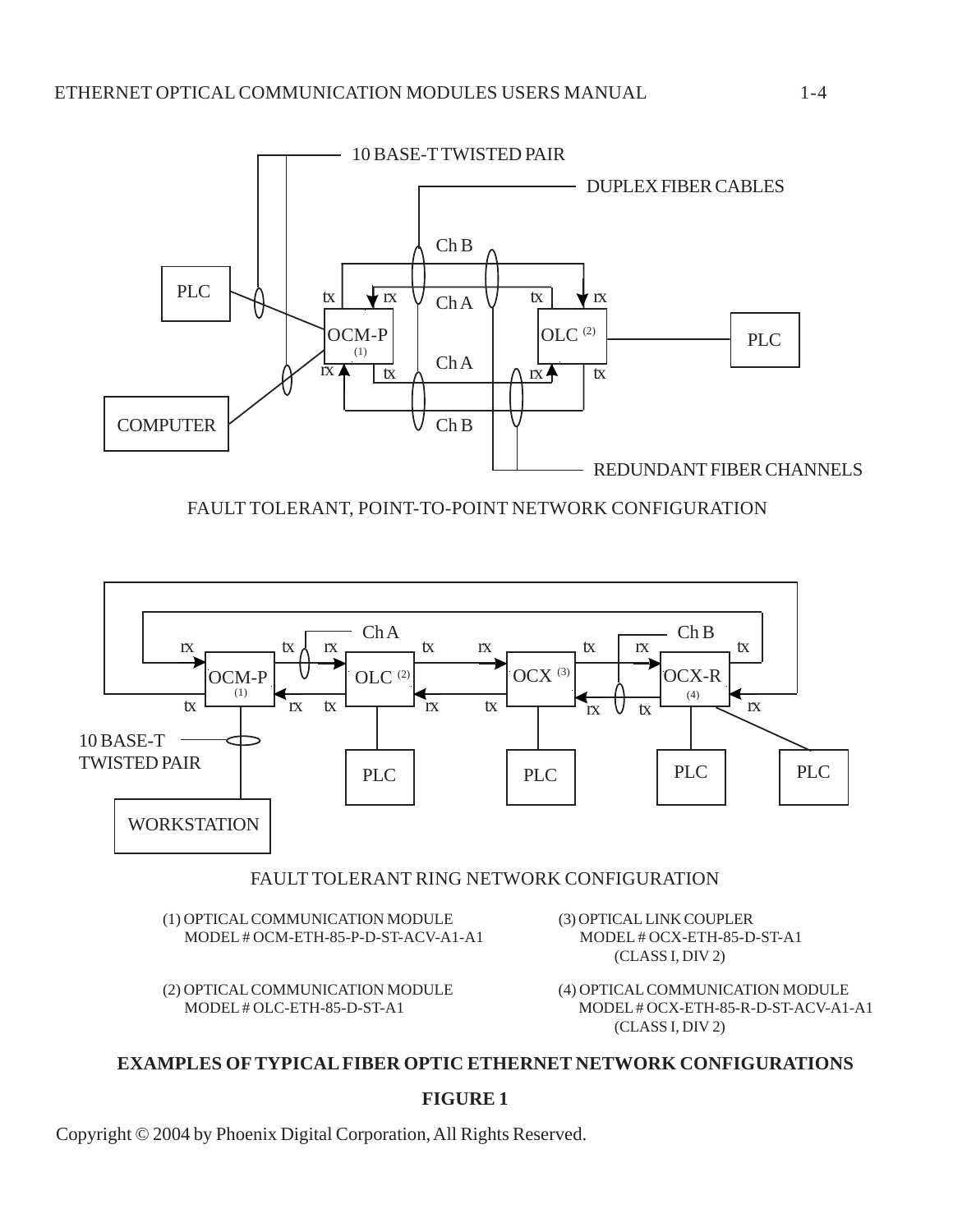The ultra-high speed, self-healing communication technology on each fiber optic module will automatically redirect network traffic around points of failure (wrapback communication). In a failed condition the fiber optic communication network will self-heal around a fault by redirecting data communications around the point of failure. This is accomplished by wrapping back network communications at the communication nodes on either side of the point of failure, through the use of a high-speed, combinational wrapback communication switch (hardware pass-thru, non-software interactive) built into the front-end optical interface of each Phoenix Digital fiber optic module.

Two fiber modules on every fiber optic Ethernet network (and on every fiber network segment in star and tree topology network configurations) must be switch configured to be Network Master modules. (See Tables 10, 12, and 13 for fiber optic module Master/Slave Switch Designations. See Configuration Instructions in Chapter 2, Section 2.7 for more detailed information.) One of these modules will serve as the Master for fiber optic network Channel A (Ch A Transmit Master), and the other for Channel B (Ch B Transmit Master). These two fiber optic Master modules may be located anywhere on the fiber optic network, but must always be logically adjacent to each other and directly interconnected in all fault tolerant, ring topology fiber optic network configurations. The A Channel Master fiber optic module must have its Ch A Transmit Output connected to the Ch A Receive Input of the B Channel Master fiber module. Similarly, the B Channel Master fiber optic module must have its Ch B Transmit Output connected to the Ch B Receive Input of the A Channel Master fiber module. All other fiber optic modules on the network must be switch configured to be Slaves.

Figure 2 illustrates a typical fiber optic Ethernet fault tolerant ring topology network configuration. In this example the Master fiber optic modules are directly interconnected via fiber cable. The fiber modules located between the two Master modules are configured as Slave modules. Diagnostic monitoring circuitry at each module (Master and Slave) will continuously monitor the integrity of the communication carriers present at the receive data inputs of each communication channel. This high speed combinational diagnostic monitoring circuitry will monitor and detect communication failures in carrier symmetry, jitter, amplitude, and jabber. In the event a fault condition is diagnosed on the network (Figure 2: Node 2/Channel B receiver and Node 3/Channel A receiver) the fiber modules detecting the failure (Nodes 2 and 3) will immediately redirect communication around the point of failure using the wrapback fiber channels between the Master fiber optic modules. Essentially, the network dynamically reconfigures to form a new communication path from node 2 to node 3, away from the point of failure (the long way around the network), thus insuring communication network continuity and fault isolaton. In additon to providing network fault tolerance, Phoenix Digital's fiber optic modules enable maintenance personnel to locate fault conditons (remote status monitoring), add/delete nodes, and splice/terminate/replace media on-line, without disrupting network communications.

In point-to-point fiber network configurations (two fiber optic modules interconnected via fiber cable, see top of Figure 1) both fiber modules must be configured as Masters. One fiber module should be configured as the Ch A Master, and the other as Ch B Master. Communication is achieved between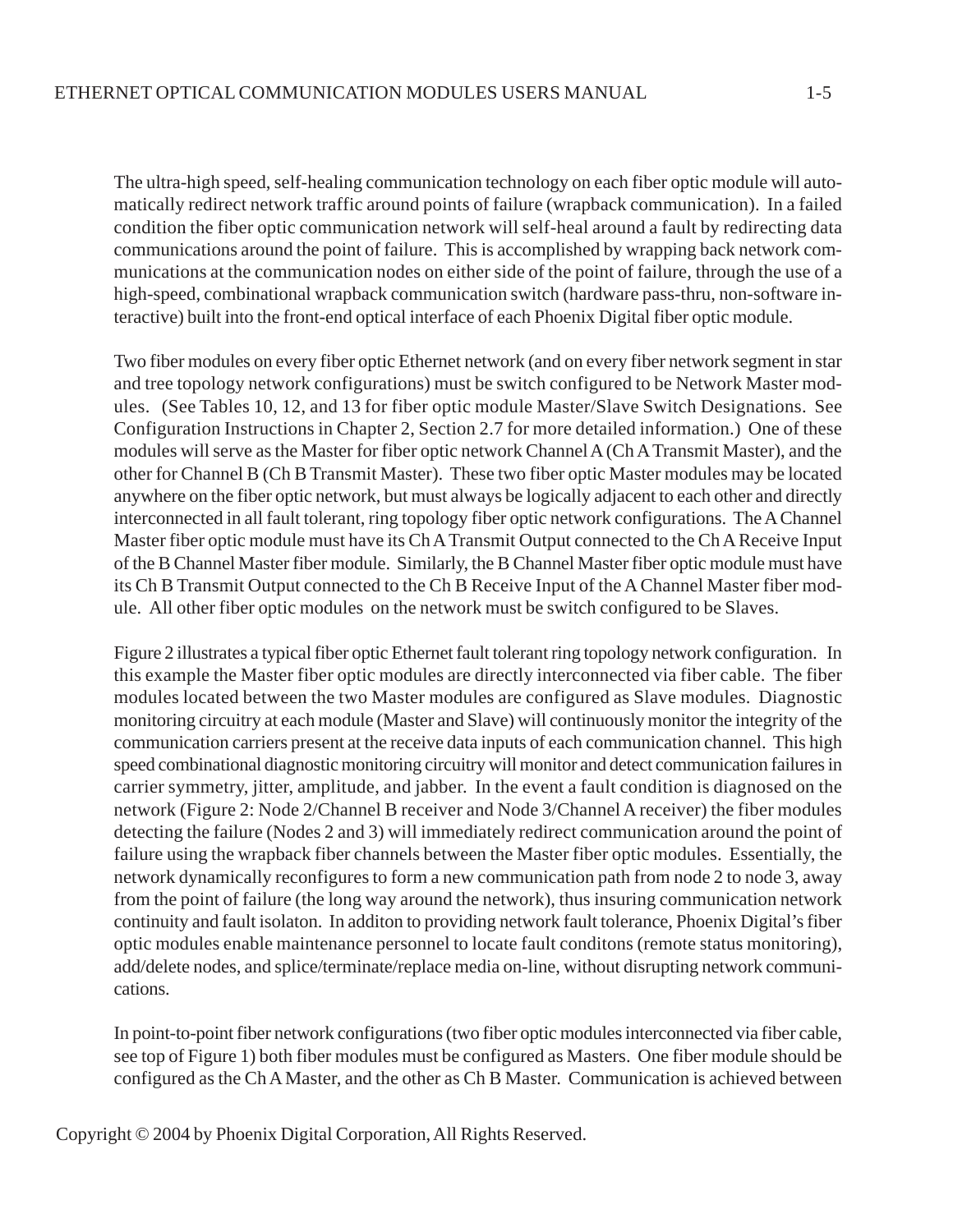

#### **FIBER OPTIC ETHERNET NETWORK ILLUSTRATING SELF-HEALING COMMUNICATION WRAPBACK**

#### **FIGURE 2**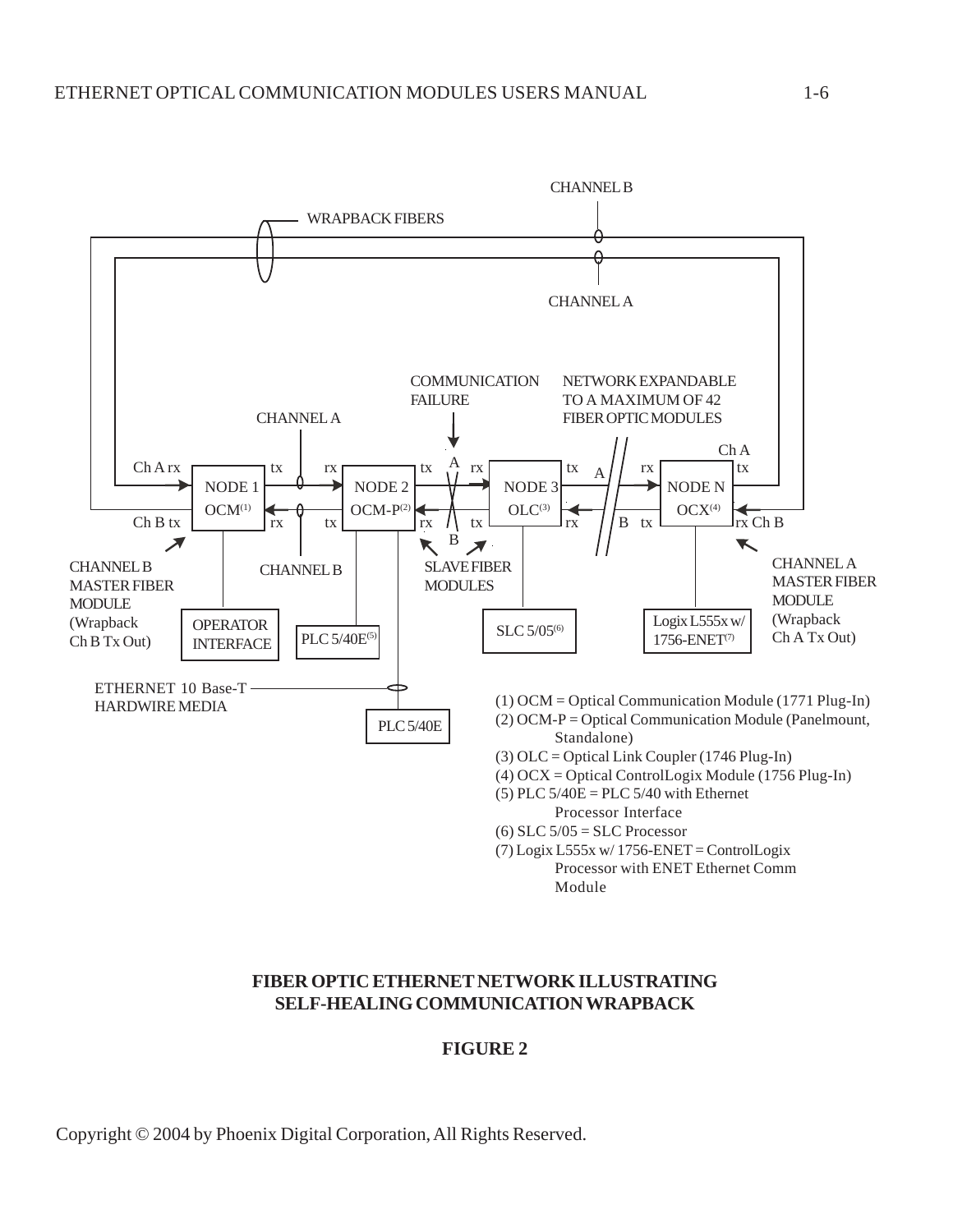fiber optic modules in point-to-point fiber networks by using one fiber on Channel A (Fiber Module 1 Ch A Tx to Fiber Module 2 Ch A Rx) and a second fiber on Channel B (Fiber Module 1 Ch B Rx to Fiber Module 2 Ch B Tx). This configuration may be made Fault Tolerant by connecting a second pair of fibers between the two modules, on the unused fiber connections (Fiber Module 1 Ch B Tx to Fiber Module 2 Ch B Rx, and Fiber Module 1 Ch A Rx to Fiber Module 2 Ch A Tx).

Communication continuity will be unconditionally maintained by the fiber optic modules in the event of either node or media failure. When the source of the network failure is corrected, the fiber modules will automatically restore the communication network to its original traffic patterns.

# **1.2.2 FAULT PREDICTIVE COMMUNICATION (850 nm and 1300 nm MULTIMODE ONLY)**

Phoenix Digitals' Fault Predictive Communication Technology provides diagnostic monitoring and detection of impending communication failures resulting from gradual degradation of the communication link itself. Phoenix Digitals' fiber optic modules monitor impending fault conditions by continuously measuring the actual in-line signal strength (optical power) of the data comunications at each receive input on the module. The fiber modules continuously compare these actual in-line measurements to preset optical power reference thresholds, which are normalized to power levels where valid network communications will still be assured but impending communication failures can be accurately predicted. If the actual in-line data communication signal strength degrades below these power thresholds (resulting from one or more sources of link degradation), the fiber modules will automatically detect and annunciate the impending failure conditions via visual indicators on the front of the module. Phoenix Digitals' fiber optic modules also provide User Program Accessible, Interactive Diagnostics (1771, 1746, and 1756 Plug-In Fiber Modules) and Hardwired Diagnostic Ouputs (Panelmount, Standalone and DIN Rail, Standalone Fiber Modules) for remote monitoring, detecting, and locating of impending fault conditions (remote status monitoring). In addition, the fiber optic modules provide a linear DC voltage output representation (analog) of the actual in-line signal strength (normalized for a 0 to 3.5 VDC range) for more precise monitoring of communication link status (online optical power metering). Thus, communication link status is continuously monitored and impending failure conditions are annunciated by the fiber modules before the communication failure actually occurs, enabling maintenance personnel to perform Predictive Maintenance on the fiber optic communication network at-large. (The Impending Fault Monitoring feature is available only on multimode fiber optic modules with the "-D" Diagnostic Option.)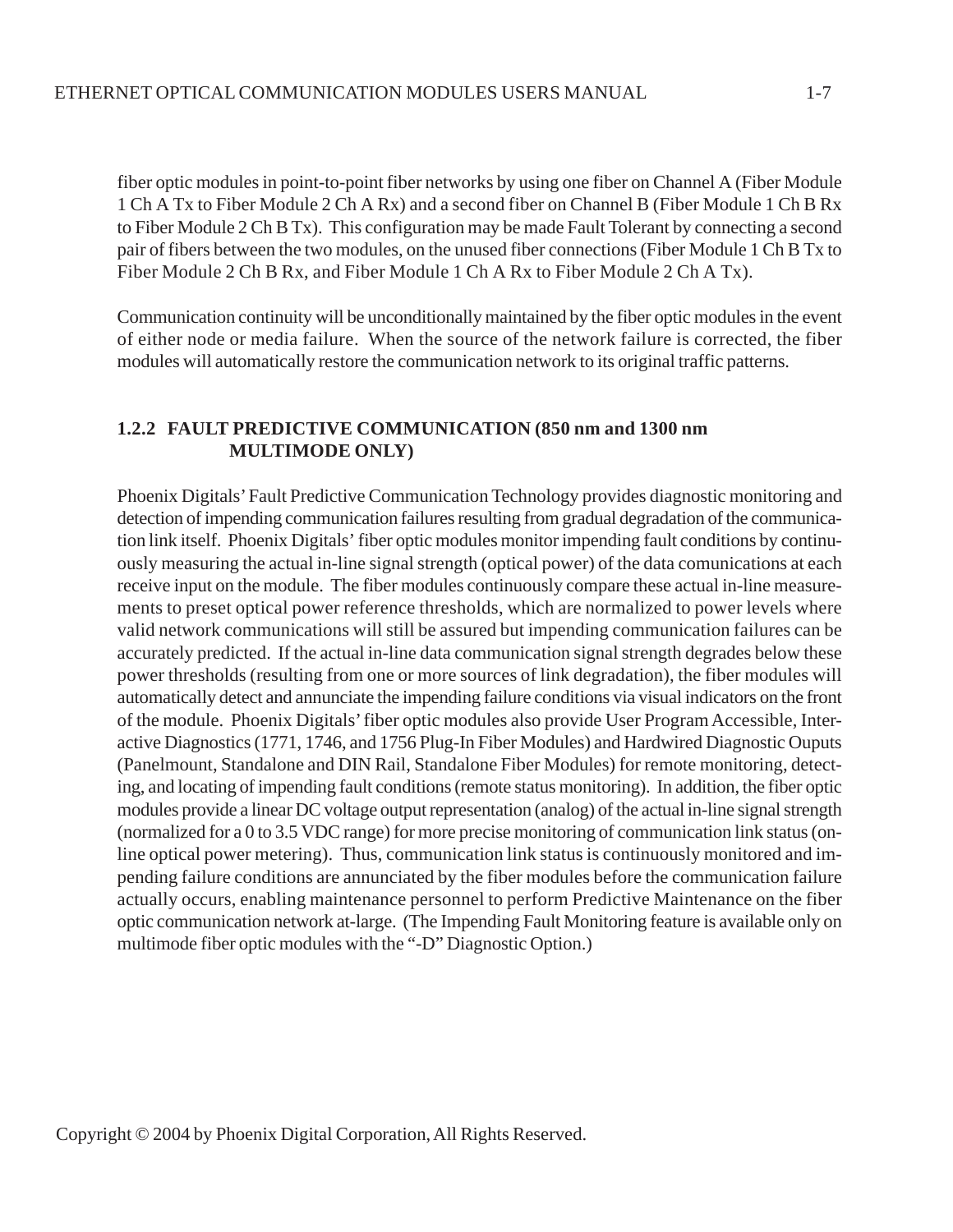# **1.2.3 WAVELENGTH SELECTION**

Phoenix Digital's fiber optic modules provide five options for wavelength selection... 850 nanometer/ multimode, 1300 nanometer/multimode, 1550 nanometer/multimode, 1300 nanometer/singlemode, and 1550 nanometer/singlemode. The maximum distance between any two devices on an Ethernet network (fiber plus hardwire) must be less than 2 miles (3.2 kilometers). (Longer distances are possible. Consult the factory for more information.)

# **1.3 PRODUCT SPECIFICATIONS**

Fiber Optic Module Mounting Dimensions and Connector Designations are provided in Figures 3 thru 7.

# **1.3.1 DEVICE INTERFACE SPECIFICATIONS**

The Panelmount, Standalone OCM and 1771 plug-in OCM device interface port connections are provided on the front of the OCM module (designated as J1, J2, and J3 - see Figures 3 and 4). The J1 connector provides an optional DTE Interface for direct connection to AUI transceivers or cables. (The DTE Interface is not included when the OCM is ordered with dual transceiver interfaces on J2 and J3, and the Diagnostic Option.) The J2 connector option provides either a direct 10 Base-T twisted pair connection (integral 10 Base-T transceiver), or a direct 10 Base-2 coax connection (integral 10 Base-2 transceiver). The J3 connector option provides a second direct 10 Base-T twisted pair connection when the OCM-P or OCM module is ordered with a second transceiver interface.

The 1746 plug-in OLC module, 1756 plug-in OCX module, and OCX-R DIN Rail, Standalone module device interface port connections are provided on the front and bottom of the fiber modules (designated as J1 and J2 - see Figures 5, 6, and 7). The J1 connector option provides a direct 10 Base-T twisted pair connection (RJ-45 connector on front of module for integral 10 Base-T transceiver interface). The J2 connector option provides either a second direct 10 Base-T twisted pair connection when the fiber optic module is ordered with a second transceiver interface (RJ-11 connector on bottom of module for integral 10 Base-T transceiver interface), or a direct 10 Base-2 coax connection (integral 10 Base-2 transceiver interface).

The user must follow all Allen-Bradley Installation, Wiring Guidelines, and Termination Procedures for interconnect wiring of Ethernet devices and Phoenix Digital fiber optic modules.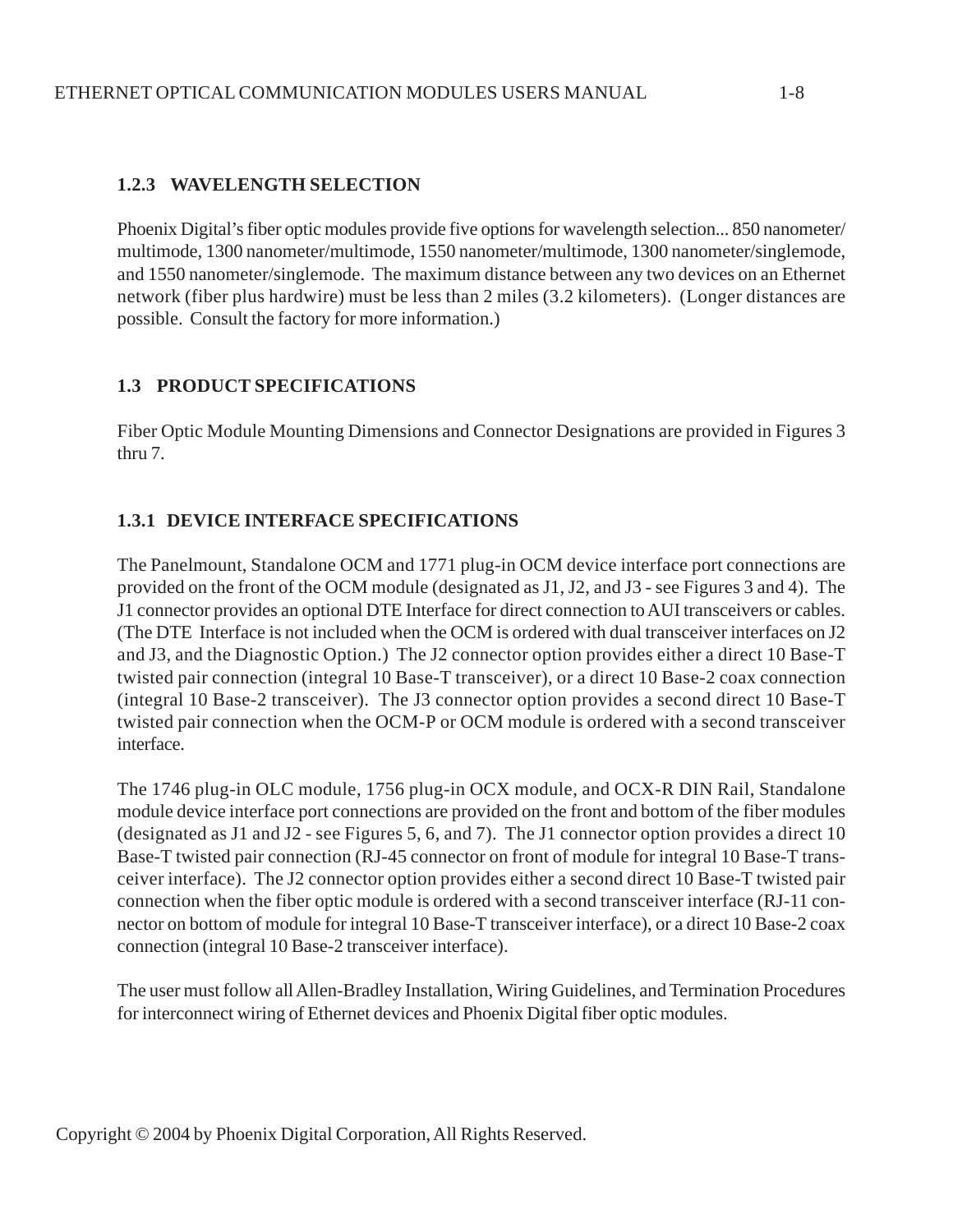

# **ALLEN-BRADLEY ETHERNET PANELMOUNT, STANDALONE OCM-P MODULE MOUNTING DIMENSIONS AND CONNECTOR DESIGNATIONS**

# **FIGURE 3**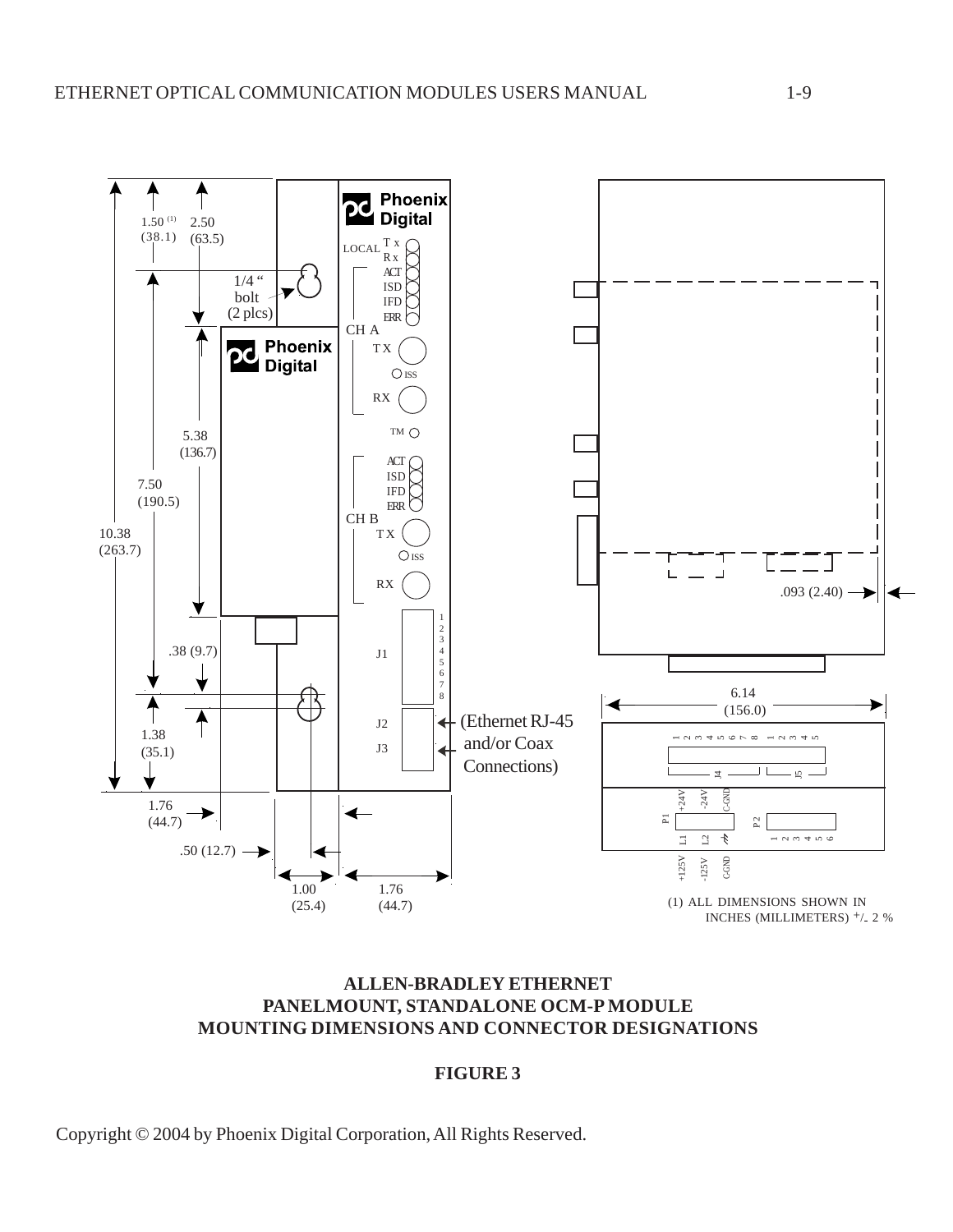

# **ALLEN-BRADLEY ETHERNET 1771 PLUG-IN OCM MODULE CONNECTOR DESIGNATIONS**

# **FIGURE 4**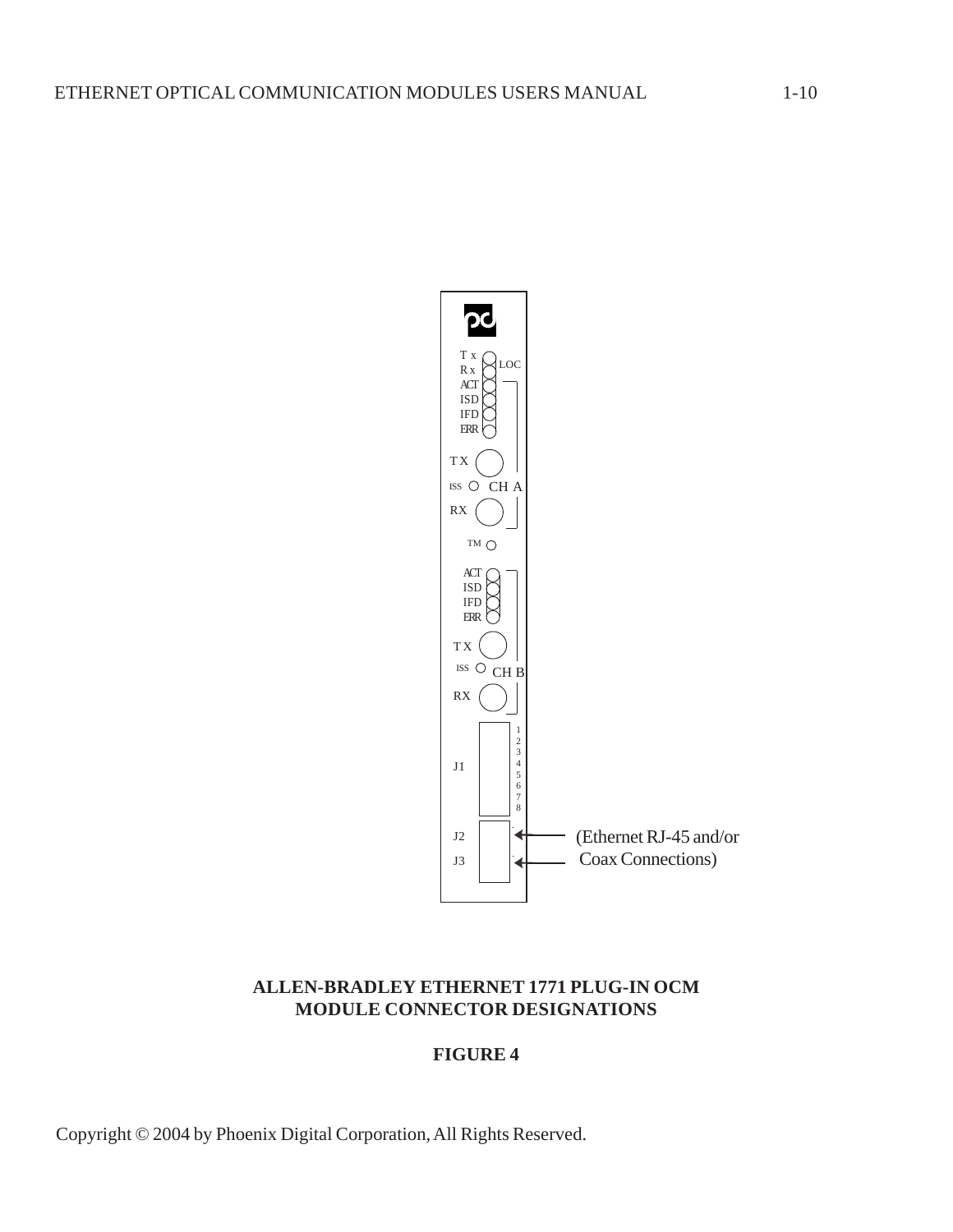

#### **ALLEN-BRADLEY ETHERNET 1746 PLUG-IN OLC MODULE CONNECTOR DESIGNATIONS**

#### **FIGURE 5**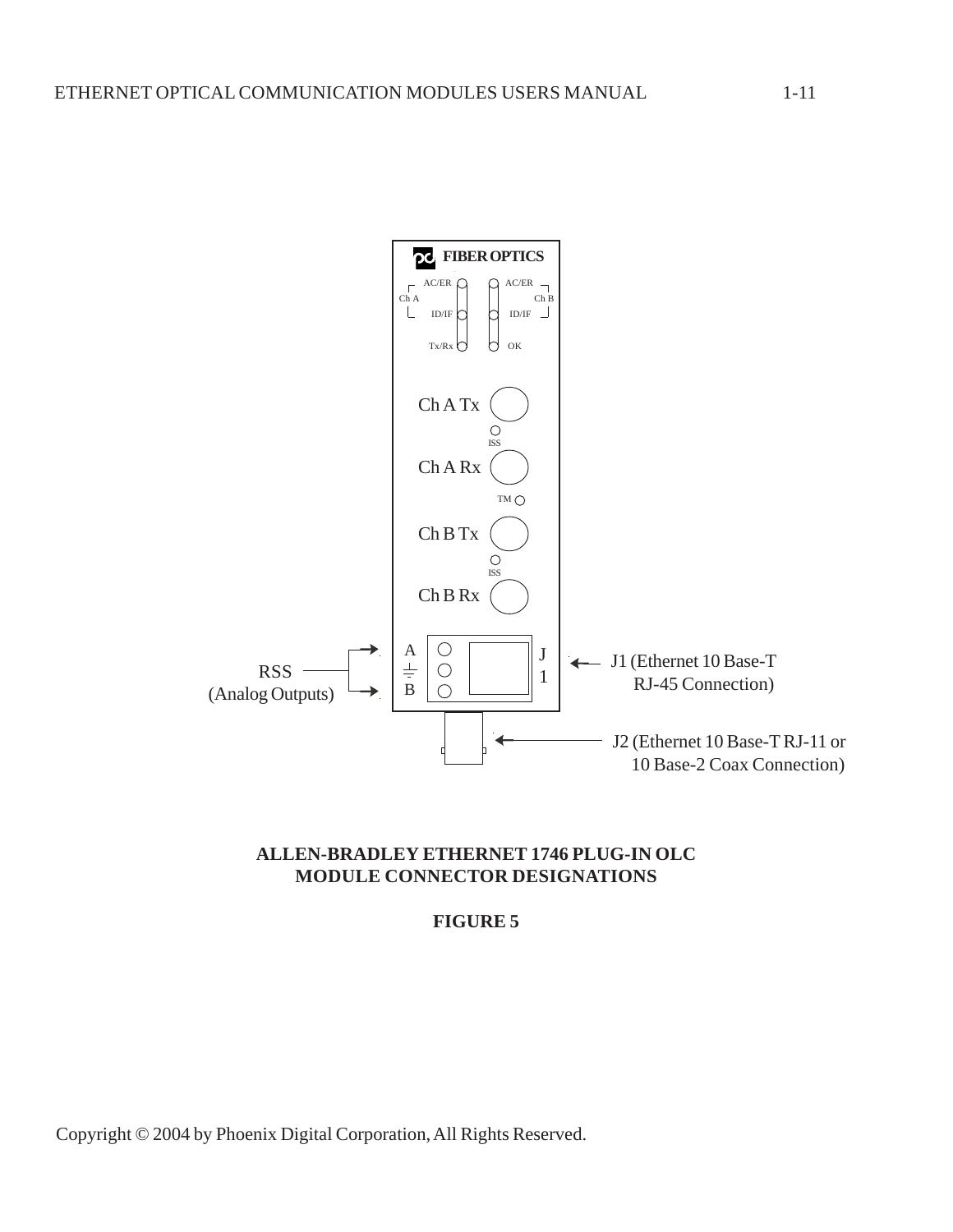

# **ALLEN-BRADLEY ETHERNET 1756 PLUG-IN OCX MODULE CONNECTOR DESIGNATIONS**

**FIGURE 6**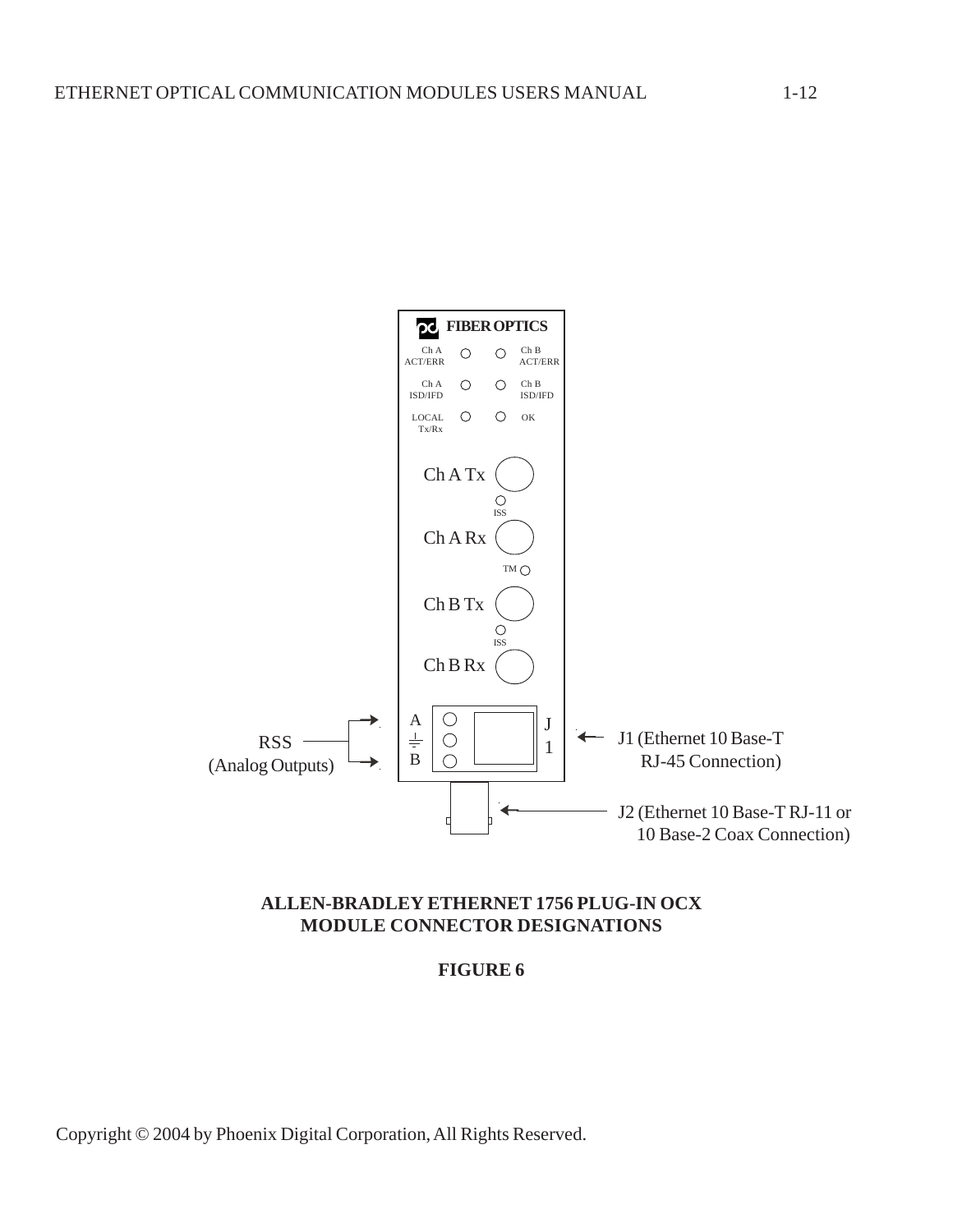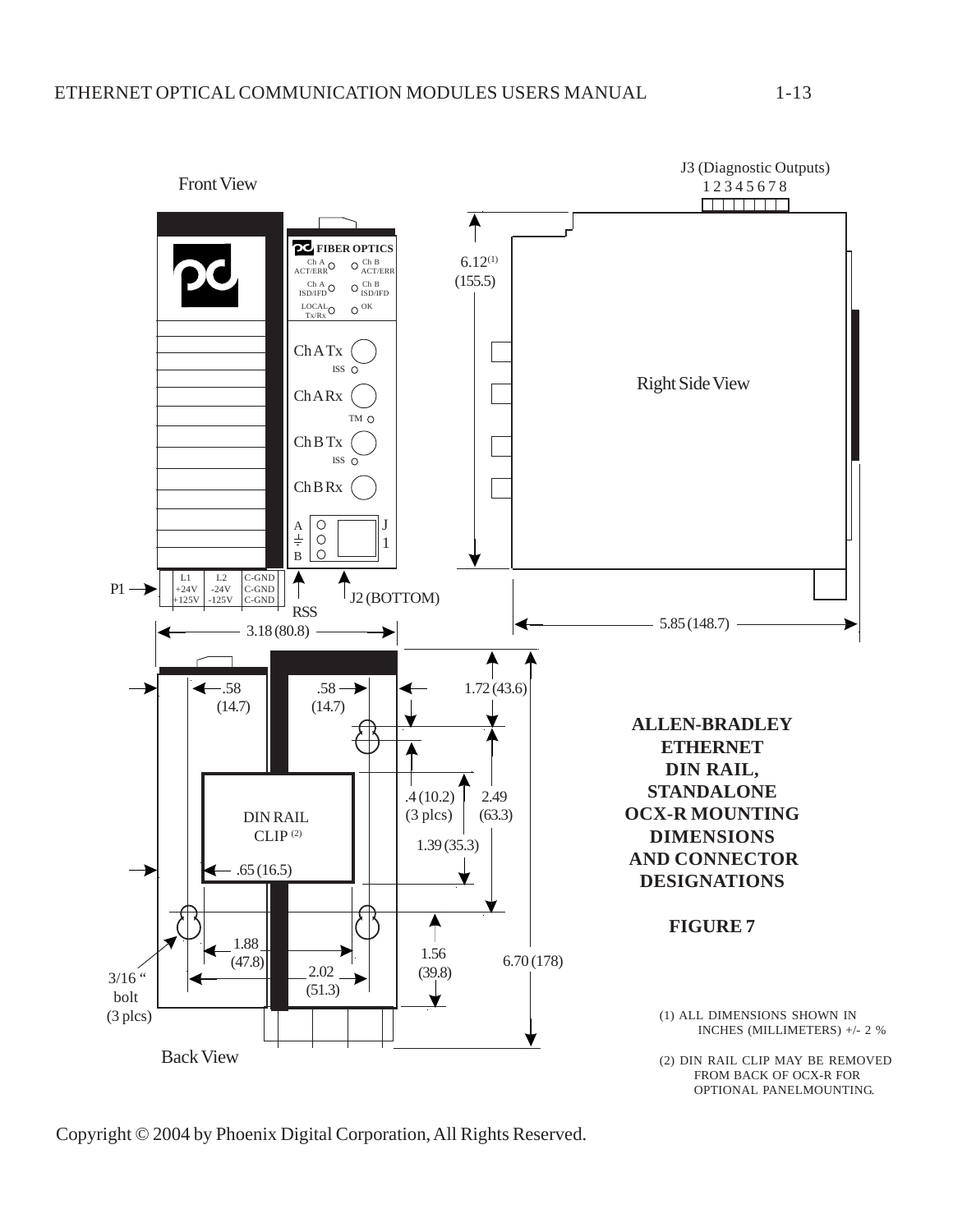# **1.3.1.1 J1 CONNECTOR OPTION (1771 PLUG-IN OCM AND PANELMOUNT, STANDALONE OCM-P J1 CONNECTOR ONLY)**

| OCM and OCM-P J1 DTE<br>Interface Connector Pin Numbers <sup>(1)</sup> | <b>Ethernet Connector Signal Name</b><br>(AUI Interface DTE Orientation) <sup>(2)</sup> |
|------------------------------------------------------------------------|-----------------------------------------------------------------------------------------|
|                                                                        | Signal Ground                                                                           |
|                                                                        | $CP+$ (Output)                                                                          |
| 9                                                                      | $CP$ - (Output)                                                                         |
| 3                                                                      | $Tx + (Output)$                                                                         |
| 10                                                                     | $Tx - (Output)$                                                                         |
| 5                                                                      | $Rx+ (Input)$                                                                           |
| 12                                                                     | $Rx$ - (Input)                                                                          |
| 6                                                                      | Signal Ground                                                                           |
| 13                                                                     | $+12$ VDC $^{(3)}$<br>(Output)                                                          |

- (1) The 1771 Plug-In OCM and Panelmount, Standalone OCM-P module J1 DTE Interface connector is a 15 pin D-subminiature connector (female pins). All undesignated pin numbers should remain unconnected to any external electrical signals.
- (2) The AUI Transceiver Signal Quality Error (SQE) Message Test Function must be disabled for proper operation. Only AUI transceivers with the option to turn off the SQE function should be used.
- (3) Do not connect 12 VDC to repeater or LAN Devices. Use for AUI transceiver power only.

# **1771 PLUG-IN OCM AND PANELMOUNT, STANDALONE OCM-P DTE DEVICE INTERFACE J1 CONNECTOR PIN DEFINITIONS**

#### **TABLE 2**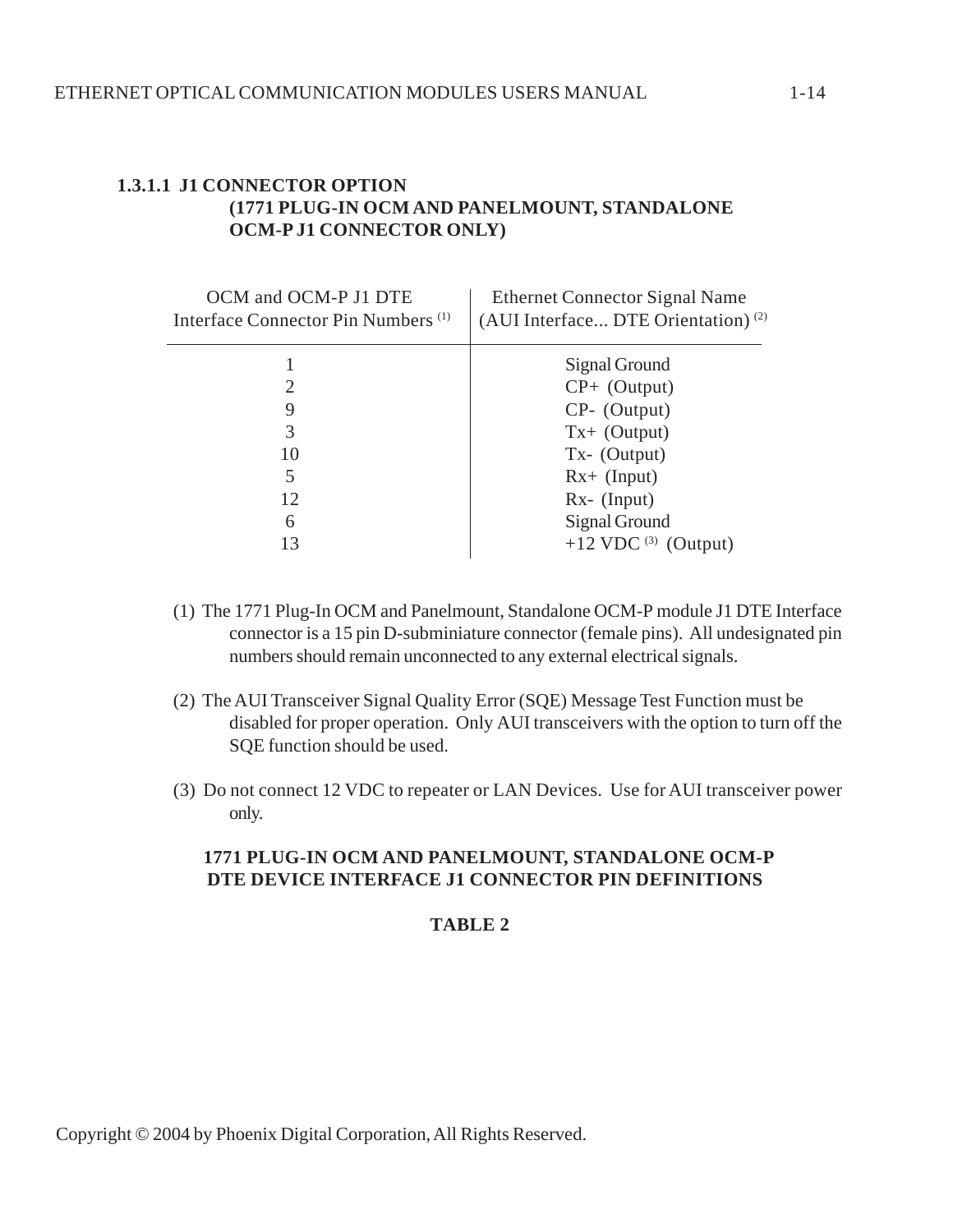#### **1.3.1.2 10 BASE-T CONNECTOR OPTION (1771 PLUG-IN OCM MODULE AND PANELMOUNT, STANDALONE OCM-P MODULE J2 and J3 CONNECTORS; 1746 PLUG-IN OLC MODULE, 1756 PLUG-IN OCX MODULE, AND DIN RAIL, STANDALONE OCX-R MODULE J1 Connectors Only)**

| 10 Base-T Connector<br>Pin Number $(1)$ | <b>Ethernet Connector Signal Name</b><br>(10 Base-T RJ-45 Interface Orientation) |
|-----------------------------------------|----------------------------------------------------------------------------------|
|                                         | $TD+ (Input)$                                                                    |
| 2                                       | TD-(Input)                                                                       |
| 3                                       | $RD+$ (Output)                                                                   |
| 4                                       | NC <sup>(2)</sup>                                                                |
| 5                                       | $NC^{(2)}$                                                                       |
| 6                                       | RD- (Output)                                                                     |
|                                         | NC <sup>(2)</sup>                                                                |
| 8                                       | $NC^{(2)}$                                                                       |
|                                         |                                                                                  |

(1) The 1771 Plug-In OCM and Panelmount, Standalone OCM-P module J2 and/or J3 10 Base-T connectors, and 1746 OLC module, 1756 OCX module, and DIN Rail, Standalone OCX-R module J1 10 Base-T connectors are 8 pin RJ-45 Receptacles. RJ-45 Receptacle pin orientation (front view) is given in the figure below...



(2) "NC" = No Connection. All undesignated pin numbers should remain unconnected to any electrical signals.

# **OCM and OCM-P J2, J3; OLC, OCX, and OCX-R J1 10 BASE-T RJ-45 DEVICE INTERFACE PIN DEFINITIONS**

#### **TABLE 3**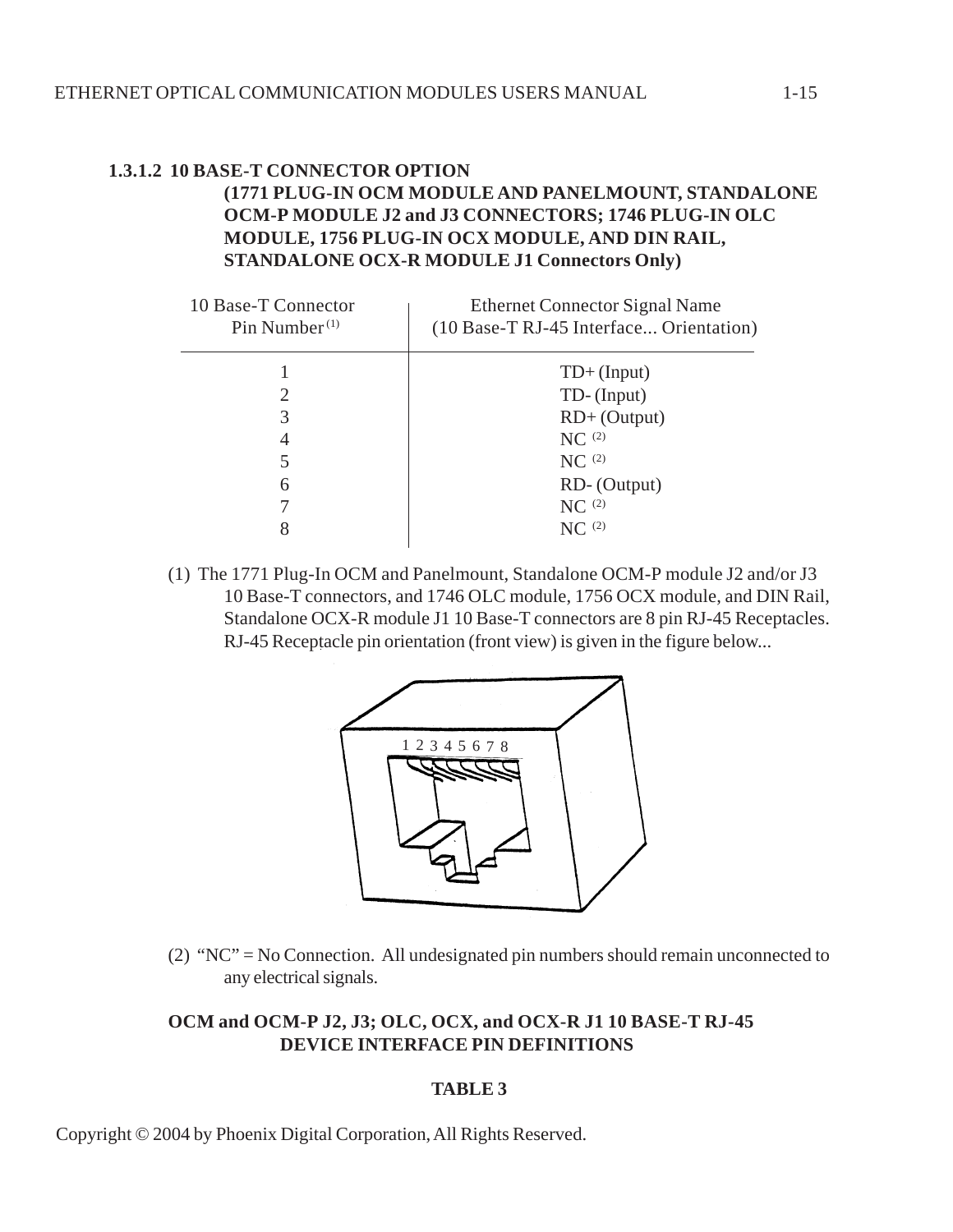# **1.3.1.3 10 BASE-T CONNECTOR OPTION (1746 PLUG-IN OLC MODULE, 1756 PLUG-IN OCX MODULE, and DIN RAIL, STANDALONE OCX-R MODULE J2 CONNECTORS ONLY)**

| 10 Base-T Connector<br>Connector Pin Number <sup><math>(1)</math></sup> | <b>Ethernet Connector Signal Name</b><br>(10 Base-T RJ-11 Interface Orientation) |
|-------------------------------------------------------------------------|----------------------------------------------------------------------------------|
|                                                                         | $TD+ (Input)$                                                                    |
|                                                                         | TD-(Input)                                                                       |
|                                                                         | $RD+$ (Output)                                                                   |
|                                                                         | RD- (Output)                                                                     |

(1) 1746 Plug-In OLC module, 1756 Plug-In OCX module, and OCX-R DIN Rail, Standalone module J2 10 Base-T connectors are 4 pin RJ-11 Receptacles. RJ-11 Receptacle pin orientation (front view) is given in the figure below...



(2) "NC" = No Connection. All undesignated pin numbers should remain unconnected to any electrical signals.

# **OLC, OCX, and OCX-R J2 10 BASE-T RJ-11 DEVICE INTERFACE PIN DEFINITIONS**

#### **TABLE 4**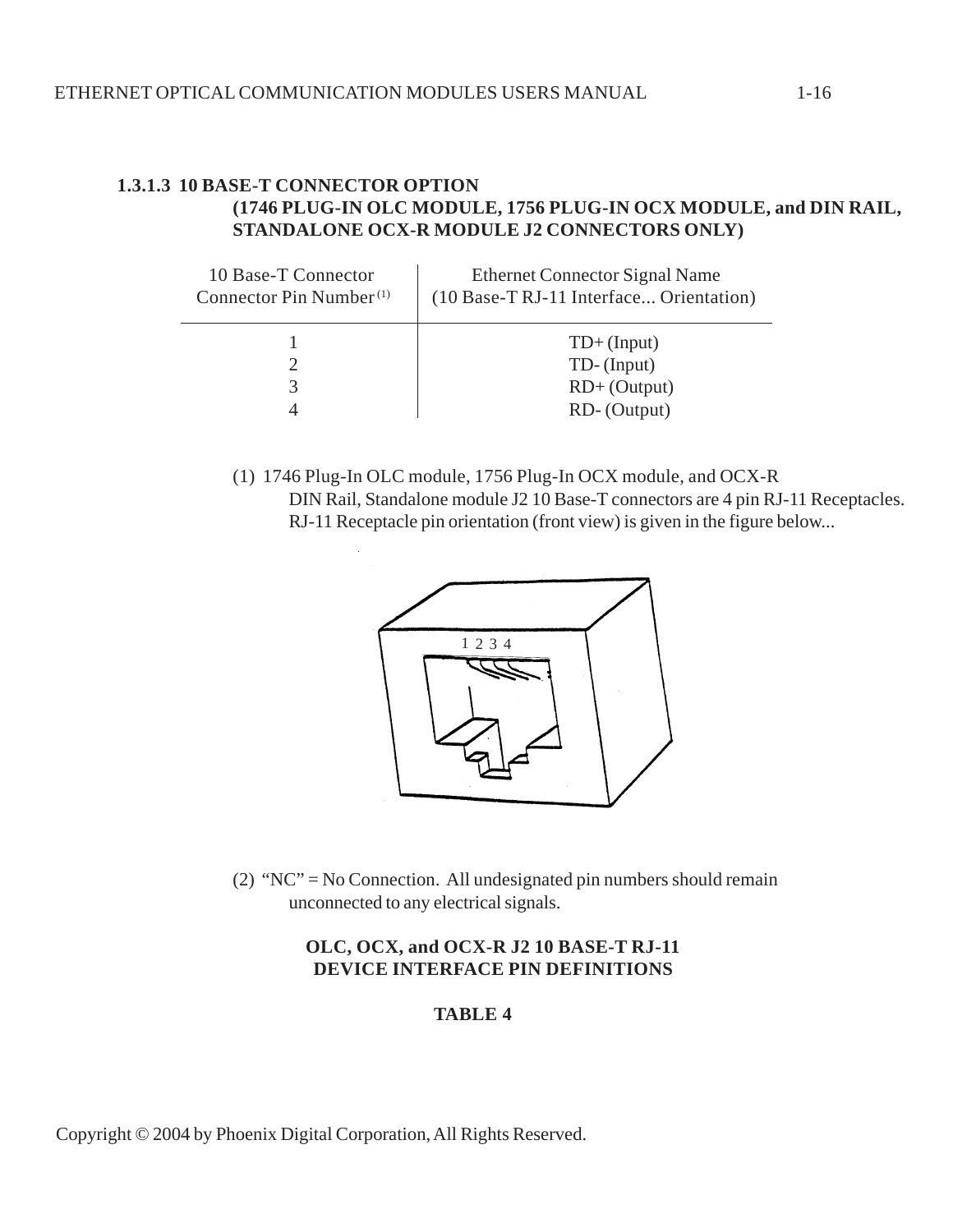# **1.3.1.4 10 BASE-2 CONNECTOR OPTION (1771 PLUG-IN OCM AND PANELMOUNT, STANDALONE OCM-P MODULE J3 CONNECTOR; 1746 PLUG-IN OLC, 1756 PLUG-IN OCX, AND DIN RAIL, STANDALONE OCX-R MODULE J2 CONNECTORS ONLY)**

10 Base-2 Coaxial Interface. (Note: If the "A2" option is ordered and not used, the coax connector must be connected to a 25 ohm impedance for termination. A T-Tap with two 50 ohm parallel termination resistors may be used.)

# **1.3.2 OPTICAL NETWORK INTERFACE SPECIFICATIONS**

The Optical Network Interface is designated as ChA Tx, Ch A Rx, Ch B Tx, and ChB Rx on the fiber optic module faceplate (see Figures 3, 4, 5, 6, and 7). Phoenix Digital fiber optic modules are compatible with either ST or SMA 905/906 style fiber optic connectors... as an ordering option (mating connector which is terminated to the fiber media). (Alignment sleeves should be provided on all SMA Style 906 connectors for optical alignment.) Detailed specifications describing optical network transmit and receive capabilities at the 850 nm multimode, 1300 nm multimode, 1550 nm multimode, 1300 nm singlemode, and 1550 nm singlemode wavelengths are provided below:

# **OPTICAL TRANSMITTER (850nm MULTIMODE)**

| Parameter          | <b>Test Condition</b>                                  | SYM.              | MIN.         | TYP.       | MAX. | <b>UNITS</b>   |
|--------------------|--------------------------------------------------------|-------------------|--------------|------------|------|----------------|
| Fiber              | $50/125$ micron,                                       | Poc               | $10/-20.0$   | $20/-17.0$ |      | microwatts/dBm |
| Coupled<br>Power   | Graded, 0.20NA<br>$62.5/125$ micron,<br>Graded, 0.28NA |                   | $21.9/-16.6$ | $45/-13.5$ |      | microwatts/dBm |
|                    | 100/140 micron,                                        |                   | $58.0/-12.4$ | $115/-9.4$ |      | microwatts/dBm |
|                    | Graded, 0.29NA<br>200/230 micron,<br>Graded, 0.37NA    |                   | $320/-4.9$   |            |      | microwatts/dBm |
| Peak<br>Wavelength |                                                        | $\lambda_{\rm p}$ |              | 850        |      | nm             |
| Spectral<br>Width  |                                                        | $\lambda_{\rm w}$ |              | 50         |      | nm             |

#### Electro-Optical Characteristics

#### **TABLE 5**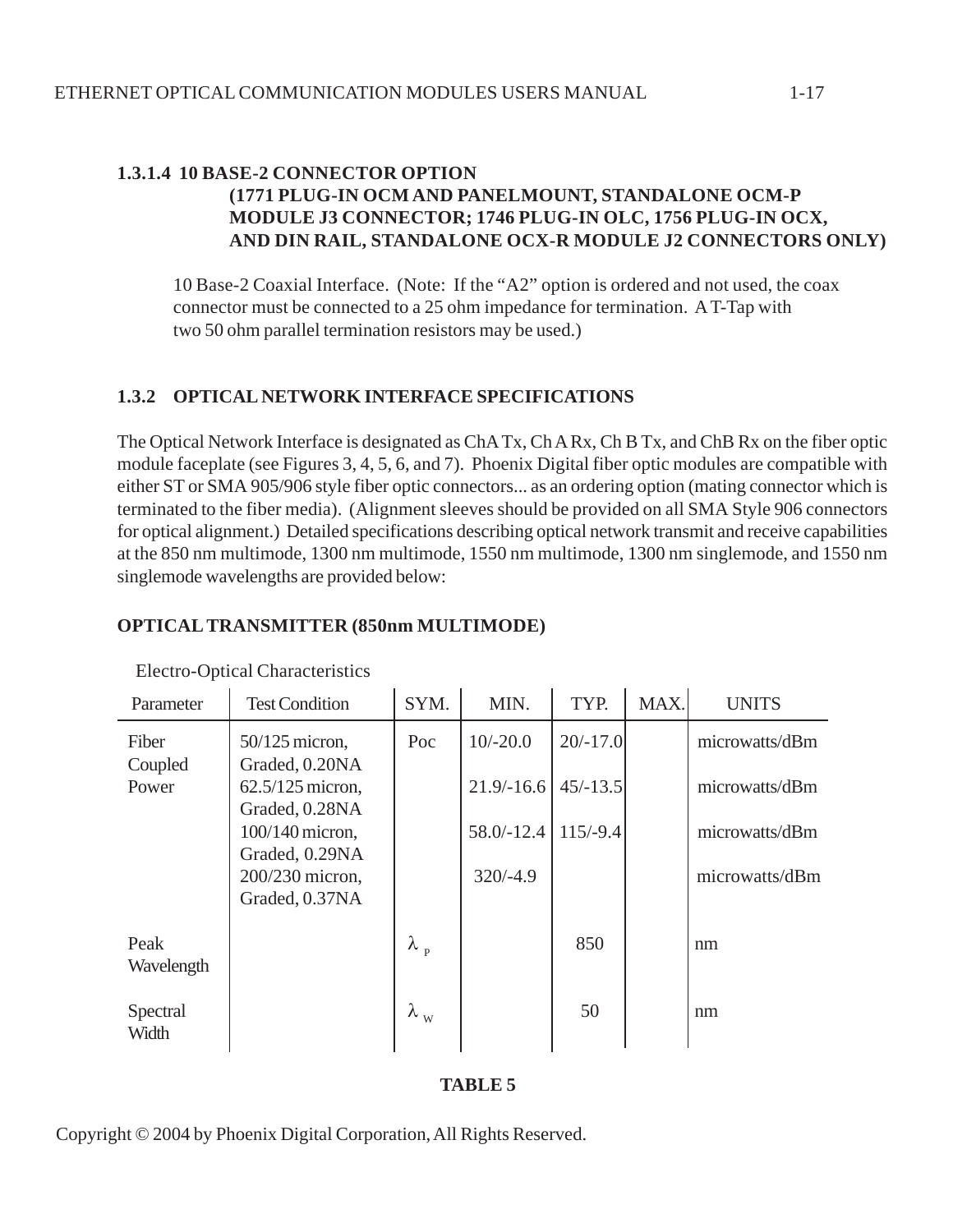# **OPTICAL TRANSMITTER (1300nm MULTIMODE)**

| Parameter                 | <b>Test Condition</b>                                                    | SYM.              | MIN.                     | TYP. | MAX. | <b>UNITS</b>                     |
|---------------------------|--------------------------------------------------------------------------|-------------------|--------------------------|------|------|----------------------------------|
| Fiber<br>Coupled<br>Power | $50/125$ micron<br>Graded, 0.20NA<br>$62.5/125$ micron<br>Graded, 0.28NA | Poc               | $25/-16.0$<br>$50/-13.0$ |      |      | microwatts/dBm<br>microwatts/dBm |
| Wavelength                |                                                                          | $\lambda_{\rm p}$ | 1290                     |      | 1350 | nm                               |
| Spectral<br>Width         |                                                                          | $\lambda_{\rm w}$ |                          |      | 160  | nm                               |

Electro-Optical Characteristics

**TABLE 6**

# **OPTICAL TRANSMITTER (1550nm MULTIMODE)**

#### Electro-Optical Characteristics

| Parameter                 | <b>Test Condition</b>             | SYM.              | MIN.       | TYP. | MAX. | <b>UNITS</b>   |
|---------------------------|-----------------------------------|-------------------|------------|------|------|----------------|
| Fiber<br>Coupled<br>Power | $50/125$ micron<br>Graded, 0.20NA | Poc               | $50/-13.0$ |      |      | microwatts/dBm |
| Wavelength                |                                   | $\lambda_{\rm p}$ | 1510       |      | 1580 | nm             |
| Spectral<br>Width         |                                   | $\lambda_{\rm w}$ | 45         |      | 100  | nm             |

**TABLE 7**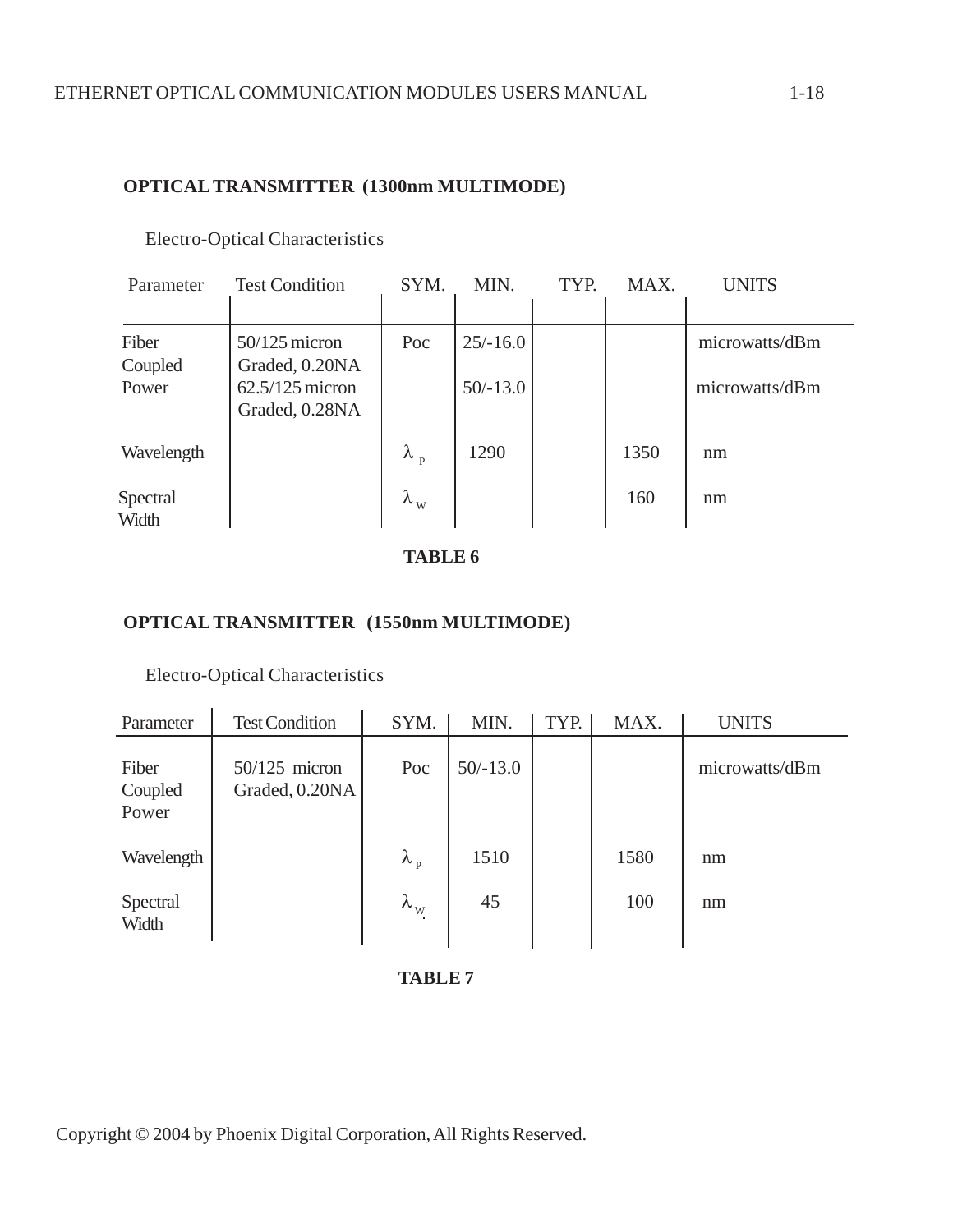# **OPTICAL TRANSMITTER (1300nm SINGLEMODE)**

| <b>Test Condition</b> | SYM.              | MIN.       | TYP. | MAX. | <b>UNITS</b>   |
|-----------------------|-------------------|------------|------|------|----------------|
| $9/125$ micron        | Poc               | $16/-18.0$ |      |      | microwatts/dBm |
|                       | $\lambda_{\rm p}$ | 1270       |      | 1340 | nm             |
|                       | $\lambda_{\rm w}$ | 70         |      | 90   | nm             |
|                       |                   |            |      |      |                |

Electro-Optical Characteristics

#### **TABLE 8**

# **OPTICAL TRANSMITTER (1550nm SINGLEMODE)**

# Electro-Optical Characteristics

| Parameter                 | <b>Test Condition</b> | SYM.              | MIN.       | TYP. | MAX. | <b>UNITS</b>   |
|---------------------------|-----------------------|-------------------|------------|------|------|----------------|
| Fiber<br>Coupled<br>Power | $9/125$ micron        | Poc               | $30/-15.0$ |      |      | microwatts/dBm |
| Wavelength                |                       | $\lambda_{\rm p}$ | 1510       |      | 1580 | nm             |
| <b>FWHM</b>               |                       | $\lambda_{\rm w}$ | 45         |      | 100  | nm             |

#### **TABLE 9**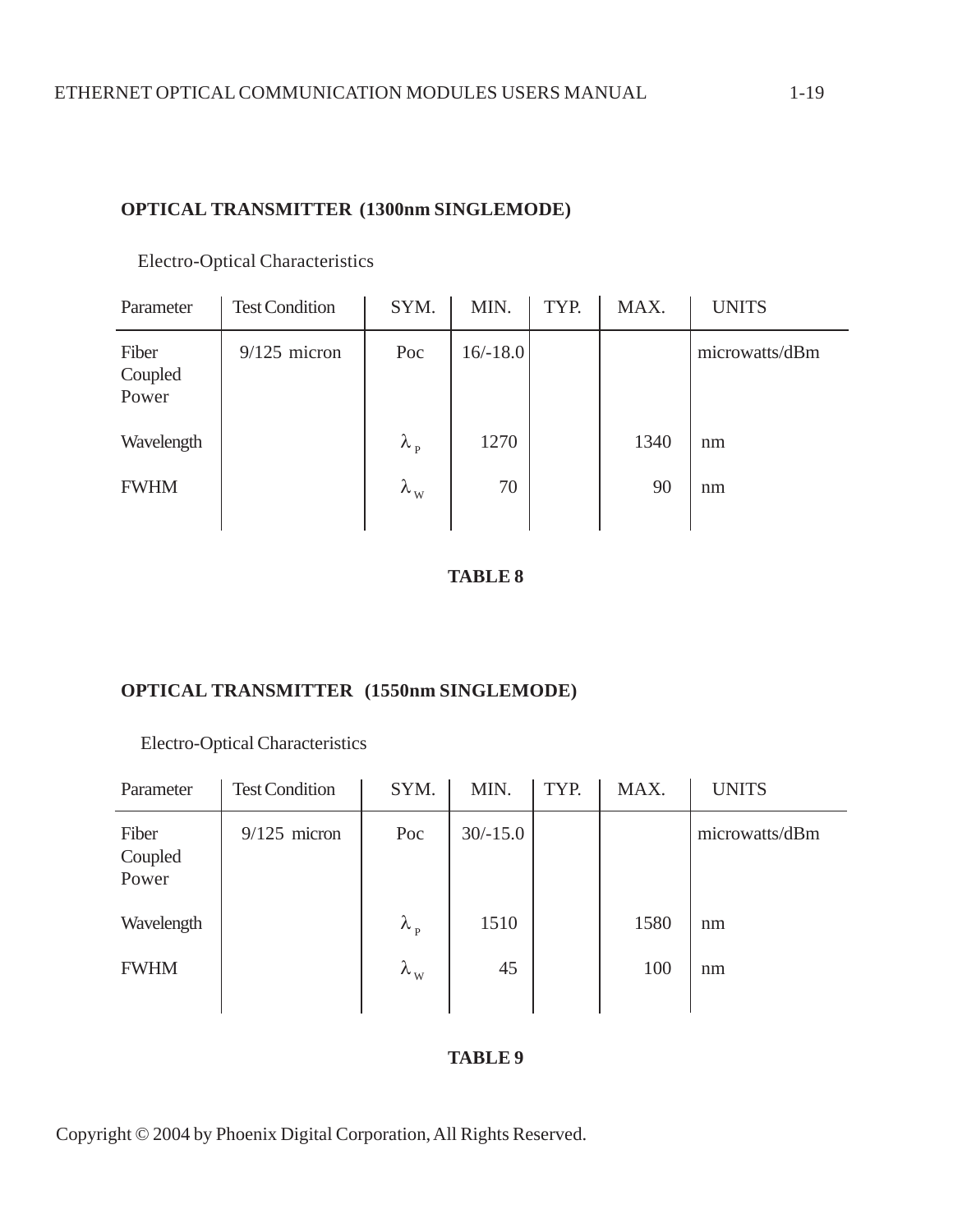# **OPTICAL RECEIVER (850 nm MULTIMODE, 1300/1550 nm MULTIMODE, and 1300/1550 nm SINGLEMODE)**

Receiver Sensitivity: -32dBm

Phoenix Digital's fiber optic modules may be interconnected on the fiber optic network in an active bus configuration. Network Channel A Receive Data inputs and Transmit Data outputs should be interconnected sequentially from fiber module to fiber module in one direction, and Channel B Receive and Transmit Data inputs and outputs interconnected sequentially in the opposite direction. This configuration may be made fault tolerant by cross-connecting Channel A (Ch A Transmit to Ch A Receive) and Channel B (Ch B Transmit to Ch B Receive) on the fiber modules on either end of the active bus (See Figure 8). This effectively transforms the network into an Ethernet counterrotating ring network configuration.

# **1.3.3 INTERACTIVE DIAGNOSTICS**

Phoenix Digital's fiber optic modules provide advanced, interactive, system-level diagnostics. (Fiber modules must be ordered with the "-D" Option for Interactive Diagnostics.) These diagnostics may be accessed thru the PLC User Program (1771, 1746, and 1756 Plug-In Modules) or via Discrete Contact Outputs (Panelmount, Standalone OCM-P and DIN Rail OCX-R Fiber Modules) to validate network integrity and assist in troubleshooting network problems...

- -Detect and Locate Fault Conditions Throughout the Network -Detect and Locate Impending Fault Conditions Throughout the Network -Verify Fault Managment and Overall Network Integrity
- -Optical Power Metering

These advanced interactive diagnostics provide the user with a powerful set of tools, greatly simplifying network start-up and on-line maintenance of Ethernet communication networks.

# **1.3.3.1 PANELMOUNT, STANDALONE OCM-P MODULES**

Activation and control of Panelmouont, Standalone OCM-P module Diagnostics is provided through Diagnostic/Configuration Select Switch Settings. Diagnostic/Configuration Select Switch Settings are provided in Table 10. Monitoring of Panelmount, Standalone OCM-P Diagnostics is provided using reed relay contact outputs. These outputs are provided on Panelmount, Standalone OCM-Ps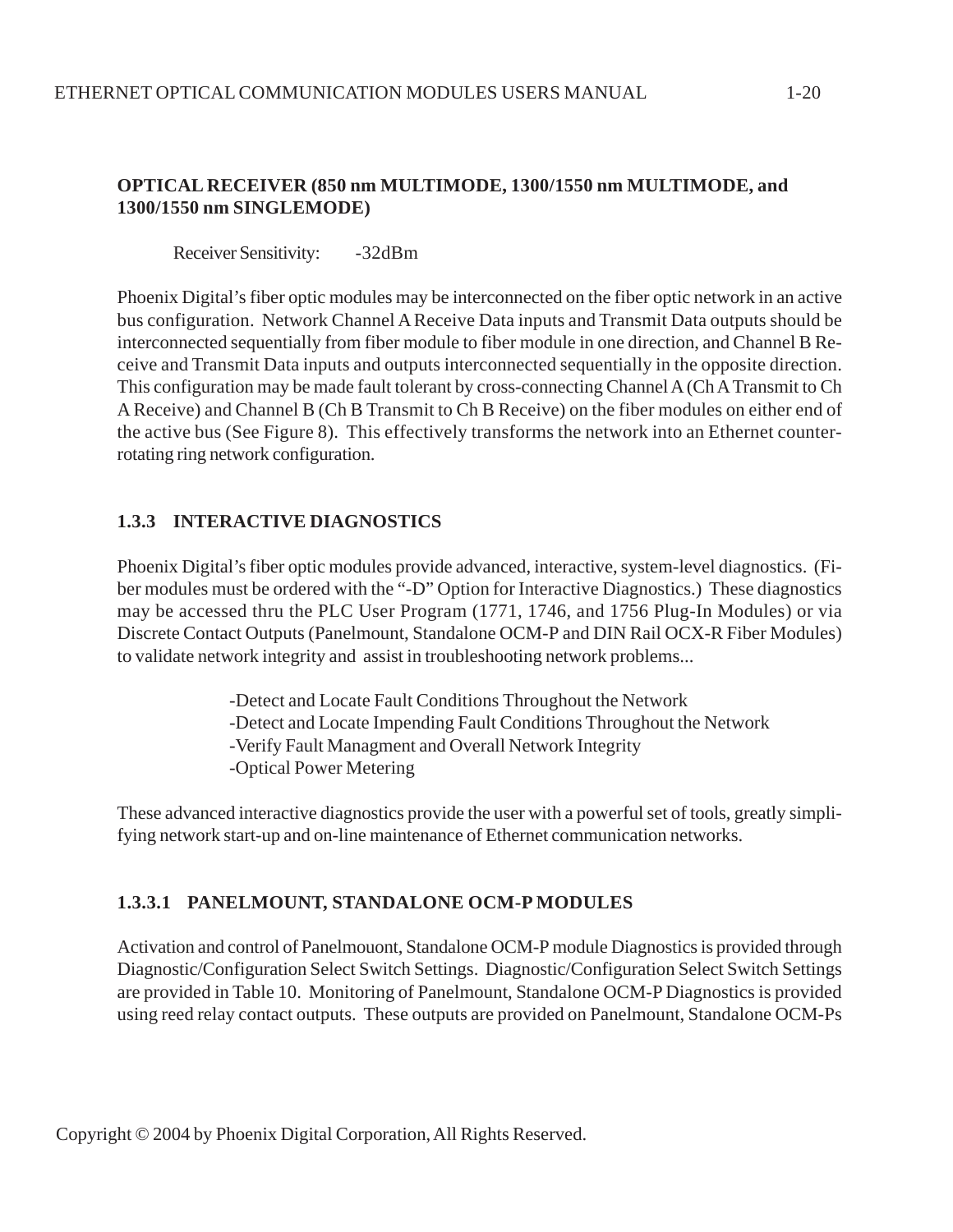

#### **ETHERNET DUAL MEDIA RING CONFIGURATION (FAULT TOLERANT)**

(2) OPTICAL COMMUNICATION MODULE MODEL # OCM-ETH-85-D-ST-A1

(3) OPTICAL LINK COUPLER MODEL # OLC-ETH-85-D-ST-A1

(4) OPTICAL ControlLogix MODULE MODEL # OCX-ETH-85-D-ST-A1 (UL CLASS I, DIV 2)

#### **TYPICAL ETHERNET FIBER OPTIC MODULE INSTALLATION CONFIGURATION**

#### **FIGURE 8**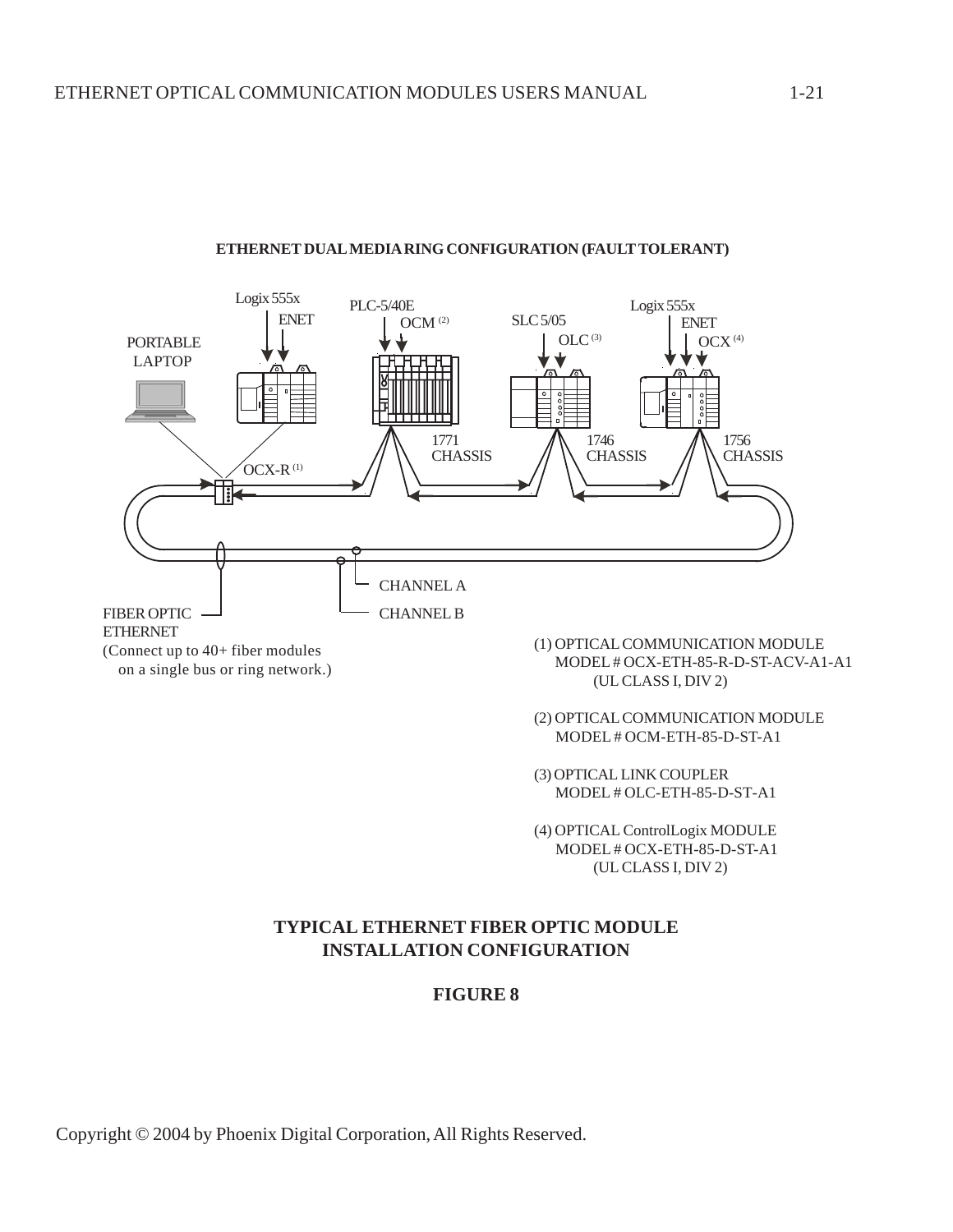| SWITCH <sup>(1)</sup> | POSITION <sup>(1)</sup> |            | FUNCTION <sup>(2)</sup>                                    |                                               | <b>FACTORY</b><br><b>CONFIGURATION</b><br>(DEFAULT) |
|-----------------------|-------------------------|------------|------------------------------------------------------------|-----------------------------------------------|-----------------------------------------------------|
| Switch 4              | $\mathbf{1}$            |            |                                                            | <b>OFF</b>                                    |                                                     |
|                       |                         |            |                                                            | Network Master OCM (Channel A) <sup>(3)</sup> |                                                     |
| (SW 4)                | $\overline{2}$          |            |                                                            | Network Master OCM (Channel B) <sup>(3)</sup> | <b>OFF</b>                                          |
|                       | 3                       |            | Unused <sup>(4)</sup>                                      |                                               | <b>OFF</b>                                          |
|                       | $\overline{4}$          |            | Unused <sup>(4)</sup>                                      | <b>OFF</b>                                    |                                                     |
|                       | 5                       |            | Unused <sup>(4)</sup>                                      | <b>OFF</b>                                    |                                                     |
|                       | 6                       |            | Unused <sup>(4)</sup>                                      |                                               | <b>OFF</b>                                          |
|                       | 7                       |            | Unused <sup>(4)</sup>                                      | <b>OFF</b>                                    |                                                     |
|                       | 8                       |            | <b>Enable Impending Fault Detection</b>                    | <b>OFF</b>                                    |                                                     |
|                       | 9                       |            | Unused <sup>(4)</sup>                                      | <b>OFF</b>                                    |                                                     |
| 10                    |                         |            | <b>Enable Diagnostic Relay Outputs</b>                     | <b>OFF</b>                                    |                                                     |
|                       | (1)                     |            | See Figure 9 for designated switch locations               |                                               |                                                     |
|                       | (2)                     |            | $ON =$ Assert (Active, Switch Closed)                      |                                               |                                                     |
|                       |                         |            | $OFF = Inactive$ (Switch Open)                             |                                               |                                                     |
|                       | (3)                     |            | See Chapter 2, Section 2.7 for Configuration Instructions. |                                               |                                                     |
|                       |                         | SW 4-1     | SW4-2                                                      | <b>OCM Master/Slave Selection</b>             |                                                     |
|                       |                         | <b>OFF</b> | <b>OFF</b>                                                 | Slave                                         |                                                     |
|                       |                         | ON         | <b>OFF</b>                                                 | <b>Channel A Master</b>                       |                                                     |
|                       |                         | <b>OFF</b> | ON                                                         | <b>Channel B Master</b>                       |                                                     |
|                       |                         | ON         | ON                                                         | Invalid, Not Allowed                          |                                                     |
|                       |                         |            |                                                            |                                               |                                                     |

(4) All unused switch positions must remain set in the Factory Default Configuration.

# **PANELMOUNT, STANDALONE OCM-P DIAGNOSTIC/CONFIGURATION SELECT SWITCH DESIGNATIONS**

# **TABLE 10**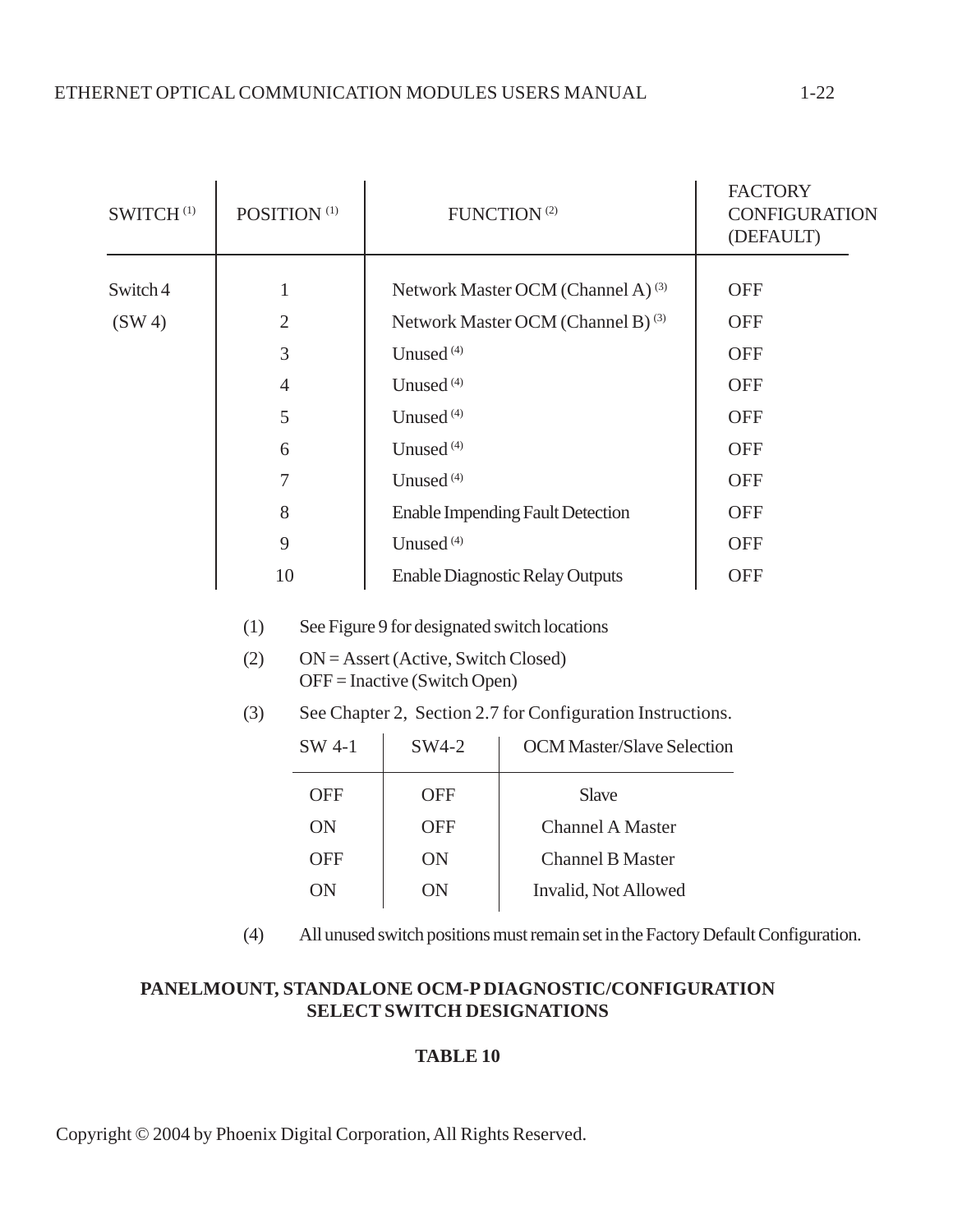

# **1771 PLUG-IN OCM AND PANELMOUNT, STANDALONE OCM-P DIAGNOSTIC AND CONFIGURATION SWITCH DESIGNATIONS**

#### **FIGURE 9**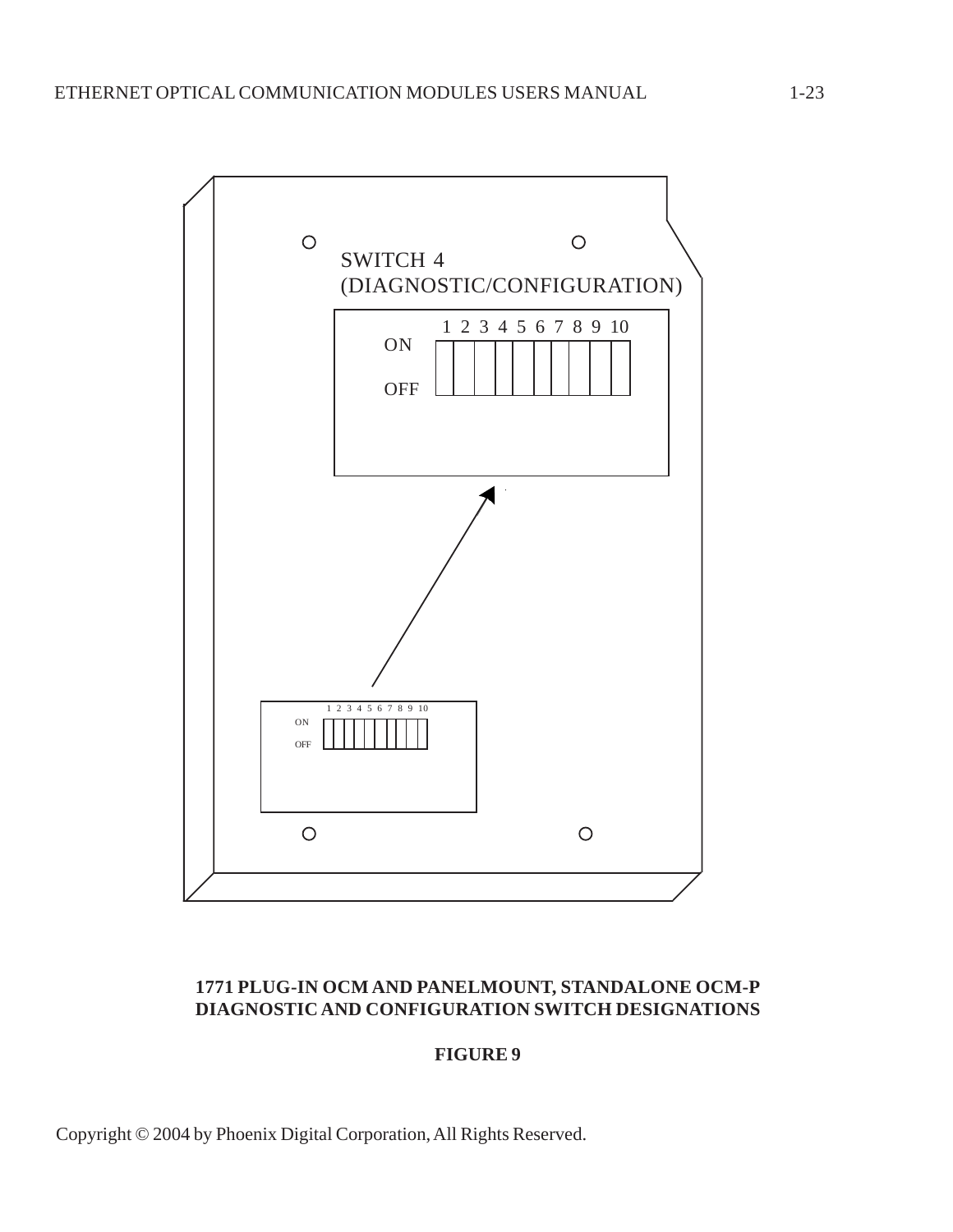(with the "-D" Option) and are accessible on the J4 connector. Electrical specifications for diagnostic relay outputs, and specifications detailing J4 connector pin-out are provided in Table 11. Further explanation of OCM diagnostic functions are provided in Sections 1.3.3.6-1.3.3.8.

#### **1.3.3.2 1771 PLUG-IN OCMs (Modules with "-D" Diagnostic Option Only)**

Activation, control, and monitoring of 1771 Plug-In OCM diagnostics is provided under program control thru read/write status and control bytes in the PLC I/O Image Table, and is also provided under manual control via Diagnostic/Configuration Select Switch Settings. The 1771 Plug-In OCM (with "-D" Option) occupies a single I/O module slot, and simulates either an 8 bit bi-directional I/O module (when OCM Processor Write is enabled... SW 4 Position 3 ON, see Table 12) or an 8 bit input module (when OCM Processor Write is disabled... SW 4 Position 3 OFF, see Table 12). The OCM is addressable to the 1771 I/O module slot it occupies. The 1771 I/O module slot addressing density (2-slot, 1-slot, 1/2-slot I/O Group) is switch selectable on the backplane of the 1771 chassis. (OCM modules without the "-D" diagnostic option do not have a 1771 bus interface and appear as empty slots to the processor.)

RSLogix 5 OCM I/O module configuration is similar to other types of 1771 I/O modules. The first step is to select "I/O Configuration" for the 1771 Chassis. Next select the chassis and I/O slot where the OCM is located, and open the "Edit Module - Module Type" configuration table. From this table select either "1771-SIM - 8pt Discrete I/O Simulator" if OCM Processor Write is Enabled (SW 4 Position 3 ON), or "1771-IG - 5v DC TTL 8pt Input" if OCM Processor Write is Disabled (SW 4 Position 3 OFF). (Note: User should consult Rockwell Allen-Bradley Hardware Installation Manual for more information on addressing modes and program configuration for I/O Groups, Chassis, and Racks.)

Read/Write Diagnostic Status and Control functions for the 1771 Plug-In OCM Module are given in the Diagnostic I/O Bit Map illustrated in Figure 10. Definitions of Diagnostic/Configuration Select Switch Settings are provided in Table 12. Specifications and further explanation of OCM diagnostic functions are provided in Sections 1.3.3.6-1.3.3.8.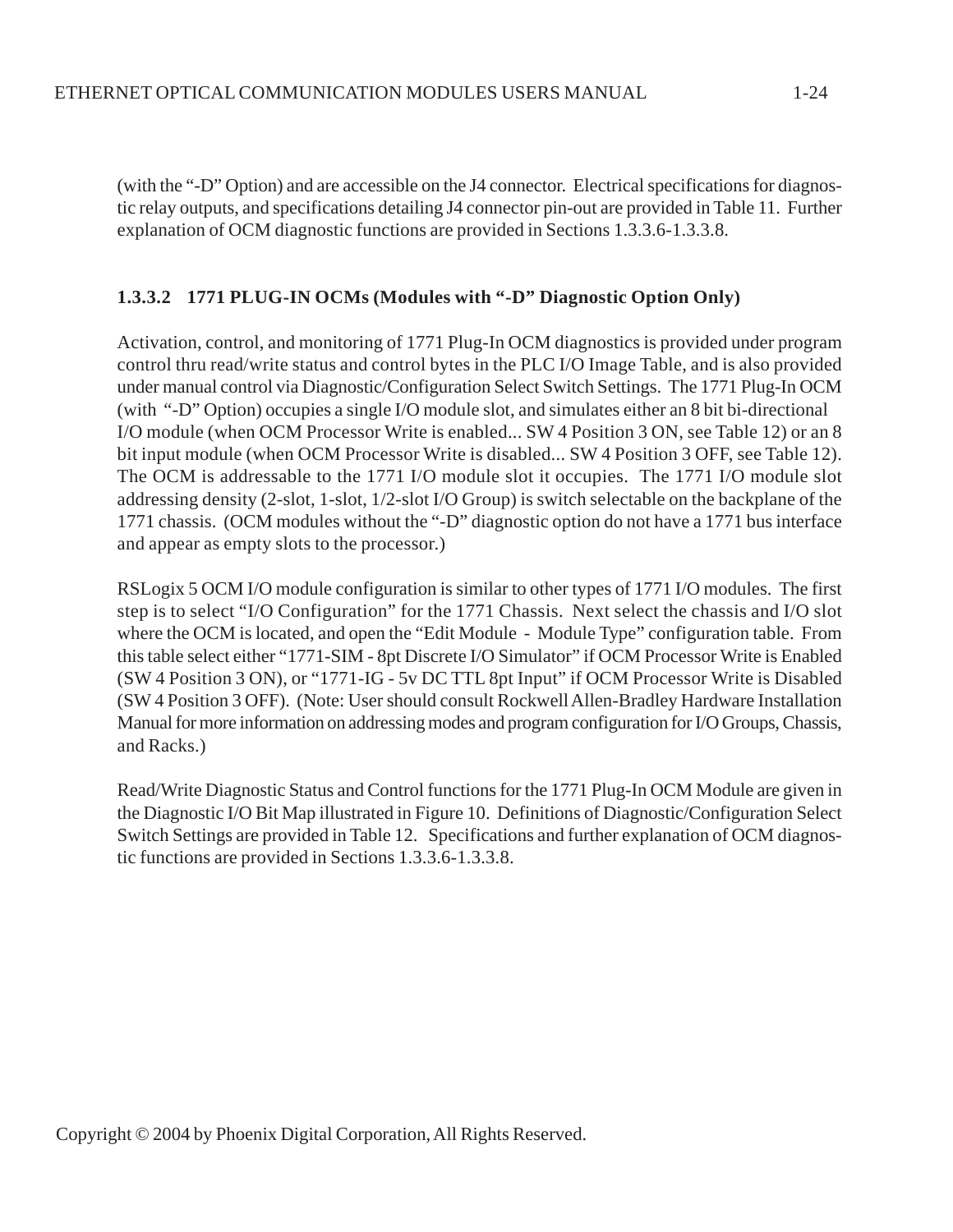| <b>J4 OCM-P CONNECTOR</b><br><b>J3 OCX-R CONNECTOR</b><br>PIN# | PANELMOUNT, STANDALONE OCM-P<br>and DIN RAIL, STANDALONE OCX-R<br><b>DIAGNOSTIC OUTPUT (1)</b> |
|----------------------------------------------------------------|------------------------------------------------------------------------------------------------|
| 1, 2                                                           | Channel A Error (ERR)                                                                          |
| 3, 4                                                           | Channel A Impending Fault Detect (IFD)                                                         |
| 5,6                                                            | <b>Channel B ERR</b>                                                                           |
| 7.8                                                            | Channel B IFD                                                                                  |

(1) Each diagnostic output is provided as a normally open FORM A contact on the designated pair of OCM-P J4 or OCX-R J3 pin numbers. (Contact will be open when no error or impending fault condition is detected on the corresponding optical receiver input.) When a diagnostic function is asserted (i.e. error or impending fault) the corresponding contact will close.

Diagnostic/Configuration Select Switch SW4-10 must be set ON (active) to enable diagnostic relay outputs.

Diagnostic Relay Contacts

| Arrangement                             | 1a                    |
|-----------------------------------------|-----------------------|
| Initial contact resistance, max.        | 30 Meg Ohm            |
| Rating (resistive)                      |                       |
| Max. switching voltage                  | 380 VAC, 125 VDC      |
| Max. switching current                  | 0.5A                  |
| Initial breakdown voltage               |                       |
| Between open contacts                   | 1,000 Vrms            |
| Between contact sets                    | 2,000 Vrms            |
| Between contacts and coil               | 3,000 Vrms            |
| Initial insulation resistance           | 1,000m ohm at 500 VDC |
| FCC surge voltage between open contacts | 1,500V                |

(Note: Panelmount, Standalone OCM-P's are shipped from the factory with Diagnostic Relays disabled. DIN Rail, Standalone OCX-R's are shipped from the factory with Diagnostic Relays enabled.)

# **PANELMOUNT, STANDALONE OCM-P J4 CONNECTOR AND DIN RAIL, STANDALONE OCX-R J3 CONNECTOR DIAGNOSTIC OUTPUT PIN DEFINITIONS AND DIAGNOSTIC RELAY ELECTRICAL SPECIFICATIONS**

#### **TABLE 11**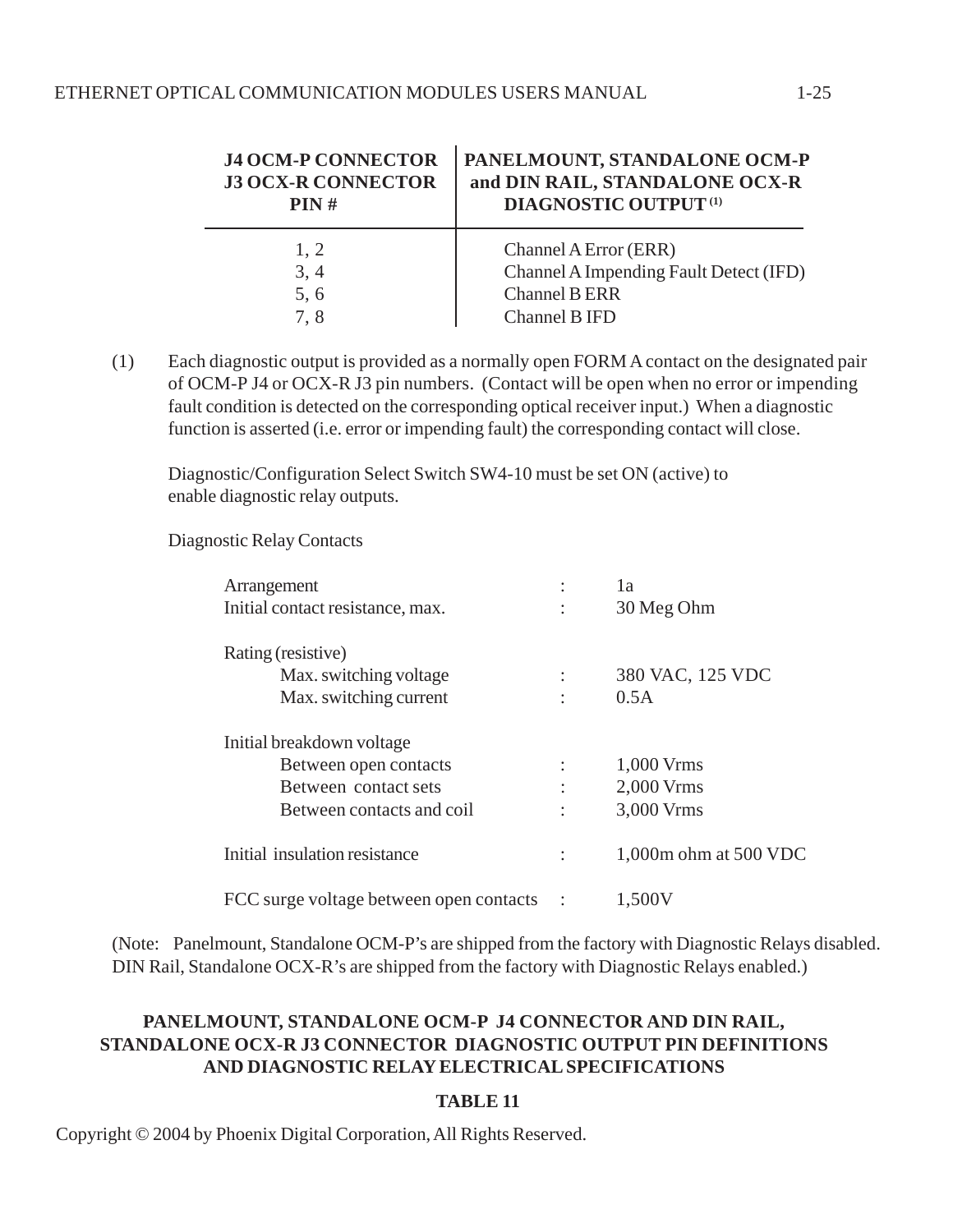#### **1.3.3.3 1746 PLUG-IN OLCs (Modules with "-D" Diagnostic Option Only)**

Activation, control, and monitoring of 1746 Plug-In OLC diagnostics is provided under program control thru read/write status and control bytes in the PLC I/O Image Table, and is also provided under manual control via Diagnostic/Configuration Select Switch Settings. The 1746 Plug-In OLC (with "-D" Option) occupies a single I/O module slot, and simulates either an 8 bit bi-directional I/O module (when OLC Processor Write is enabled... SW 2 VALUE 7 is not selected, see Table 13) or an 8 bit input module (when OLC Processor Write is disabled... SW 2 VALUE 7 is selected, see Table 13). The 1746 I/O module designation, density, and type are program configurable, and must be configured to match the I/O modules in the system... prior to programming. If the 1746 Plug-In OLC module is configured to simulate an 8 bit bi-directional I/O module (SW 2 VALUE 7 is not selected), then the module designation is "OTHER",  $I/O$  Mix Code = 19, and the  $I/O$  Type Code = "35". (Example: If the 1746 Plug-In OLC Module is in I/O slot 1 then the correct configuration for this slot would be "Slot  $1 =$  OTHER 1935".) If the 1746 Plug-In OLC module is configured as an 8 bit input module (SW 2 VALUE 7 is selected) then the module designation is "OTHER", I/O Mix Code  $= 19$ , and the I/O Type Code  $=$  "00". (OLC modules without the "-D" diagnostic option do not have a 1746 bus interface and appear as empty slots to the processor.)

RSLogix 500 OLC I/O module configuration is similar to other types of 1746 I/O modules. The first step is to select "I/O Configuration" for 1746 Chassis. Next select the chassis and I/O slot where the OLC is located. This will also open an "I/O Configuration" table which will show "Current Cards Available". From this table select "Other - Requires I/O Card Type ID", which will prompt you to "Enter the I/O Card's ID (decimal);". If OLC Processor Write is Enabled (SW 2 VALUE 7 is not selected) enter "1935". If OLC Processor Write is Disabled (SW2 VALUE 7 is selected) enter "1900". (Note: User should consult Rockwell Allen-Bradley Hardware Installation Manual for more information on addressing modes and program configuration for I/O Groups, Chassis, and Racks.)

Read/Write Diagnostic Status and Control functions are given in the Diagnostic I/O Bit Map illustrated in Figure 10. Definitions of Diagnostic/Configuration Select Switch Settings are provided in Table 13. Specifications and further explanation of OLC diagnostic functions are provided in Sections 1.3.3.6-1.3.3.8.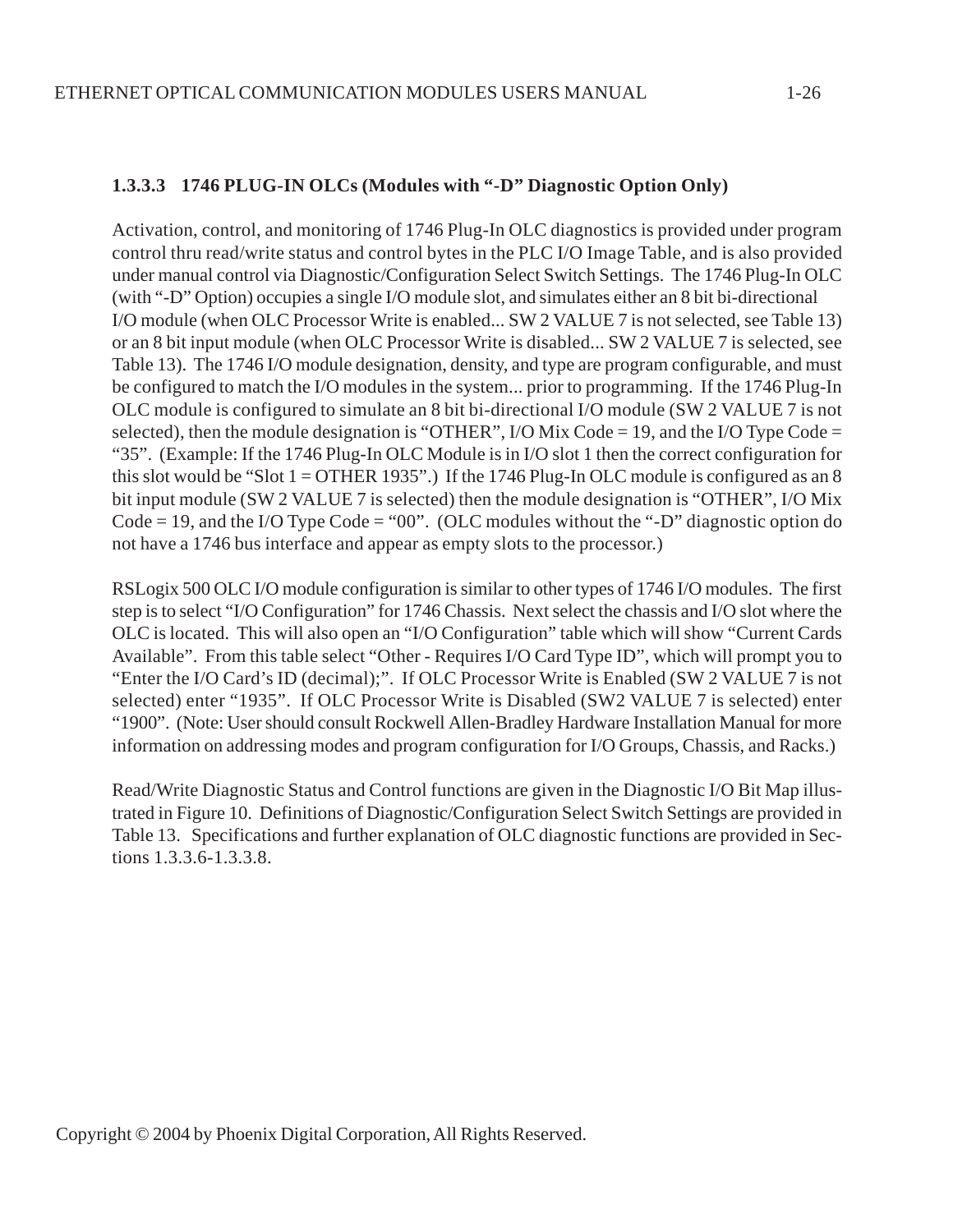# **1.3.3.4 1756 PLUG-IN OCXs (Modules with "-D" Diagnostic Option Only)**

Monitoring of 1756 Plug-In OCX module diagnostics is provided thru a read status register in the PLC Processor I/O memory. The 1756 Plug-In OCX module (with "-D" Option) occupies a single I/O module slot, and simulates a 16 bit input module, addressable to the 1756 I/O module slot it occupies. Diagnostic function control is provided via Diagnostic/Configuration Select Switch Settings. (OCX modules without the "-D" diagnostic option do not have a 1756 bus interface and appear as empty slots to the processor.)

RSLogix 5000 OCX I/O module configuration is similar to other types of 1756 I/O modules. The first step is to confirm the OCX module is "Offline". Next open the "Select Module Type" configuration screen (right click mouse on "I/O Configuration" and select "New Module"), and select from the list given on the screen the I/O Module Type/Description... "1756-Module Generic 1756 Module". This will create a new module "Module Properties" configuration screen. In the "Module Properties" configuration screen, the user must enter and/or select the following I/O module configuration information:

| Name:                        | OCX ETH $x^*$                            |       |
|------------------------------|------------------------------------------|-------|
| Description:                 | <b>Optical Comm Module</b>               |       |
| Comm Format:                 | Data - DINT                              |       |
| Slot:                        | The I/O slot # where the OCX is located. |       |
| <b>Connection Parameters</b> |                                          |       |
|                              | Assembly                                 | Size: |
|                              | $\Gamma$ natonaa:                        |       |

|                | Instance: |  |
|----------------|-----------|--|
| Input:         | 130       |  |
| Output:        | 197       |  |
| Configuration: |           |  |

\* Each OCX module must have a unique Name, so that each I/O module in the I/O configuration can be individually identified and located by RSLogix I/O configuration software. Therefore, in the example given above, the Name field "OCX\_ETH\_" is followed by a variable field "x", and this field should be designated by the user as a number (ie.  $1, 2, 3, 4, 5$ , etc.) or letter (ie. a, b, c, d, e, etc.) so that each OCX-ETH module present in the I/O configuration will have a unique name.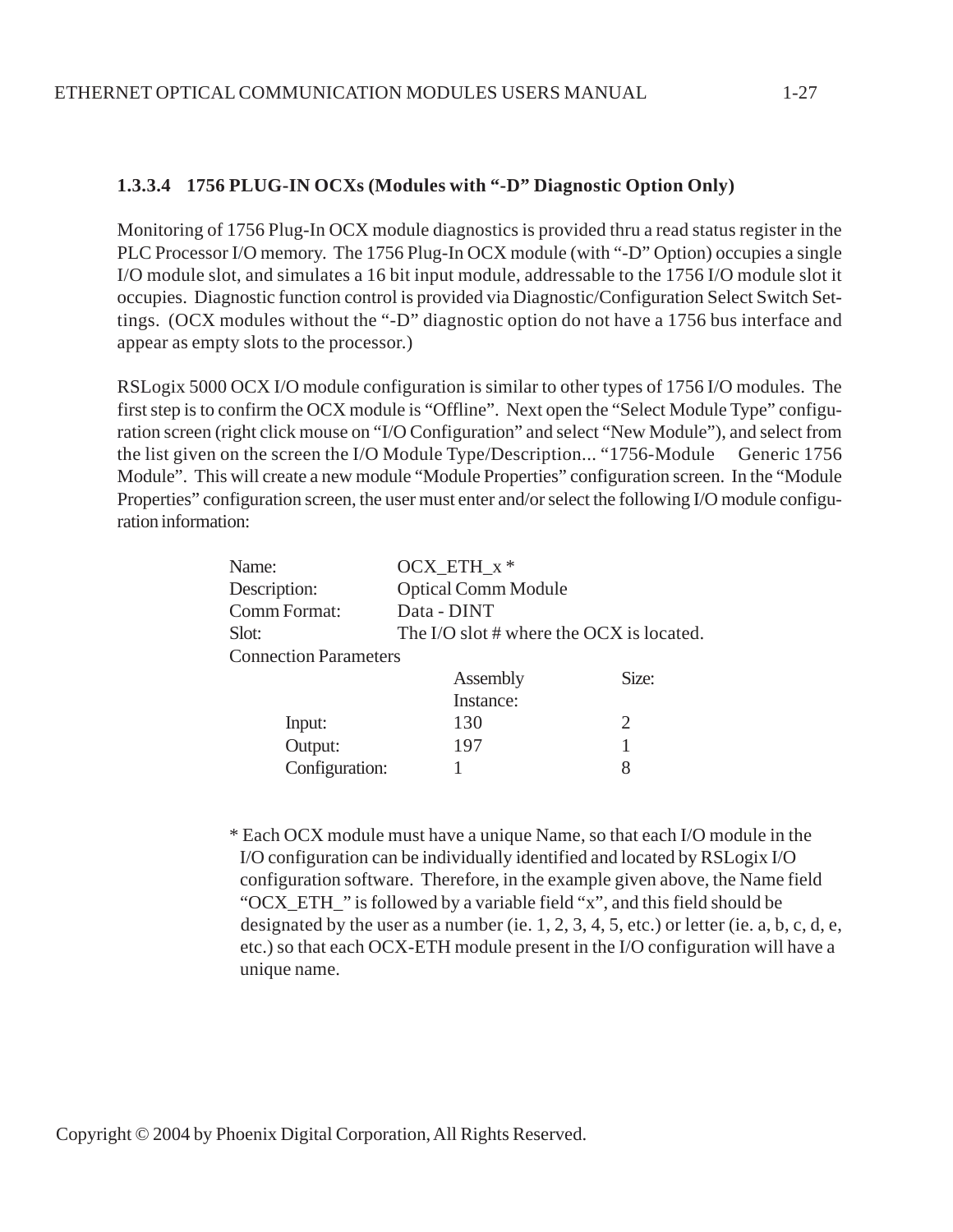After putting the OCX module "Online", the user may confirm OCX identification information in the "Module Properties" screen by selecting the "Module Info" tab. The following informtion should be provided:

**Identification** 

| Vendor:              | (420) Unknown        |
|----------------------|----------------------|
| Product Type:        | (128) Unknown        |
| <b>Product Code:</b> | (550) Unknown        |
| Revision:            | X.X                  |
| Serial Number:       | 000xxxxx             |
| <b>Product Name:</b> | OCX_ETH_x            |
|                      | Phoenix_Digital_Rx.x |

The OCX-ETH module revision level will be 1.2 or above. Module serial numbers will range between 00000000 and 00099999. The numeric information given above for Vendor, Product Type, and Product Code have been assigned to the OCX-ETH module. Rockwell anticipates that RSLogix software will eventually be able to provide this identification information in a descriptive text format, but as of the date of publication of this manual this capability is not available in RSLogix software.

Read Diagnostic Status functions are given in the Diagnostic Input Bit Map illustrated in Figure 11. Definitions of Diagnostic/Configuration Select Switch Settings are provided in Table 13. Specifications and further explanation of OCX diagnostic functions are provided in Sections 1.3.3.6-1.3.3.8.

#### **1.3.3.5 DIN Rail, Standalone OCX-R Modules**

Activation and control of DIN Rail, Standalone OCX-R Diagnostics is provided through Diagnostic/ Configuration Select Switch Settings. OCX-R Diagnostic/Configuration Select Switch Settings are provided in Table 13. Monitoring of DIN Rail, Standalone OCX-R diagnostics is provided using reed relay contact outputs. These outputs are provided on DIN Rail, Standalone OCX-Rs (with the "-D" Option) and are accessible on the J3 connector. Electrical specifications for diagnostic relay outputs, and specifications detailing OCX-R J3 connector pin-out are provided in Table 11. Further explanation of OCX-R diagnostic functions is provided in Sections 1.3.3.6-1.3.3.8.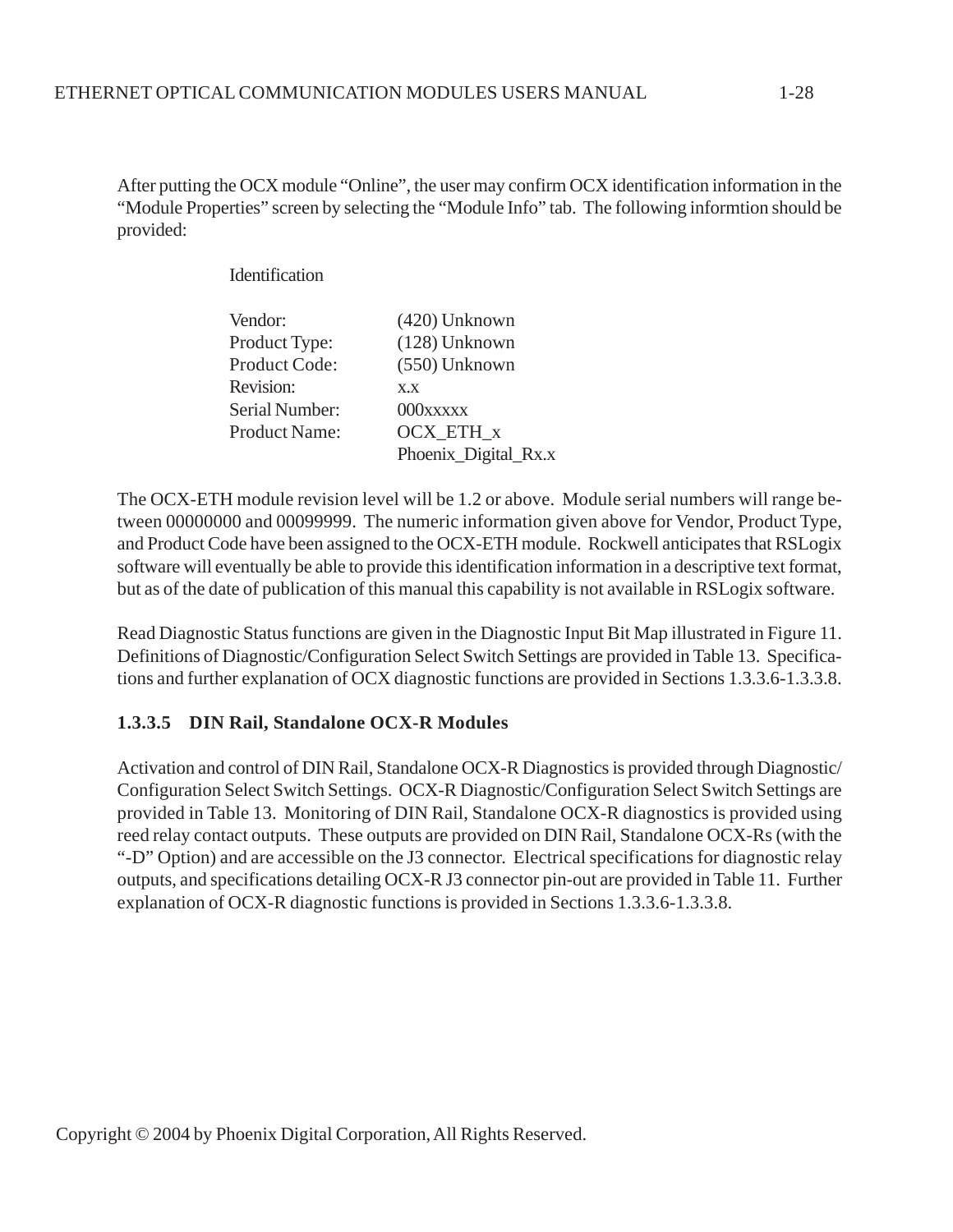| <b>READ STATUS BYTE</b>                                                                                                                    |            |        |   |                |                |                |   |              |                |
|--------------------------------------------------------------------------------------------------------------------------------------------|------------|--------|---|----------------|----------------|----------------|---|--------------|----------------|
|                                                                                                                                            | <b>BIT</b> | 7      | 6 | $\overline{5}$ | $\overline{4}$ | 3              | 2 | $\mathbf{1}$ | $\overline{0}$ |
| $0 = NORMAL$ (INACTIVE)                                                                                                                    |            |        |   |                |                |                |   |              |                |
| $1 = ASBERT(ACTIVE)$                                                                                                                       |            |        |   |                |                |                |   |              |                |
|                                                                                                                                            |            |        |   |                |                |                |   |              |                |
| UNUSED<br><u> 1989 - Johann Barn, fransk politik (</u>                                                                                     |            |        |   |                |                |                |   |              |                |
| UNUSED -<br><u> 1989 - Johann Barn, mars ann an t-Amhain Aonaich an t-Aonaich an t-Aonaich an t-Aonaich an t-Aonaich an t-Aon</u>          |            |        |   |                |                |                |   |              |                |
| <b>UNUSED</b>                                                                                                                              |            |        |   |                |                |                |   |              |                |
| <b>UNUSED</b><br>CH-B IMPENDING FAULT DETECT                                                                                               |            |        |   |                |                |                |   |              |                |
| <b>CH-B ERROR</b>                                                                                                                          |            |        |   |                |                |                |   |              |                |
| CH-A IMPENDING FAULT DETECT                                                                                                                |            |        |   |                |                |                |   |              |                |
| CH-A ERROR – THE CHARGE CHARGE CHARGE CHARGE CHARGE CHARGE CHARGE CHARGE CHARGE CHARGE CHARGE CHARGE CHARGE CH                             |            |        |   |                |                |                |   |              |                |
|                                                                                                                                            |            |        |   |                |                |                |   |              |                |
|                                                                                                                                            |            |        |   |                |                |                |   |              |                |
|                                                                                                                                            |            |        |   |                |                |                |   |              |                |
| <b>WRITE CONTROL BYTE</b>                                                                                                                  |            |        |   |                |                |                |   |              |                |
|                                                                                                                                            | <b>BIT</b> | $\tau$ | 6 | $\overline{5}$ | $\overline{4}$ | $\mathfrak{Z}$ | 2 | $\mathbf{1}$ | $\overline{0}$ |
| $0 = NORMAL$ (INACTIVE)                                                                                                                    |            |        |   |                |                |                |   |              |                |
| $1 = ASSERT (ACTIVE)$                                                                                                                      |            |        |   |                |                |                |   |              |                |
|                                                                                                                                            |            |        |   |                |                |                |   |              |                |
| UNUSED                                                                                                                                     |            |        |   |                |                |                |   |              |                |
| UNUSED VERSION                                                                                                                             |            |        |   |                |                |                |   |              |                |
| UNUSED <sup>-</sup><br><u> 1989 - Johann Barbara, martxa alemaniar argumento este alemaniar alemaniar alemaniar alemaniar alemaniar al</u> |            |        |   |                |                |                |   |              |                |
| <b>UNUSED</b>                                                                                                                              |            |        |   |                |                |                |   |              |                |
| UNUSED -                                                                                                                                   |            |        |   |                |                |                |   |              |                |
| IMPENDING FAULT DETECT ENABLE<br>UNUSED-                                                                                                   |            |        |   |                |                |                |   |              |                |
| UNUSED-                                                                                                                                    |            |        |   |                |                |                |   |              |                |
|                                                                                                                                            |            |        |   |                |                |                |   |              |                |

# **1771 PLUG-IN OCM AND 1746 PLUG-IN OLC DIAGNOSTIC STATUS AND CONTROL FUNCTIONS**

# **FIGURE 10**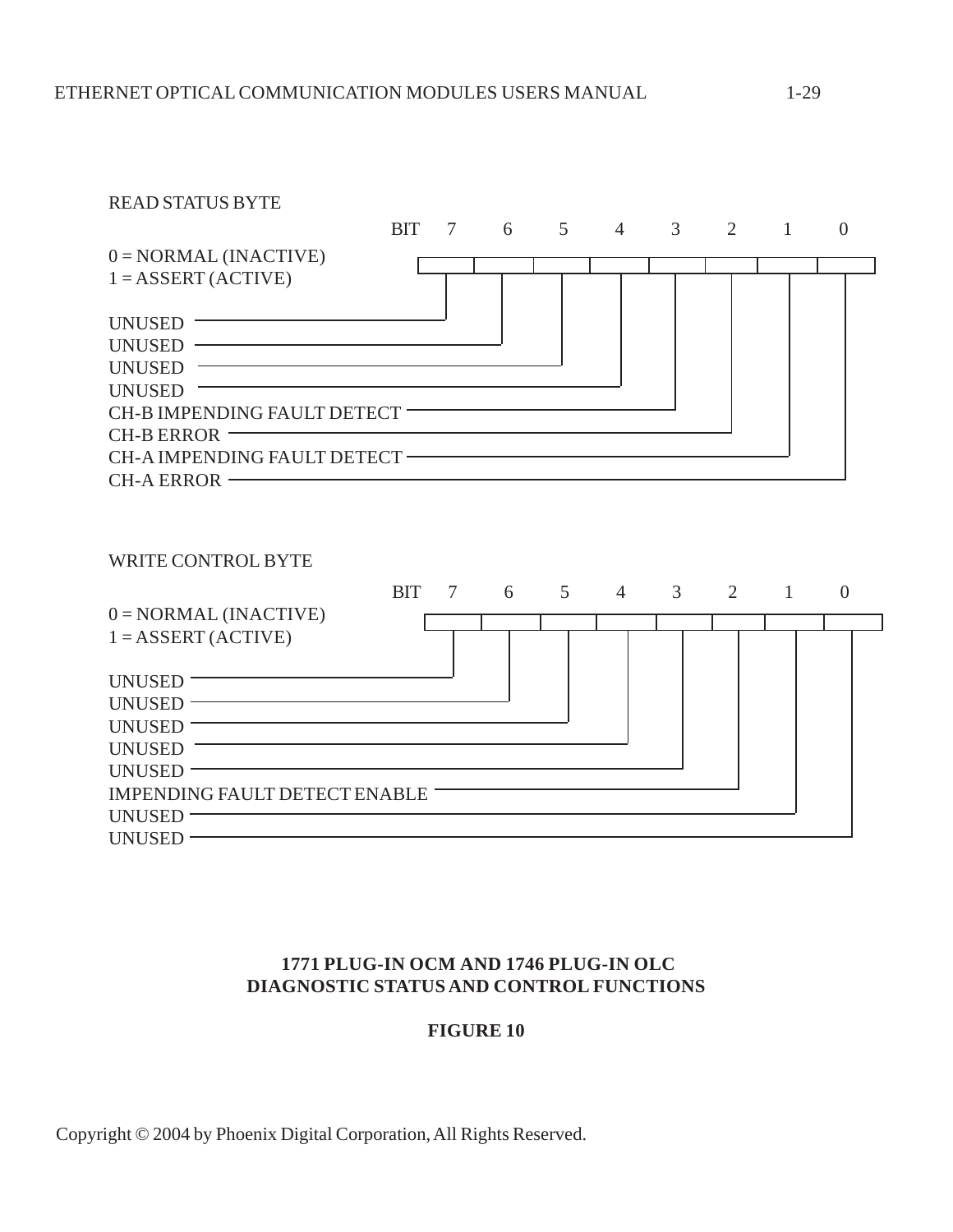

READ STATUS REGISTER : 0 = NORMAL (INACTIVE); 1 = ASSERT (ACTIVE)

| (1) |  | <b>Rotary Switch Definition</b> |
|-----|--|---------------------------------|
|     |  |                                 |

| SW <sub>2</sub> | BIT#                                        | SW <sub>1</sub> | BIT#                                        |
|-----------------|---------------------------------------------|-----------------|---------------------------------------------|
|                 | 15 14 13 12                                 |                 | 10<br>9<br>8<br>11                          |
|                 |                                             |                 |                                             |
|                 | 1<br>$\Omega$                               |                 | $\left($                                    |
| $\mathcal{D}$   | $\overline{0}$                              |                 | 1<br>$\theta$                               |
| 3               | $\theta$<br>$\Omega$                        |                 | 1<br>$\overline{0}$<br>$\left($             |
|                 | $\theta$                                    |                 | 1<br>$\Omega$                               |
|                 | $\overline{0}$<br>1<br>1<br>$\Omega$        |                 | 1<br>1<br>$\theta$<br>$\left( \right)$      |
| 6               | $\overline{0}$<br>$\theta$<br>1             | 6               | $\overline{0}$<br>1<br>$\overline{0}$       |
|                 | $\overline{0}$<br>$\theta$<br>1<br>$\Omega$ |                 | $\overline{0}$<br>$\Omega$<br>1<br>$\Omega$ |
| 8               | $\Omega$                                    | 8               | 0                                           |
|                 | 0                                           |                 |                                             |

#### **1756 PLUG-IN OCX DIAGNOSTIC STATUS AND CONTROL FUNCTIONS**

#### **FIGURE 11**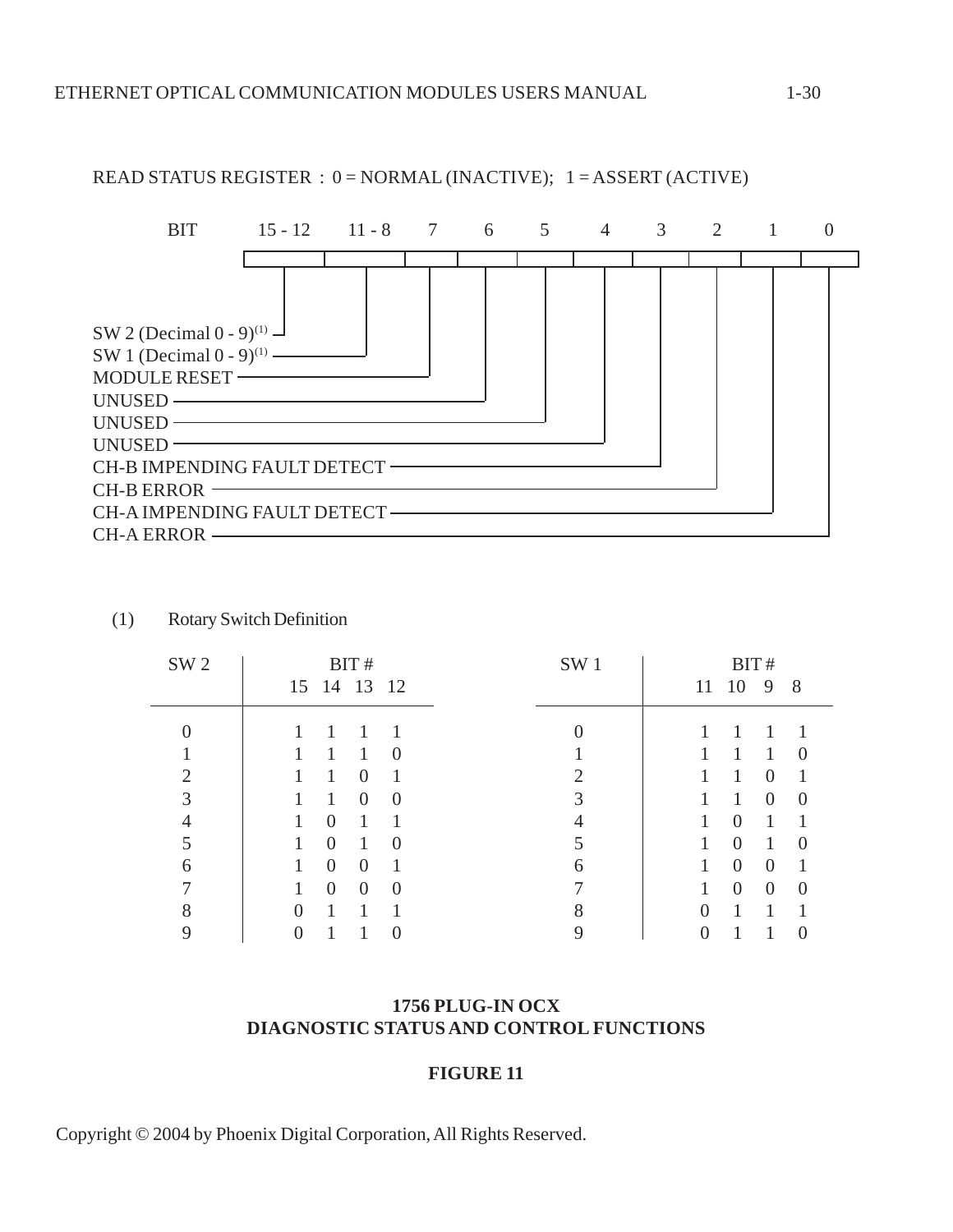| SWITCH <sup>(1)</sup> | POSITION <sup>(1)</sup>                                                                  |                                | FUNCTION <sup>(2)</sup>                       |                                                                                                                                                                                                                                                                                                  | <b>FACTORY</b><br><b>CONFIGURATION</b><br>(DEFAULT) |  |
|-----------------------|------------------------------------------------------------------------------------------|--------------------------------|-----------------------------------------------|--------------------------------------------------------------------------------------------------------------------------------------------------------------------------------------------------------------------------------------------------------------------------------------------------|-----------------------------------------------------|--|
| Switch 4              | $\mathbf{1}$                                                                             |                                | Network Master OCM (Channel A) <sup>(4)</sup> |                                                                                                                                                                                                                                                                                                  | <b>OFF</b>                                          |  |
| (SW4)                 | $\overline{2}$                                                                           |                                |                                               | Nerwork Master OCM (Channel B) <sup>(4)</sup>                                                                                                                                                                                                                                                    | <b>OFF</b>                                          |  |
|                       | $\overline{3}$                                                                           |                                | <b>Processor Write Enable</b>                 |                                                                                                                                                                                                                                                                                                  | <b>OFF</b>                                          |  |
|                       | $4^{(3)}$                                                                                | Unused <sup>(5)</sup>          |                                               |                                                                                                                                                                                                                                                                                                  | <b>OFF</b>                                          |  |
|                       | $5^{(3)}$                                                                                | Unused <sup>(5)</sup>          |                                               |                                                                                                                                                                                                                                                                                                  | <b>OFF</b>                                          |  |
|                       | $6^{(3)}$                                                                                | Unused <sup>(5)</sup>          |                                               |                                                                                                                                                                                                                                                                                                  | <b>OFF</b>                                          |  |
|                       | $\tau$                                                                                   | Unused $(5)$                   |                                               |                                                                                                                                                                                                                                                                                                  | <b>OFF</b>                                          |  |
|                       | 8                                                                                        |                                |                                               | <b>Enable Impending Fault Detection</b>                                                                                                                                                                                                                                                          | <b>OFF</b>                                          |  |
|                       | 9                                                                                        |                                | Unused $(5)$                                  |                                                                                                                                                                                                                                                                                                  | <b>OFF</b>                                          |  |
|                       | 10                                                                                       | Unused <sup>(5)</sup>          |                                               |                                                                                                                                                                                                                                                                                                  | <b>OFF</b>                                          |  |
|                       | (1)<br>(2)<br>(3)<br>(4)<br>SW 4-1                                                       | $OFF = Inactive (Switch Open)$ | SW4-2                                         | See Figure 9 designated switch locations.<br>$ON =$ Assert (Active, Switch Closed)<br>On (Assert) overrides corresponding (complimentary)<br>bit of Write Control byte for 1771 Plug-In OCMs.<br>See Chapter 2, Section 2.7 for Configuration Instructions.<br><b>OCM Master/Slave Selection</b> |                                                     |  |
|                       | <b>OFF</b><br>ON<br><b>OFF</b><br>ON                                                     |                                | <b>OFF</b><br><b>OFF</b><br>ON<br>ON          | Slave<br><b>Channel A Master</b><br><b>Channel B Master</b><br>Invalid, Not Allowed                                                                                                                                                                                                              |                                                     |  |
|                       | (5)<br>All unused switch positions must remain set in the Factory Default Configuration. |                                |                                               |                                                                                                                                                                                                                                                                                                  |                                                     |  |

# **1771 PLUG-IN OCM DIAGNOSTIC/CONFIGURATION SELECT SWITCH DESIGNATIONS**

# **TABLE 12**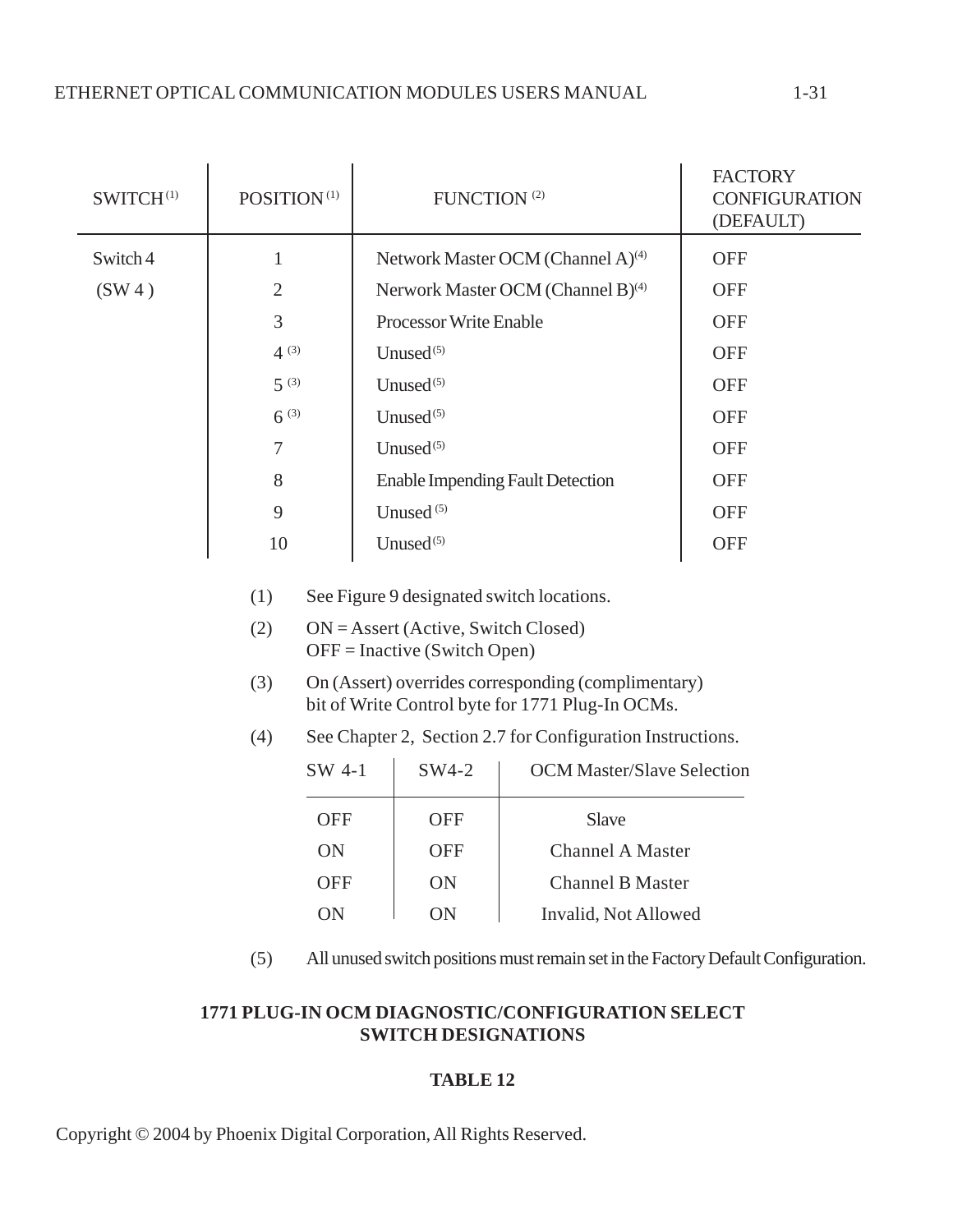| SWITCH <sup>(1)</sup> | <b>VALUE</b><br><b>SELECTED</b><br>ON DIAL | FUNCTION <sup>(2)</sup>                                                                                                                                                                                                     |
|-----------------------|--------------------------------------------|-----------------------------------------------------------------------------------------------------------------------------------------------------------------------------------------------------------------------------|
| SW <sub>1</sub>       | $0^{(3)}$                                  | Slave <sup>(4)</sup>                                                                                                                                                                                                        |
|                       | 1                                          | Network Master OCM (Channel A) <sup>(4)</sup>                                                                                                                                                                               |
|                       | $\overline{2}$                             | Network Master OCM (Channel B) <sup>(4)</sup>                                                                                                                                                                               |
|                       | $3 - 9$                                    | Unused <sup>(5)</sup>                                                                                                                                                                                                       |
|                       |                                            |                                                                                                                                                                                                                             |
| SW <sub>2</sub>       | $0 - 2$                                    | Unused <sup>(5)</sup>                                                                                                                                                                                                       |
|                       | $3^{(3)}$                                  | Enable Impending Fault Detection (IFD/IF), Enable ALL Relays                                                                                                                                                                |
|                       | $\overline{4}$                             | Unused <sup>(5)</sup>                                                                                                                                                                                                       |
|                       | 5                                          | Unused <sup>(5)</sup>                                                                                                                                                                                                       |
|                       | 6                                          | Disable IFD, Disable ALL Relays                                                                                                                                                                                             |
|                       | 7                                          | Disable IFD and Processor Comm <sup>(6)</sup> , Disable ALL Relays                                                                                                                                                          |
|                       | 8                                          | Unused <sup>(5)</sup>                                                                                                                                                                                                       |
|                       | 9                                          | Unused <sup>(5)</sup>                                                                                                                                                                                                       |
| (1)                   |                                            | See Figure 12 for designated switch locations. (Note that VALUES for both<br>SW2 and SW1 are echoed in bits 15-12 and 11-8, respectively, in the<br>upper byte of the 16 bit Read Status register for the 1756 OCX module.) |
| (2)                   |                                            | Switch Function overrides corresponding (complementary) bits of Write<br>Control Byte for 1746 Plug-In OLC modules.                                                                                                         |
|                       | (3)                                        | Factory Default Value selected on the dial.                                                                                                                                                                                 |
|                       | (4)                                        | See Chapter 2, Section 2.7 for Configuration Instructions.                                                                                                                                                                  |
| (5)                   |                                            | Unused switch positions are not allowed, and may not be selected on the dial.                                                                                                                                               |
|                       | (6)                                        | SW2, VALUE 7 will disable Processor Write commuincation only, for the<br>1746 OLC module. SW 2, VALUE 7 will disable Processor Read<br>communication for the 1756 OCX module.                                               |

# **1746 PLUG-IN OLC, 1756 PLUG-IN OCX, AND DIN RAIL, STANDALONE OCX-R DIAGNOSTIC/CONFIGURATION SELECT SWITCH DESIGNATIONS**

# **TABLE 13**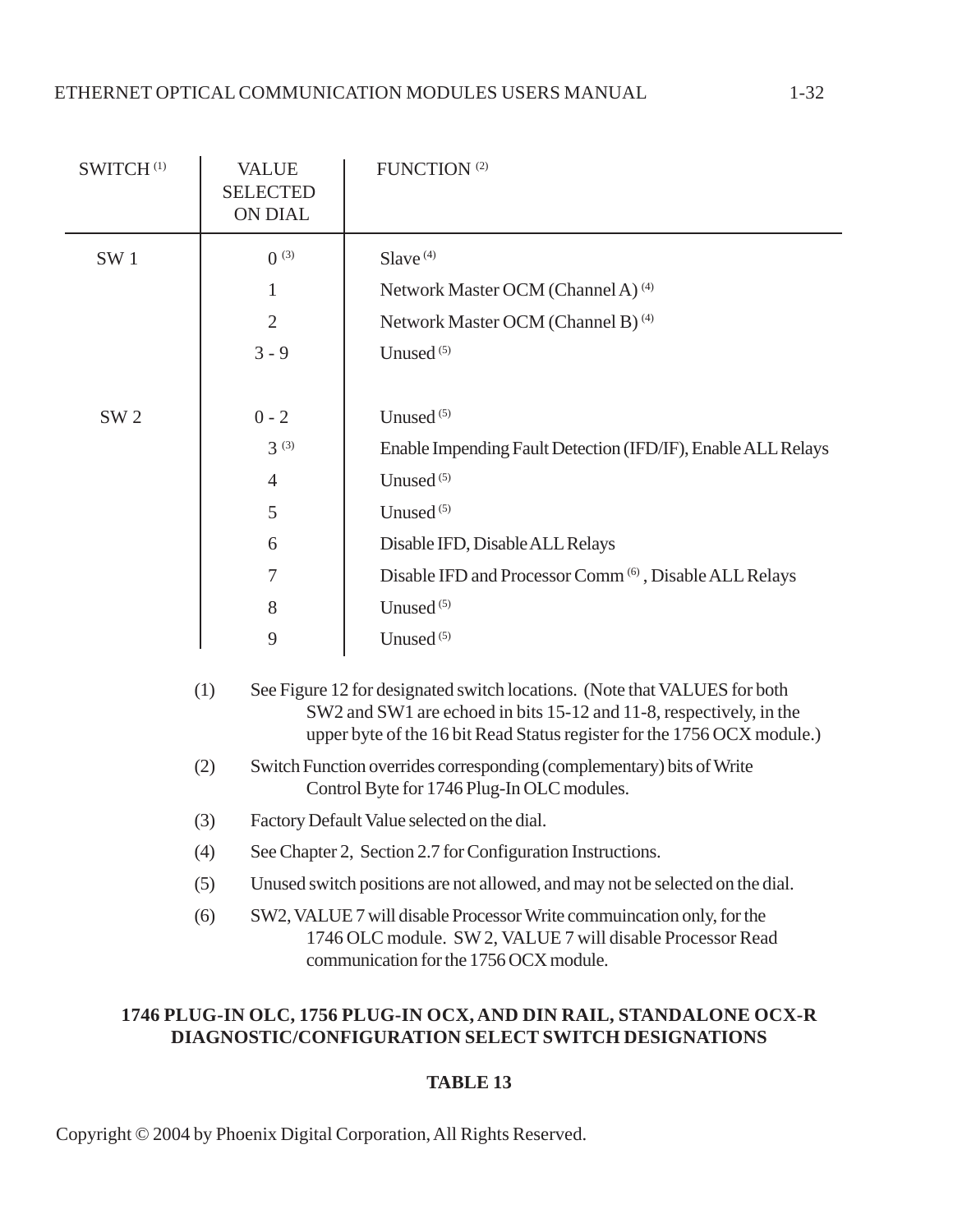

# **1746 PLUG-IN OLC, 1756 PLUG-IN OCX, AND DIN RAIL, STANDALONE OCX-R DIAGNOSTIC AND CONFIGURATION SWITCH DESIGNATIONS**

#### **FIGURE 12**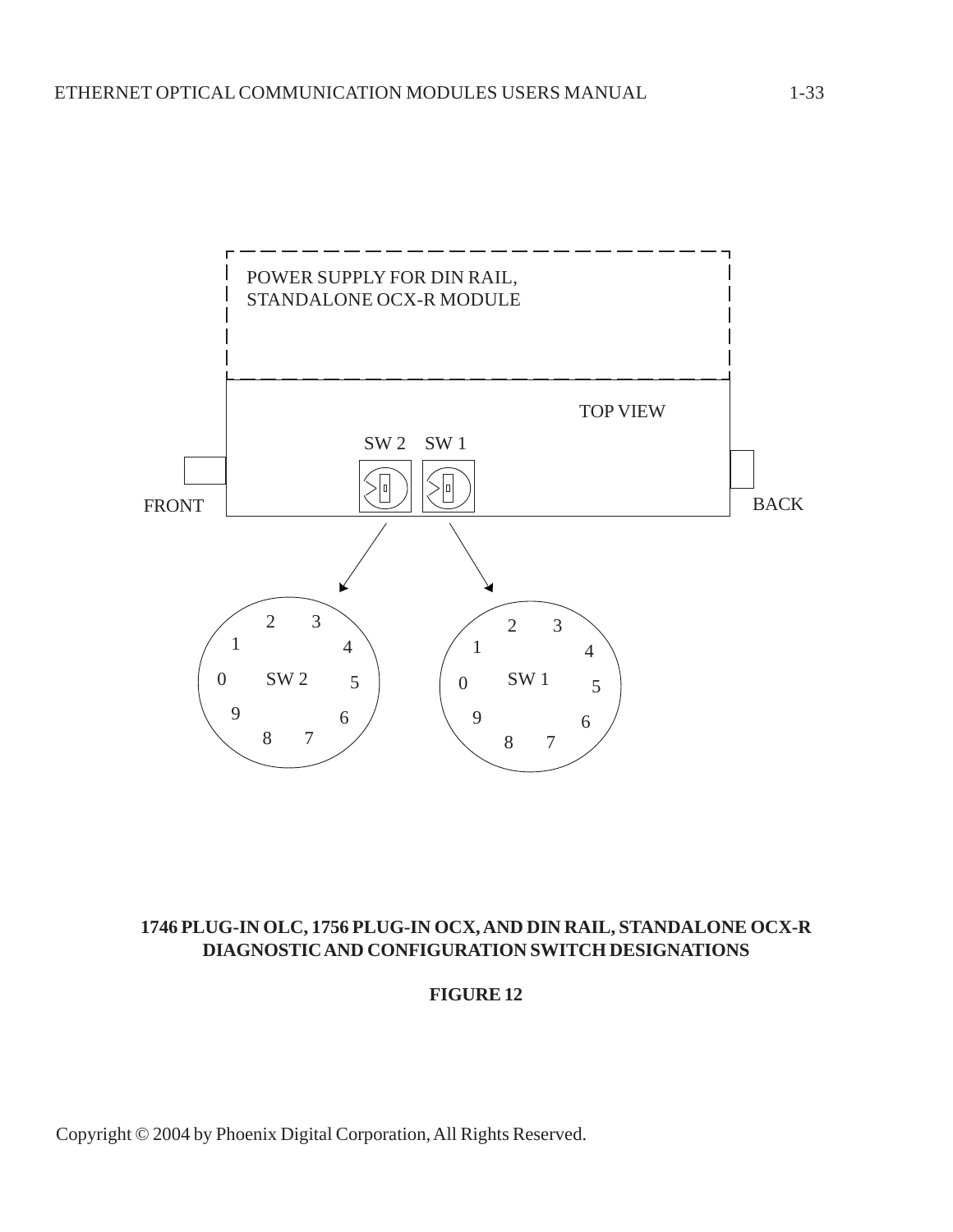#### **1.3.3.6 DETECT AND LOCATE NETWORK FAILURES**

Fiber optic network fault conditions are reported by 1771, 1746, and 1756 Plug-In fiber optic modules on diagnostic status bits 0 and 2... for fiber optic receive Channels A and B respectively (see Figures 10 and 11). Fault conditions are reported by Panelmount, Standalone OCM-P fiber optic modules on reed relay contact outputs on J4 connector pin #s 1,2 and 5,6... for fiber optic Channels A and B respectively. Fault conditions are reported by DIN Rail, Standalone OCX-R fiber optic modules on reed relay contact outputs on J3 connector pin #s 1,2 and 5,6... for fiber optic Channels A and B respectively. (Corresponding Diagnostic/Configuration Select Switches must be set to enable Processor Communication on all PLC chassis plug-in modules, and diagnostic relay outputs on all standalone modules.) If a fiber optic module detects a communication failure on the fiber optic receive data inputs on either Channel A or B (due to either a media failure or failure of an adjacent fiber module) it will assert the corresonding diagnostic status bit or contact output. These bits and contact outputs may be used to locate the precise fiber where the failure is occurring.

# **1.3.3.7 DETECT AND LOCATE IMPENDING NETWORK FAILURES (850nm AND 1300 nm MULTIMODE ONLY)**

Phoenix Digitals' fiber optic modules provide the unique capability to detect impending optical communication faults on the fiber optic network before they actually occur. Impending Fault Monitoring may be selected on Panelmount, Standalone OCM-P Modules by setting Diagnostic/Configuration Select Switch SW4-8 ON (assert... Enable Impending Fault Detection); on DIN Rail, Standalone OCX-R Modules by setting Diagnostic/Configuration Select Switch SW2 to VALUE 3; on 1771 Plug-In OCM Modules by setting Diagnostic/Configuration Select Switch SW4-3 ON (assert... Enable Processor Write) and setting Diagnostic Control Byte Bit 2 ON (assert... Enable Impending Fault Detection), or by setting Diagnostic/Configuration Select Switch SW4-8 ON (assert... Enable Impending Fault Detection); on 1746 Plug-In OLC Modules by setting Diagnostic Control Byte Bit 2 ON (assert... Enable Impending Fault Detection... assumes Processor Communication is Enabled), or by setting Diagnostic/Configuration Select Switch SW2 to VALUE 3; and on 1756 Plug-In OCX Modules by setting Diagnostic/Configuration Select Switch SW2 to VALUE 3. See Figures 10 and 11, and Tables 10, 12, and 13 for more information.

The Impending Fault Initialization procedure may then be performed through the simple adjustment of two potentiometers, one per optical network communication channel, located on the front of the fiber optic modules (labeled "ISS" ... see front panel designations in Figures 3, 4, 5, 6, and 7). No meters, gauges, or any other type of electrical or optical measurement equipment is required for fiber module initialization. ( Note: If the Receive Optical Signal Strength is too high, the optical input may have to be attenuated before proceeding with the Impending Fault Initialization Procedure. If the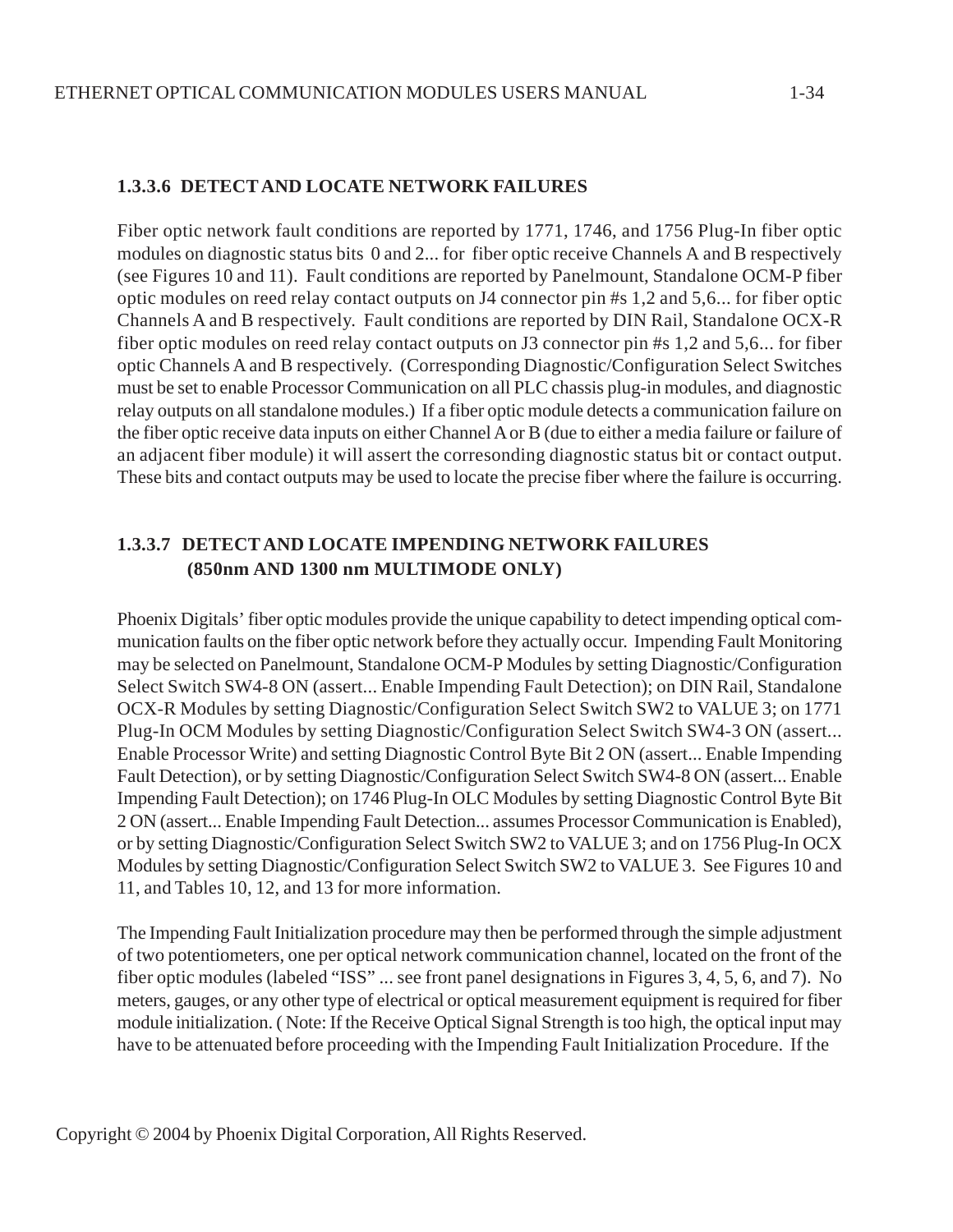Receive Signal Strength is greater than -20 dBm, the input signal should be artificially attenuated to reduce the signal strength below this threshold, before attempting Impending Fault Detect Initialization. As an alternative, the user may wish to leave the Impending Fault Detect threshold at the factory default settings of -26 dBm for the 850 nm wavelength, and -28 dBm for the 1300 nm wavelength.)

The fiber optic module Impending Fault Initialization procedure is accomplished by first connecting the module optical receive inputs to the optical transmit outputs of adjacent fiber module(s) (adjacent on the fiber optic network), with the actual fiber optic cable to be used in the final installation. (It is recommended that this initialization be accomplished post-installation in order to match the fiber module impending fault monitoring circuitry to the final communication link characteristics.) The adjacent fiber modules (adjacent on the fiber optic network) must be powered during the initialization process to provide a receive signal reference (communication data carrier) to the fiber optic module undergoing initialization. The fiber modules must be powered for at least 15 minutes prior to initialization in order to stabilize all internal references. (The initialization procedure may also be performed on-line with actual network data transmissions, and will be totally transparent to network operation.) While visually observing the ISD/ID indicators on the front of the fiber optic module the ISS (Initial Signal Set) potentiometers should be turned clockwise if the corresponding green ISD/ID indicators are off, or counterclockwise if they are on, until the ISD/ID indicators switch state (either turning on to off, or off to on). Then, as the final step, the Initial Signal Set potentiometers should be turned 1/4 turn clockwise, at which point the corresponding ISD/ID indicators should be maintained continuously on.

The fiber module initialization procedure normalizes the impending fault monitoring detection thresholds to the attenuation characteristics of the final network installation. (It should be noted that the ISD/ID indicators may occasionally flash on or off, or turn off entirely over time. This is a normal operating condition and should be ignored post installation.) After initialization, any optical network fault condition which causes the optical network receive power level to drop by more than 3.0 decibel-milliwatts (optical power dBm) relative to the initialization power level will cause the corresponding Impending Fault Detect (IFD/IF) indicator (red) to illuminate, and will be reported on the corresponding Diagnostic Status Bit(s) or Relay Output(s). (Note that both ID and IF are the given on the same indicator for 1746 Plug-In OLC modules, 1756 Plug-In OCX modules, and DIN Rail, Standalone OCX-R modules. For ID the indicator changes between green and off, and for IF the indicator changes between red and off.)

No additional calibration adjustments will be required for the lifetime of the network installation, unless the network characteristics are changed. Changes affecting either the optical characteristics of the network media (media replacement, splice, new terminations, etc.), or replacement of one or more fiber optic modules, will require that the initialization procedure be repeated for each fiber module which has one or more of its' optical network receive inputs affected by the change. (The initialization procedure may be done on-line, post installation, and will not affect real time network data transmissions.)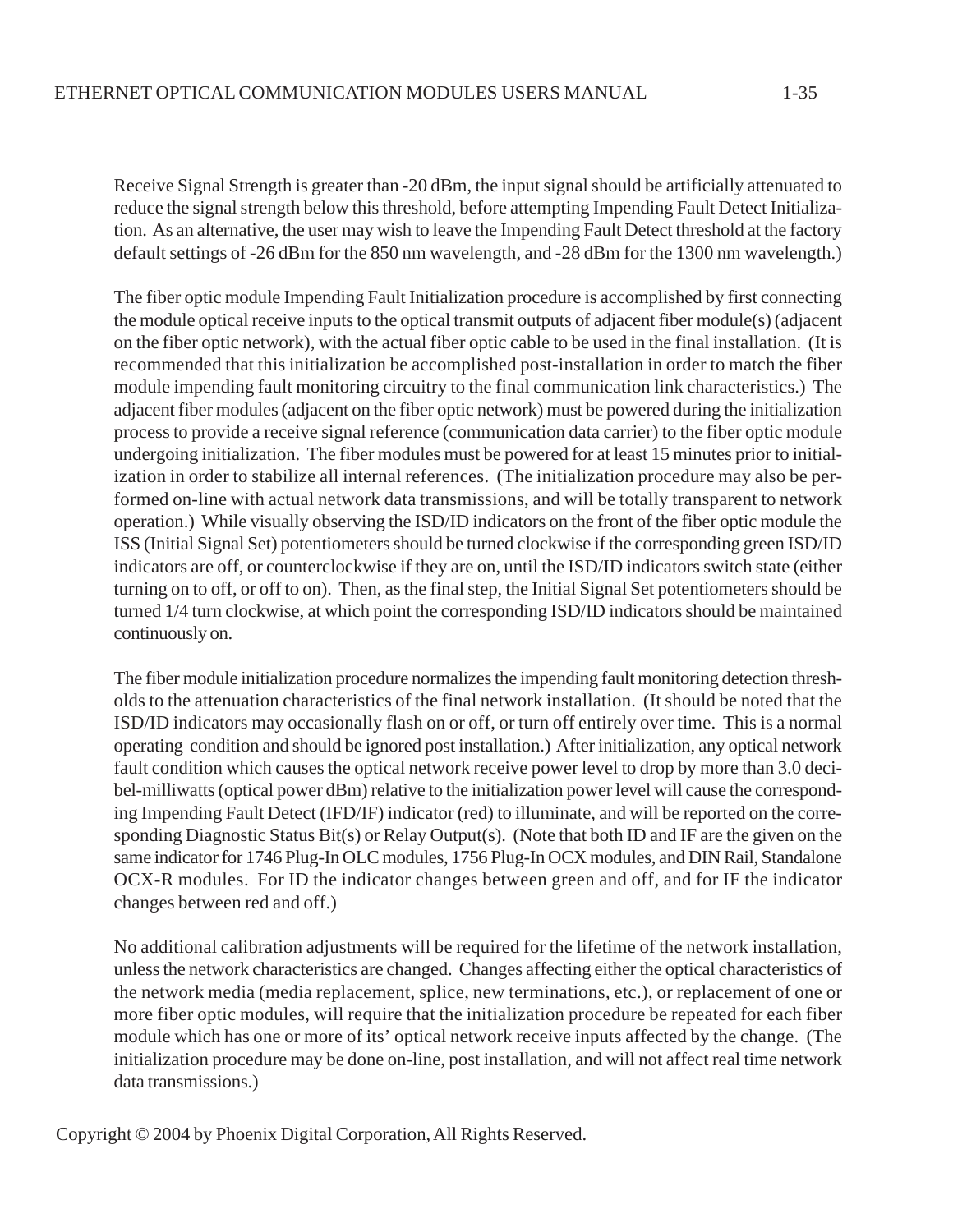1-36

Impending fiber optic network Fault conditions are reported by 1771 Plug-In OCMs, 1746 Plug-In OLCs, and 1756 Plug-In OCXs on Diagnostic Status Bits 1 and 3... for fiber optic receive Channels A and B respectively (see Figures 10 and 11). Impending Fault conditions are reported by Panelmount, Standalone OCM-P modules through reed relay contact outputs on J4 connector pin #s 3,4 and 7,8... for fiber optic channel A and B respectively, and by DIN Rail, Standalone OCX-R modules through reed relay contact outputs on J3 connector pin #s 3,4 and 7,8... for fiber optic channel A and B respectively (see Table 11). (Corresponding Diagnostic/Configuration Select Switches must be set to enable Processor Communication on all PLC chassis plug-in modules, and diagnostic relay outputs on all standalone modules.) If a fiber module detects an impending communication failure on the fiber optic receive data inputs on Channel A and/or B (due to either media failure or failure of an adjacent fiber module) it will assert the corresponding diagnostic status bit or relay output. These bits and relay outputs may be used to locate the precise fiber where the failure is occurring. (Note: Impending Fault Monitoring is only available on 850 nm and 1300 nm multimode fiber optic modules.)

# **1.3.3.8 OPTICAL POWER METERING ("-D" OPTION... 850 nm and 1300 nm MULTIMODE ONLY)**

Phoenix Digital fiber optic modules provide two analog outputs (one per optical network receive input), proportional to the receive optical signal strength at the module, for optical power measurement. These two analog outputs provide an absolute DC voltage representation of the optical power level or Receive Signal Strength (RSS) for each network receive input. The RSS outputs are buffered for increased drive current capability. RSS output specifications are the following:

Linear Outputs(ChA RSS, ChB RSS)

Voltage Range  $(V_{out})$  = 0 to 3.5 VDC Drive Current  $(I_{out})$  = 20 mA (max)

Panelmount, Standalone OCM-P modules and 1771 Plug-In OCM modules with a single transceiver interface provide RSS outputs on J3 Connector Pin #s 1, 2, and 3. Panelmount, Standalone OCM-P modules and 1771 Plug-In OCM modules with dual transceiver interfaces provide RSS outputs on J1 Connector Pin #s 1, 2, and 3. (Note that when multiple transceiver interfaces are selected on Panelmount, Standalone OCM-P mdoules and 1771 Plug-in OCM modules, the AUI transceiver port on the J1 connector is not provided. See Figures 3 and 4, and Table 14 for OCM Device Interface J1 Connector Pin Definitions.)

The RSS analog outputs are provided on RSS Test Jacks on the front of 1746 Plug-In OLC modules, 1756 Plug-In OCX modules, and DIN Rail, Standalone OCX-R modules (see Figures 5, 6, and 7).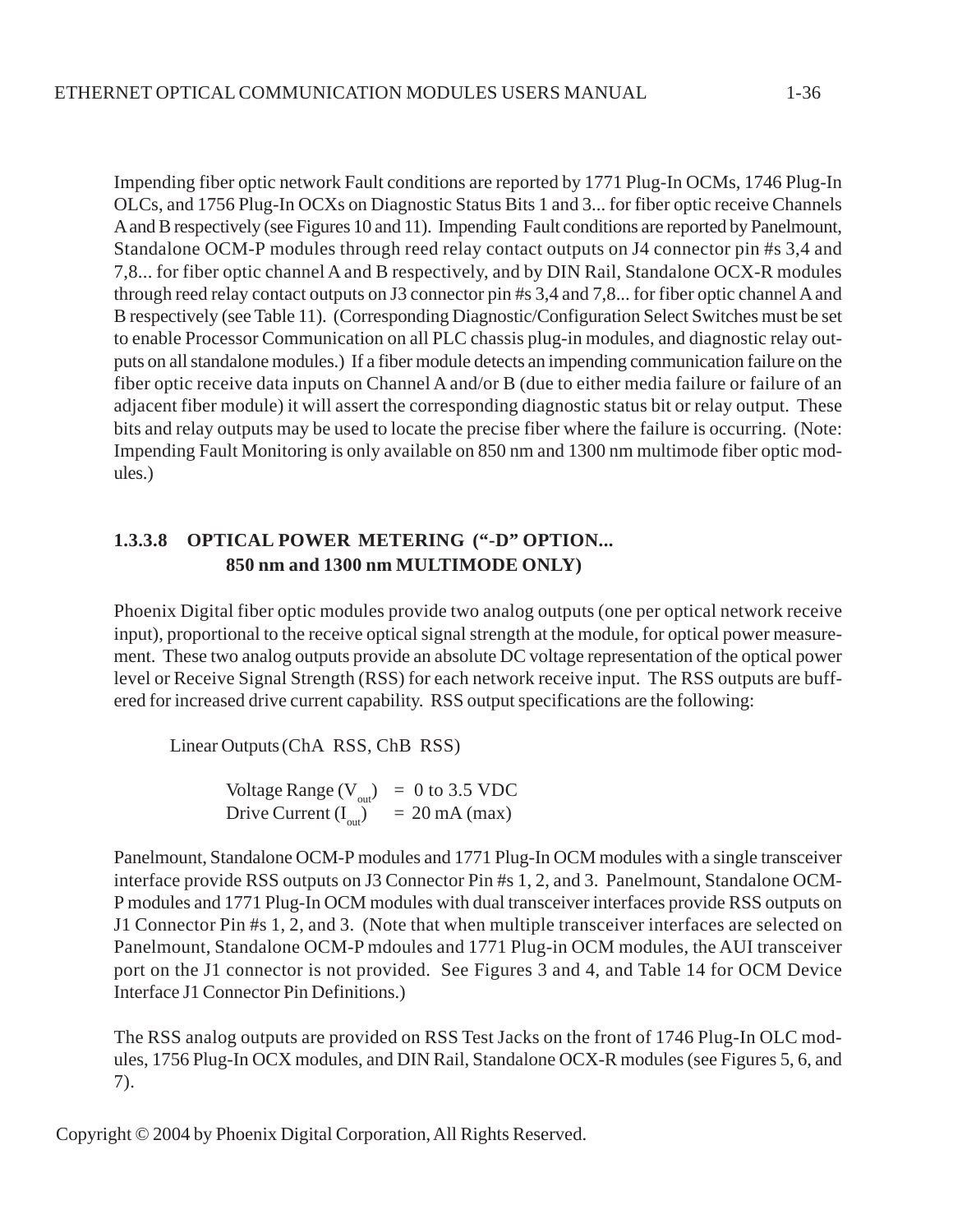| <b>J3 CONNECTOR</b><br>PIN NUMBERS <sup>(1)</sup> | RECEIVE OPTICAL SIGNAL STRENGTH<br><b>SIGNAL NAME</b> |
|---------------------------------------------------|-------------------------------------------------------|
|                                                   | ChA Receive Signal Strength (RSS)                     |
|                                                   | RSS Signal Ground<br>ChB Receive Signal Strength      |

#### **Receive Signal Strength Pin Definitions for Panelmount, Standalone OCM-P and 1771 Plug-In OCM modules with One Transceiver Interface (ie. "-A1" or "-A2")**

|   | <b>J1 CONNECTOR</b><br>PIN NUMBERS <sup>(1)</sup> | <b>RECEIVE OPTICAL SIGNAL STRENGTH</b><br><b>SIGNAL NAME</b> |  |
|---|---------------------------------------------------|--------------------------------------------------------------|--|
|   |                                                   | ChA Receive Signal Strength (RSS)                            |  |
|   | 2                                                 | RSS Signal Ground                                            |  |
| 3 |                                                   | ChB Receive Signal Strength                                  |  |
|   | 4                                                 | NC (No Connection)                                           |  |
|   |                                                   | NC (No Connection)                                           |  |
|   | 6                                                 | NC (No Connection)                                           |  |
|   |                                                   | NC (No Connection)                                           |  |
|   |                                                   | NC (No Connection)                                           |  |

#### **Receive Signal Strength Pin Definitions for Panelmount, Standalone OCM-P and 1771 Plug-In OCM modules with Dual Transceiver Interfaces (ie. "-A1-A1" or "-A1-A2")**

(1) Orientation - Top to bottom on front of module (Pins 1 thru 8 respectively). (Note: All unused connector screw terminals should be fully seated and not be connected to any external devices.)

# **PANELMOUNT, STANDALONE OCM-P AND 1771 PLUG-IN OCM RECEIVE SIGNAL STRENGTH PIN DEFINITIONS**

#### **TABLE 14**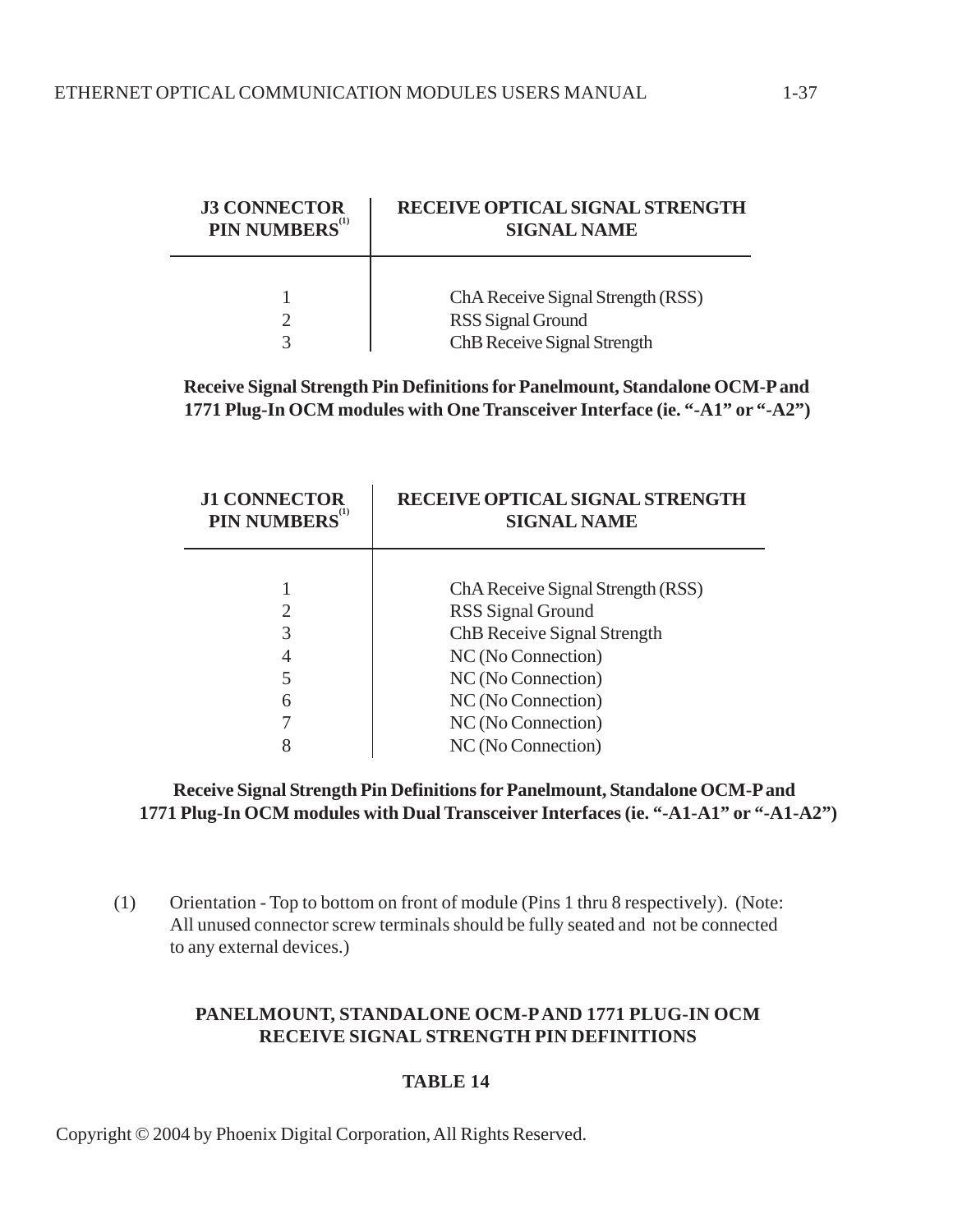| (1)<br><b>RSS V (OUT)</b> | <b>OPTICAL POWER IN</b><br>(dBm @ 850 nm,<br><b>MULTIMODE</b> ) | <b>OPTICAL POWER IN</b><br>(dBm @ 1300 nm,<br><b>MULTIMODE</b> ) |
|---------------------------|-----------------------------------------------------------------|------------------------------------------------------------------|
|                           |                                                                 |                                                                  |
| 3.5                       | $-18.0$                                                         | $-20.0$                                                          |
| 3.0                       | $-18.6$                                                         | $-21.0$                                                          |
| 2.5                       | $-19.4$                                                         | $-21.9$                                                          |
| 2.0                       | $-20.4$                                                         | $-23.3$                                                          |
| 1.5                       | $-22.0$                                                         | $-24.5$                                                          |
| 1.0                       | $-24.0$                                                         | $-27.0$                                                          |
| 0.5                       | $-28.0$                                                         | $-33.0$                                                          |
| 0.3                       | $-33.2$                                                         |                                                                  |

See Table 15 for corresponding values of RSS Voltage Out vs Receive Optical Power-In at both the 850 nm and 1300 nm wavelengths (multimode only).

(1) Proportional Accuracy: +/- 0.3 volt

#### **NETWORK OPTICAL POWER-IN VERSUS RSS VOLTAGE-OUT (ANALOG)**

#### **TABLE 15**

RSS Return connection is provided on the Panelmount, Standalone OCM-P and 1771 Plug-In OCM J1 connector (Pin #2... RSS Signal Ground), and on the 1746 Plug-In OLC, 1756 Plug-In OCX, and DIN Rail, Standalone OCX-R test jacks directly adjacent to the Signal Ground symbol. It is recommended that RSS Return/Signal Ground be used as the common mode reference for RSS analysis. (It can also be used as the negative signal reference for differential analysis of RSS.)

Since the RSS diagnostic outputs are active outputs the user must insure electrical compatibility before connection to any external device. (Note: Optical Power Metering is only available on 850 nm and 1300 nm multimode fiber optic modules.)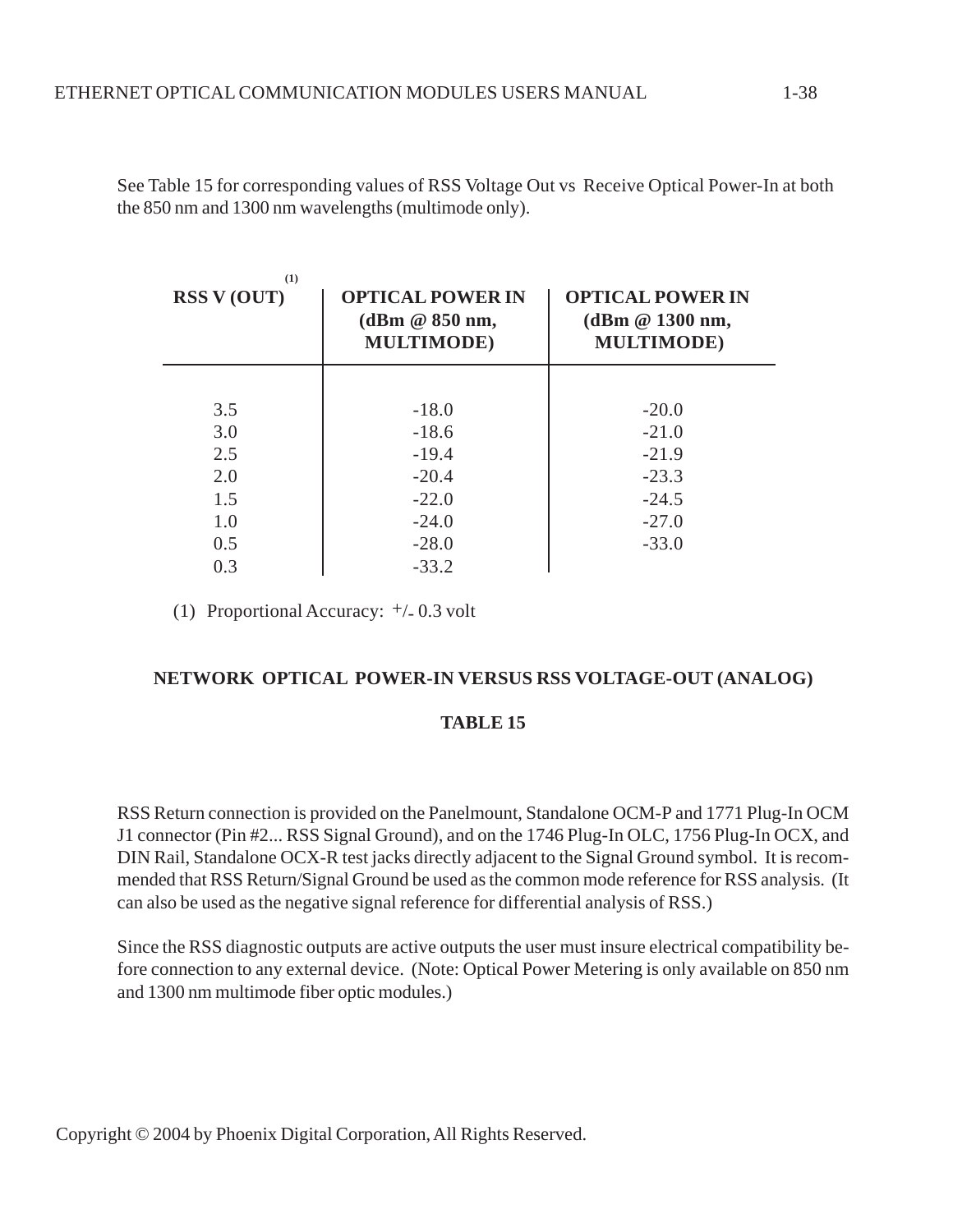# **1.3.4 POWER SUPPLY AND GROUNDING SPECIFICATIONS**

# **1.3.4.1 PANELMOUNT, STANDALONE OCM-P AND DIN RAIL, STANDALONE OCX-R POWER SUPPLY AND GROUNDING SPECIFICATIONS**

Standalone OCM-P modules and OCX-R modules may be operated from a 24 VDC, 120/220 VAC, or 125 VDC input power source (subject to Power Option specified at time of ordering... see Ordering Information). An Auxiliary 24 VDC, 120/220 VAC, or 125 VDC power supply is attached to the side of the Panelmount, Standalone OCM-P and DIN Rail, Standalone OCX-R enclosures.

The OCM-P Auxiliary Power Supply P2 Connector is hardwired at the factory to the Base Enclosure J5 connector. This cable brings the necessary regulated power supply voltages from the Auxiliary Power Supply into the base OCM-P electronics. This cable should never be removed or modified in any way. Also, no other connection should be made to either the OCM-P P2 or J5 connectors.

# **1.3.4.1.1 AUXILIARY POWER SUPPLY SPECIFICATIONS**

The Auxiliary Power Supply must be ordered as an option to the Panelmount, Standalone OCM-P and DIN Rail, Standalone OCX-R modules (attached to the side of the OCM-P and OCX-R modules, as shown in Figures 3 and 7).

Table 16 provides input power pin definitions for the Auxiliary Power Supply Pl barrier strip, for the 24 VDC Power Supply Option (see Figures 3 and 7).

| <b>P1 BARRIER</b><br><b>STRIP PIN</b><br><b>DESIGNATION</b> | <b>SIGNAL NAME</b><br>(PIN DEFINITION)                            |  |  |
|-------------------------------------------------------------|-------------------------------------------------------------------|--|--|
| $+24V$<br>$-24V$<br>$C$ -GND                                | 24 VDC<br>24 VDC Return<br><b>Chassis Ground (Position Earth)</b> |  |  |

#### **24 VDC INPUT BARRIER STRIP PIN DEFINITIONS**

#### **TABLE 16**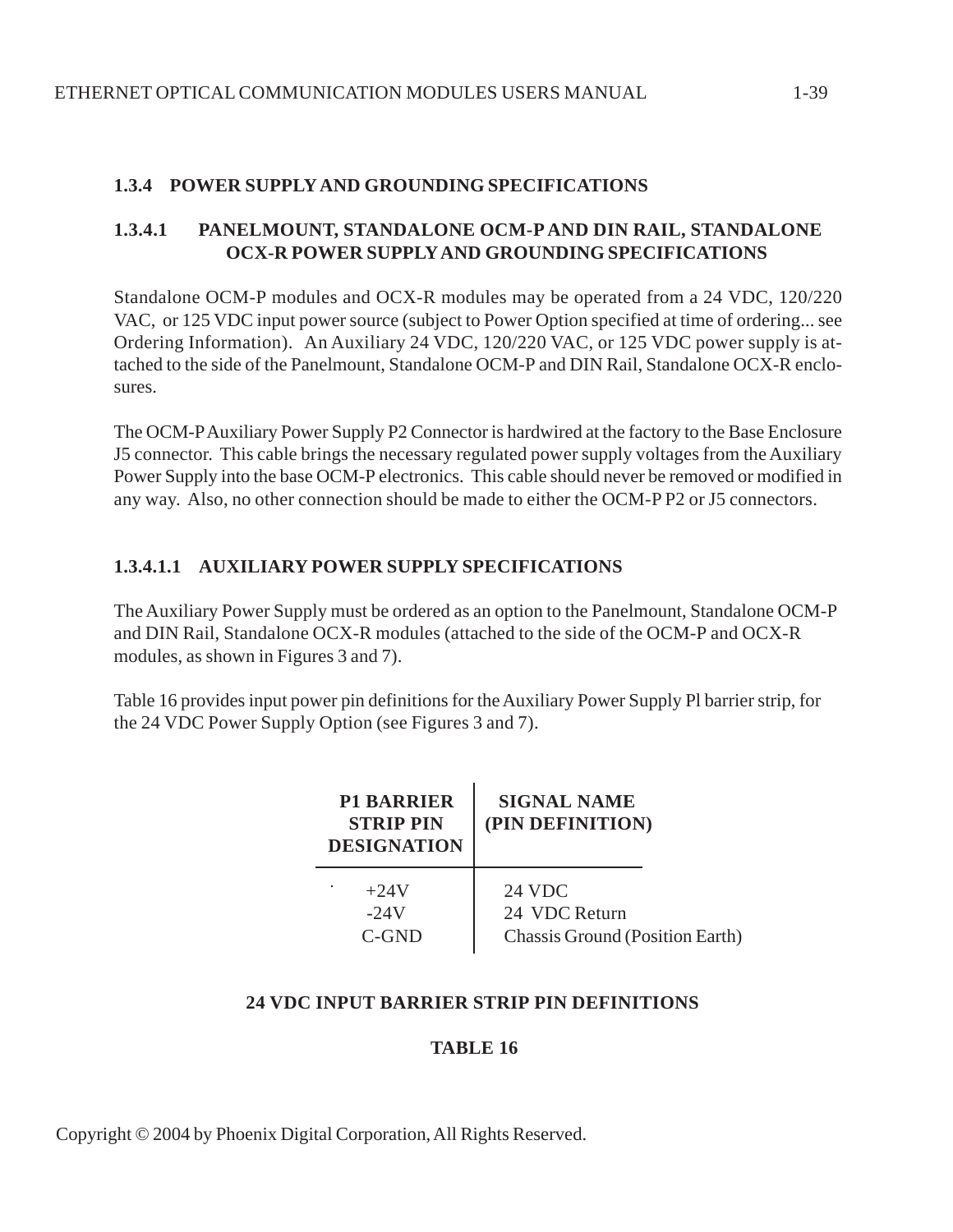24 VDC Power Supply Requirements (Specified at the 24 VDC, 24 VDC Return Input Power Connections on the Panelmount, Standalone OCM-P and DIN Rail, Standalone OCX-R connectors):

| <b>Input Voltage Range</b>   | ٠<br>$\cdot$ | 18 VDC to 30 VDC                                     |
|------------------------------|--------------|------------------------------------------------------|
| <b>OCM-P Input Current</b>   |              | $0.60$ Amps                                          |
| <b>OCX-R Input Current</b>   |              | $0.50$ Amps                                          |
| Regulation (Load and Line) : |              | $0.6\%$ (min)                                        |
| Fuse $(1)$                   | ٠            | 2 AMP, 250 VAC SLO BLO<br>$(0.8$ inch/20 millimeter) |

(1) The fuse is mounted on the internal printed circuit board of the Auxiliary Power Supply. For fuse access the user must remove the Auxiliary Power Supply from the side of the Panelmount, Standalone OCM-P enclosure, or the cover from the left side of the DIN Rail, Standalone OCX-R enclosure.

Table 17 provides input power pin definitions for the Auxiliary Power Supply Pl barrier strip for the 120/220 VAC Power Supply Option (See Figures 3 and 7).

| <b>P1 BARRIER</b><br><b>STRIP PIN</b><br><b>DESIGNATION</b> | <b>SIGNAL NAME</b><br>(PIN DEFINITION) |
|-------------------------------------------------------------|----------------------------------------|
| L1                                                          | AC Power In (Line 1, High Line)        |
| L2                                                          | AC Power In (Neutral)                  |
| $(OCM-P)$                                                   | <b>Chassis Ground</b>                  |
| $C$ -GND $(OCX-R)$                                          | <b>Chassis Ground</b>                  |

#### **120/220 VAC INPUT BARRIER STRIP PIN DEFINITIONS**

#### **TABLE 17**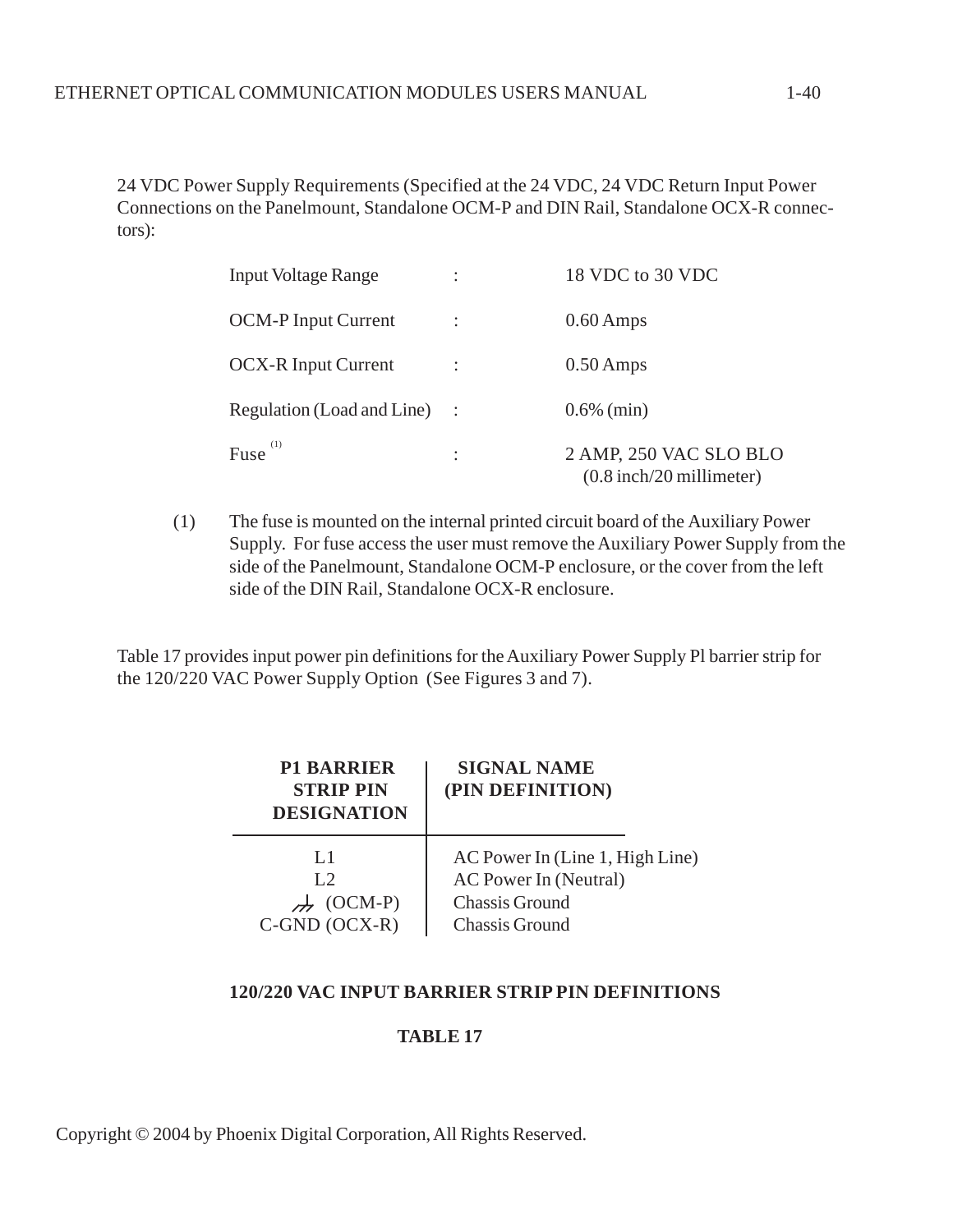120/220 VAC Power Supply Requirements (Specified at the L1, L2 Input Power Connections on the Panelmount, Standalone OCM-P and DIN Rail, Standalone OCX-R connectors):

| <b>Input Voltage Range</b>                               |                | 85 VAC to 264 VAC                                     |
|----------------------------------------------------------|----------------|-------------------------------------------------------|
| <b>Input Frequency Range</b>                             | $\ddot{\cdot}$ | 47 Hz to 440 Hz                                       |
| <b>Conducted RFI</b><br>(Input Line Filter)              |                | FCC limit B and VDE limt A                            |
| Hold-Up Time                                             |                | 12 milliseconds                                       |
| <b>OCM-P Power Consumption:</b><br>UL, CSA, VDE Approved |                | 15 watts (approximate)                                |
| <b>OCX-R Power Consumption:</b><br>UL, CSA, VDE Approved |                | 10 watts (approximate)                                |
| Fuse                                                     |                | 2 AMP, 250 VAC, SLO BLO<br>$(0.8$ inch/20 Millimeter) |

(1) The fuse is mounted on the internal printed circuit board of the Auxiliary Power Supply. For fuse access the user must remove the Auxiliary Power Supply from the side of the Panelmount, Standalone OCM-P enclosure, or the cover from the left side of the DIN Rail, Standalone OCX-R enclosure.

Table 18 provides input power pin definitions for the Auxiliary Power Supply Pl Barrier Strip for the 125 VDC Power Supply Option (See Figure 3 and 7):

| <b>P1 BARRIER</b><br><b>STRIP PIN</b><br><b>DEFINITIONS</b> | <b>SIGNAL NAME</b><br>(PIN DEFINITION) |
|-------------------------------------------------------------|----------------------------------------|
| $+125V$                                                     | $125$ VDC In                           |
| $-125V$                                                     | 125 VDC Return                         |
| C-GND                                                       | <b>Chassis Ground</b>                  |

# **125 VDC INPUT BARRIER STRIP PIN DEFINITIONS**

#### **TABLE 18**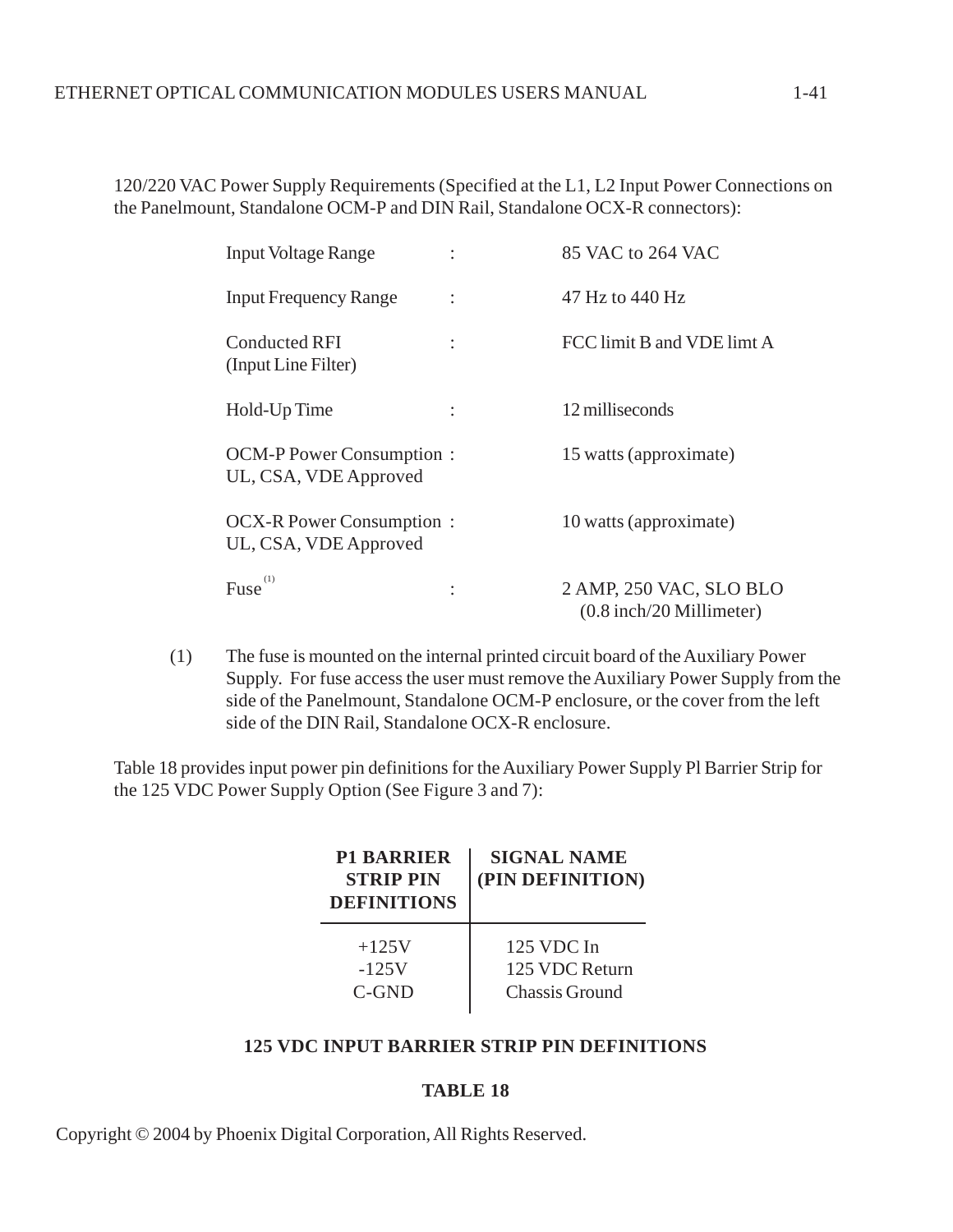125 VDC Power Supply Requirements (Specified at the 125V, 125V Return Input Power Connections on the Panelmount, Standalone OCM-P and DIN Rail, Standalone OCX-R connectors):

| <b>Input Voltage Range</b>                               | 120 VDC to 370 VDC                                    |
|----------------------------------------------------------|-------------------------------------------------------|
| <b>OCM-P Power Consumption:</b><br>UL, CSA, VDE Approved | 15 watts (approximate)                                |
| <b>OCX-R Power Consumption:</b><br>UL, CSA, VDE Approved | 15 watts (approximate)                                |
| $Fuse^{(1)}$                                             | 2 AMP, 250 VAC, SLO BLO<br>$(0.8$ inch/20 millimeter) |

(1) The fuse is mounted on the internal printed circuit board of the Auxiliary Power Supply. For fuse access the user must remove the Auxiliary Power Supply from the side of the Panelmount, Standalone OCM-P enclosure, or the cover from the left side of the DIN Rail, Standalone OCX-R enclosure.

#### **1.3.4.2 1771 PLUG-IN OCM POWER SUPPLY SPECIFICATIONS**

Backplane (system chassis) power supply requirements for 1771 Plug-In OCMs are the following:

| Input Voltage        | 5 VDC    |
|----------------------|----------|
| <b>Input Current</b> | 1.9 Amps |

(1) Supplied by 1771 Chassis Power Supply

# **1.3.4.3 1746 PLUG-IN OLC AND 1756 PLUG-IN OCX POWER SUPPLY SPECIFICATIONS**

Backplane (system chassis) power supply requirements for 1746 Plug-In OLCs and 1756 OCXs are the following:

| Input Voltage        | 5 VDC    |
|----------------------|----------|
| <b>Input Current</b> | 1.5 Amps |

(1) Supplied by 1746/1756 Chassis Power Supply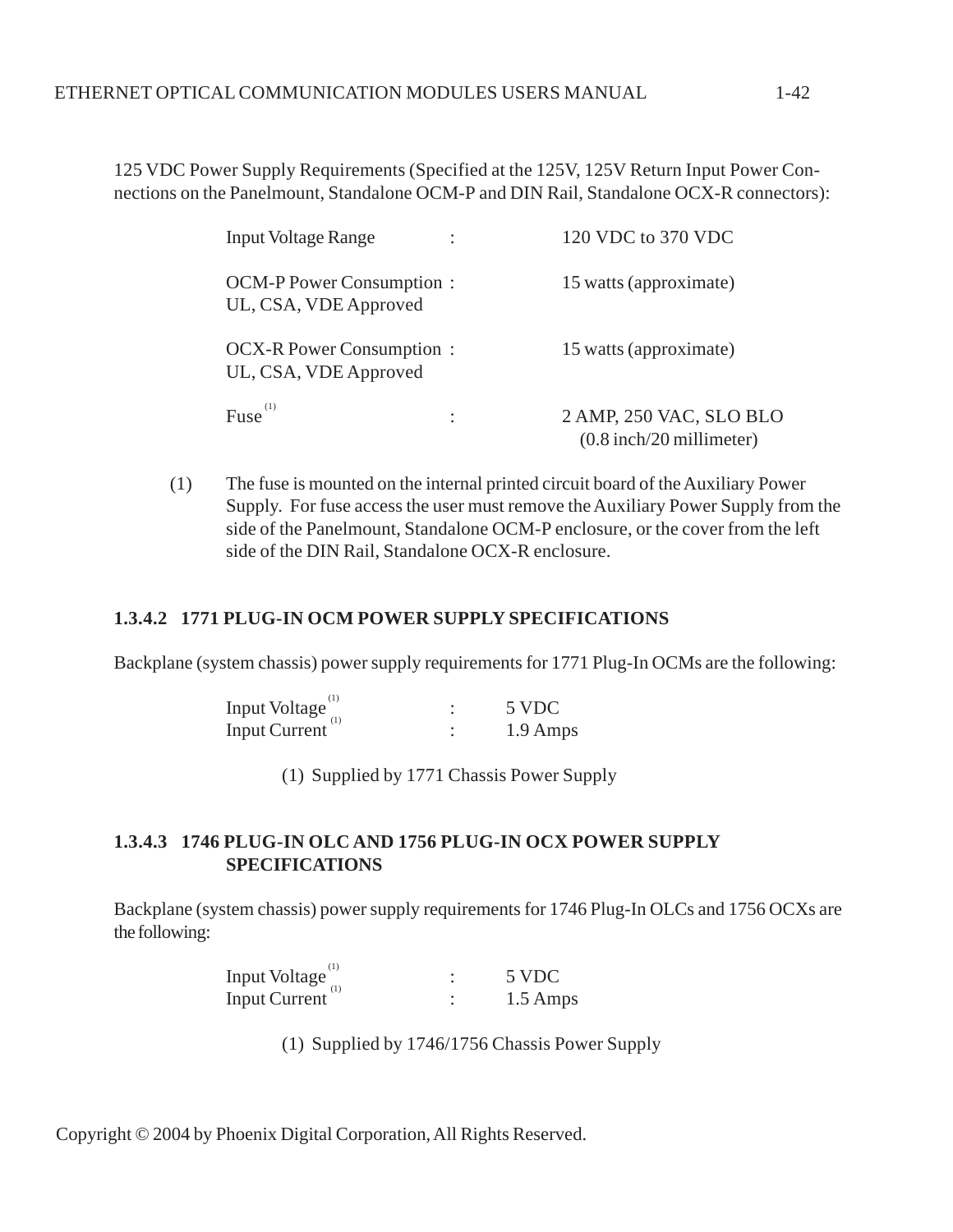#### **1.3.4.4 ELECTRICAL GROUNDING**

The Panelmount, Standalone OCM-P and DIN Rail, OCX-R enclosures must be electrically connected to earth ground. This may be accomplished by connecting the Chassis Ground on the Auxiliary Power Supply connector to earth ground, or by attaching a ground electrode directly to the chassis or module cover. To ensure a good electrical connection between the ground lug and the module, remove paint from the cover where the lug makes contact. Connect the ground lug to earth ground with an adequate grounding electrode.

#### **1.3.5 MECHANICAL AND ENVIRONMENTAL SPECIFICATIONS**

#### FIBER OPTIC MODULE DIMENSIONS :

| Panelmount, Standalone OCM-P Module | $\ddot{\phantom{a}}$ | $10.38$ " H x 3.50" W x 6.14" D<br>$(26.37 \text{ cm H x } 8.89 \text{ cm W x } 15.60 \text{ cm D})$ |
|-------------------------------------|----------------------|------------------------------------------------------------------------------------------------------|
| DIN Rail, Standalone OCX-R Module   | $\ddot{\cdot}$       | 6.70" H x $3.18$ " W x $5.85$ " D<br>$(17.8 \text{ cm H x } 8.1 \text{ cm W x } 14.9 \text{ cm D})$  |
| 1771 Plug-In OCM Module             | $\ddot{\cdot}$       | Single slot, 1771 Chassis Installation.                                                              |
| 1746 Plug-In OLC Module             | $\ddot{\cdot}$       | Single slot, 1746 Chassis Installation.                                                              |
| 1756 Plug-In OCX Module             | $\ddot{\cdot}$       | Single slot, 1756 Chassis Installation.                                                              |

#### FIBER OPTIC MODULE ENVIRONMENTAL SPECIFICATIONS :

| Temperature              | Operating $0^{\circ}$ to $60^{\circ}$ C<br>Storage -40 $\rm ^{\circ}C$ to +85 $\rm ^{\circ}C$ |
|--------------------------|-----------------------------------------------------------------------------------------------|
| <b>Relative Humidity</b> | $0$ to 95% (non-condensing)                                                                   |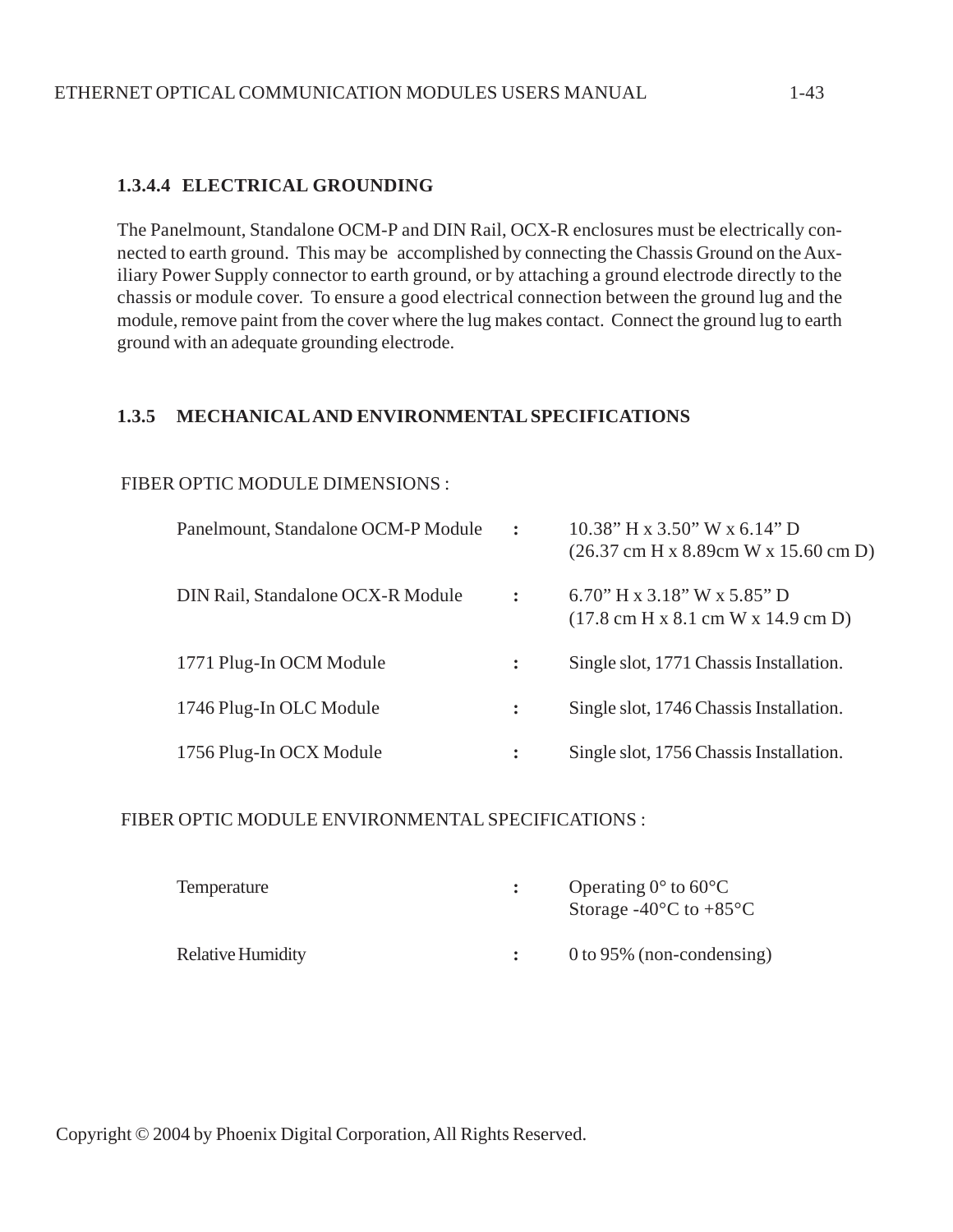# **CHAPTER 2**

# **CONFIGURATION AND INSTALLATION INSTRUCTIONS**

This chapter provides preparation for use and installation instructions (including unpacking and inspection instructions), and a functional description of indicators, diagnostics and configuration instructions.

# **2.1 UNPACKING INSTRUCTIONS**

All Phoenix Digital fiber optic modules are shipped from the factory in shock absorbing materials. Remove the fiber modules from the packing material and refer to the packing list to verify that all items are present. Save the packing materials for future storage or reshipment.

NOTE: If the shipping carton is damaged upon receipt, request that the carrier's agent be present while the unit is being unpacked and inspected.

# **2.2 INSPECTION PROCEDURE**

Fiber optic modules should be inspected visually for damage upon removal from the shipping container.

# **2.3 INSTALLATION MOUNTING PROCEDURE**

Panelmount, Standalone OCM-P modules and DIN Rail, Standalone OCX-R modules should be mounted per the mounting specifications provided in Figures 3 and 7. All Phoenix Digital fiber optic modules are convection cooled, requiring no fan or forced air cooling. An unobstructed air space must be maintained above and below the fiber modules (6 inches minimum) to insure adequate convection airflow. The air at the bottom of the fiber optic module may not exceed 60 degrees Celsius (140 degrees F).

The user should follow Allen-Bradley Installation and Mounting Procedures for 1771, 1746, and 1756 Chassis Installation... for 1771 Plug-In OCM, 1746 Plug-In OLC, and 1756 Plug-In OCX modules.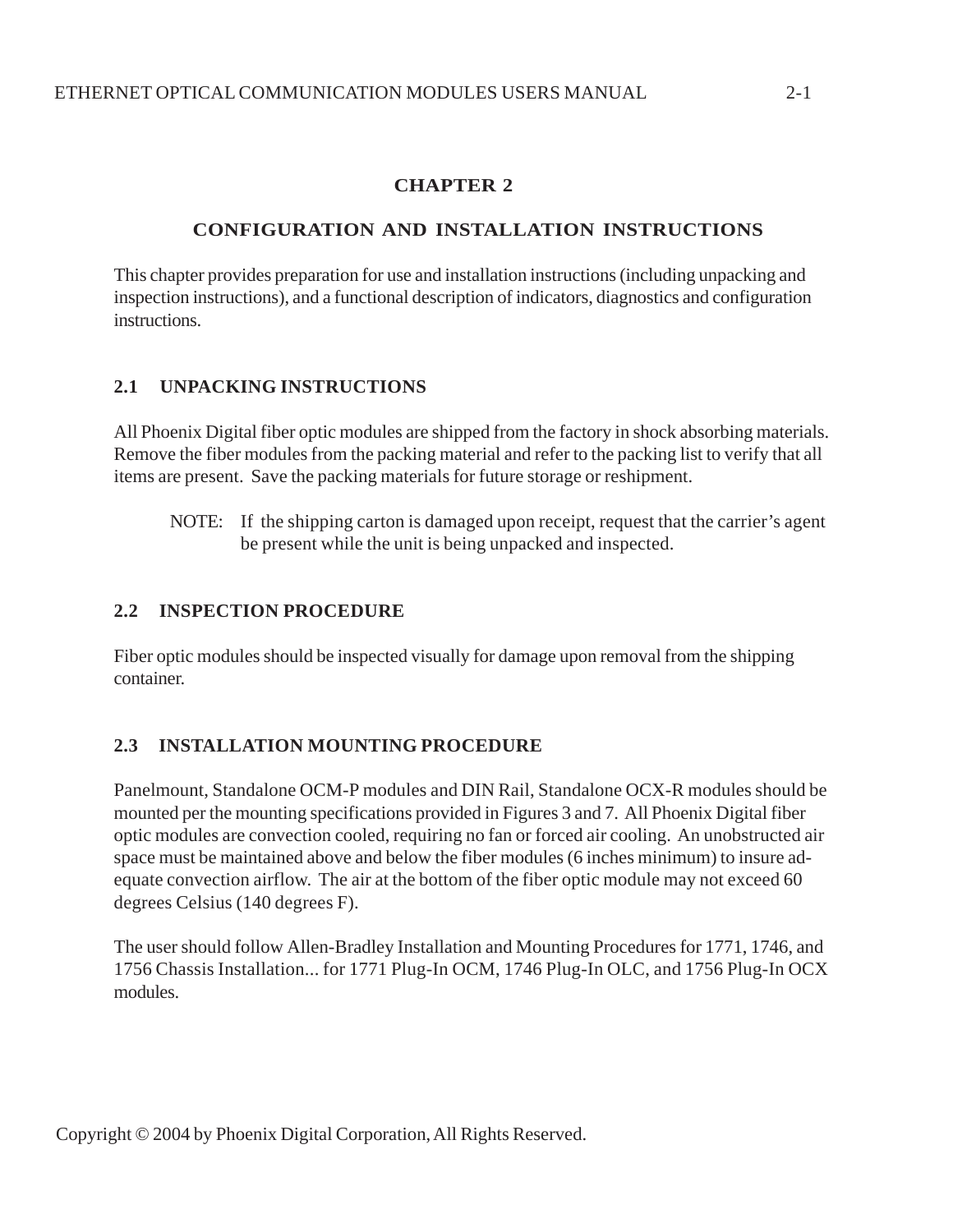# **2.4 DIAGNOSTIC STATUS INDICATOR DEFINITION**

# **2.4.1 PANELMOUNT, STANDALONE OCM-P MODULES AND 1771 PLUG-IN OCM MODULES. (REFERENCE FIGURES 3 AND 4 FOR OPTIC MODULE NOMENCLATURE AND DESIGNATIONS).**

- (i) Tx (Local) Illuminates when the tramsmit data output is active (transmit data from the OCM Device Interface to the local device).
- (ii) Rx (Local) Illuminates when the receive data input is active (transmit data from the local device to the OCM Device Interface).
- (iii) ACT (Ch A, B Active) Illuminates green when the corresponding optical network receive input is receiving valid data.
- (iv) ISD (ChA, B Initial Signal Detect) Illuminates green when the corresponding optical network receive input is initialized for Impending Fault Detection (see Section 1.3.3.7 for Initialization Procedure).
- (v) IFD (ChA, B Impending Fault Detect) Illuminates red when the corresponding optical network receive input power level drops 3.0 decibel-milliwatts (optical dBm) below the Initial Signal Strength (see Section 1.3.3.7 for Initialization Proce dure).
- (vi) ERR (ChA, B Communication Error) Illuminates red when the corresponding optical network receive input fails to detect a valid data or carrier frequency.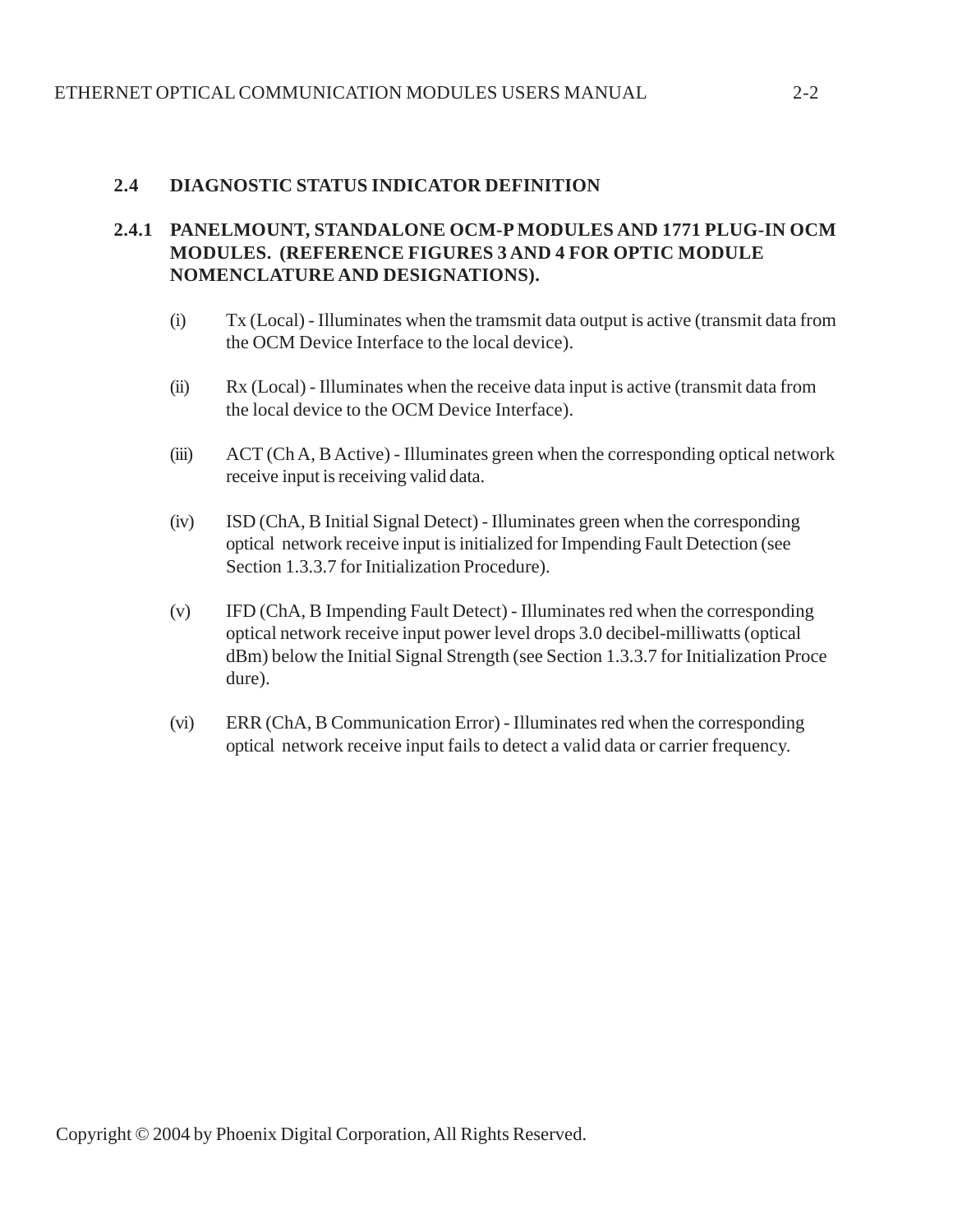# **2.4.2 1746 PLUG-IN OLC MODULES, 1756 PLUG-IN OCX MODULES, AND DIN RAIL, STANDALONE OCX-R MODULES. (REFERENCE FIGURES 5, 6, AND 7 FOR FIBER OPTIC MODULE NOMENCLATURE AND DESIGNATIONS.)**

- (i) Local Tx, Rx
	- Illuminates flashing green when the tramsmit data output is active (transmit data from the OCM Device Interface to the local device).
	- Illuminates flashing yellow when the receive data input is active (transmit data from the local device to the OCM Device Interface).
	- Illuminates solid green when both the receive and transmit data inputs are active (simultaneous transmit and receive data between the local device and the Fiber Optic Module Device Interface).
- (ii) OK... Module Without Diagnostic Option Illuminates continuous green when the OLC/OCX module is powered.
	- OK... 1746 OLC Module With Diagnostic Option Illuminates continuous green when the OLC module is powered.
	- OK... 1756 OCX Module With Diagnostic Option Illuminates flashing red when previously established communication with the OCX I/O module slot has timed out. Illuminates continuous red during reset condition. Illuminates flashing green when the OCX I/O module slot is not correctly configured, or is not actively controlled by a system processor. Illuminates continuous green during normal operation.
	- OK... DIN Rail, Standalone OCX-R Module Illuminates continuous green when the module is powered.
- (iii) Ch A, B AC/ER for OLC; Ch A, B ACT/ERR for OCX (-R) (Ch A, B Active/ Error) - Illuminates green when the corresponding optical network receive input is receiving a valid data or carrier frequency. Illuminates red when the corresponding optical network receive input fails to detect valid communications.
- (iv) Ch A, B ID/IF for OLC; Ch A, B ISD/IFD for OCX (-R) (ChA, B Initial Signal Detect/Impending Failure Detect) - Illuminates green when the corresponding optical network receive input is initialized for Impending Fault Detection. Illuminates red when the corresponding optical network receive input power level drops 3.0 decibel-milliwatts (optical dBm) below the Initial Signal Strength (see Section 1.3.3.7 for Initialization Procedure).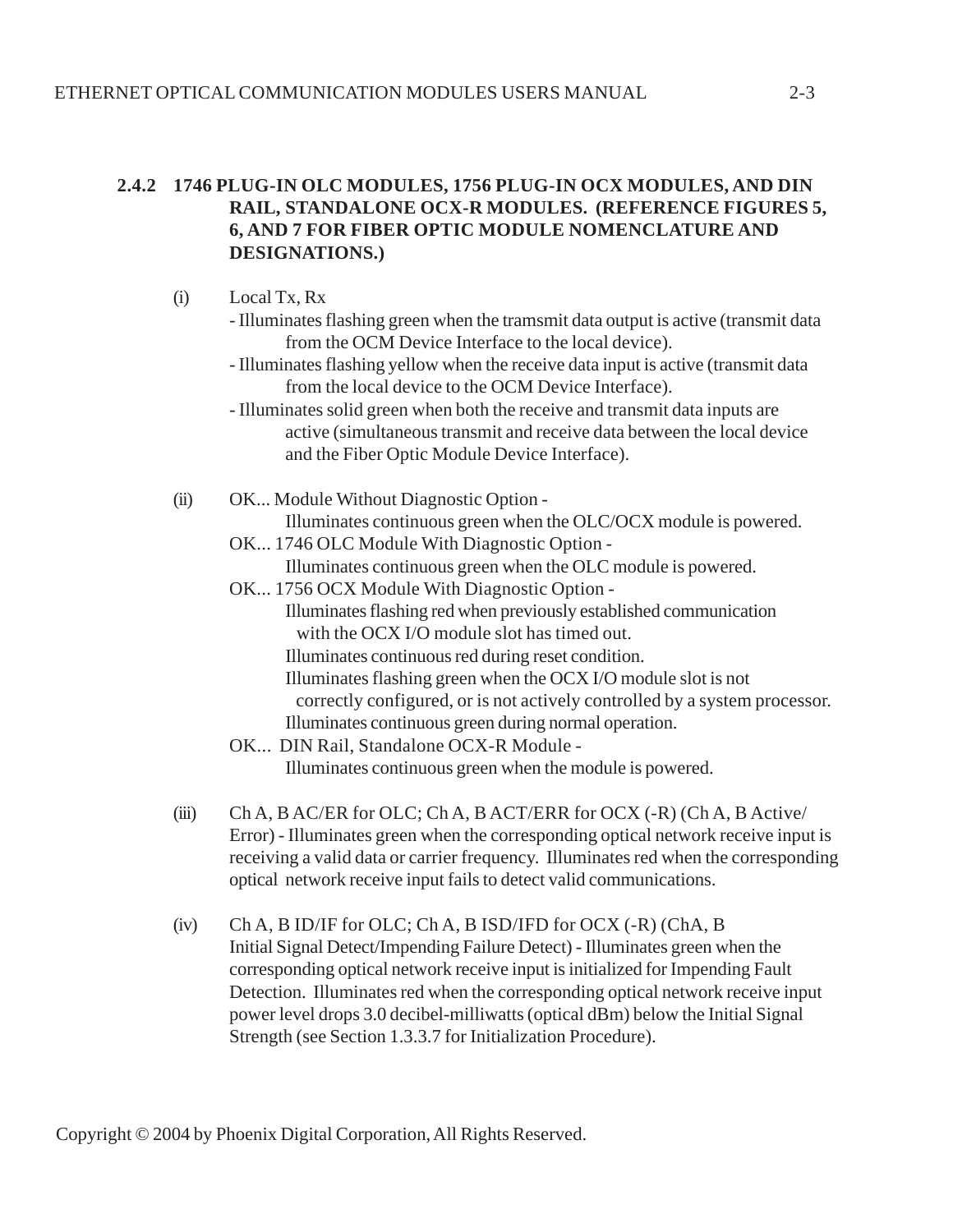#### **2.5 INITIAL SIGNAL SET POTENTIOMETERS**

(i) ISS (Initial Signal Set Potentiometers) - Initializes Impending Fault Detection thresholds for the corresponding optical network receive inputs (see Section 1.3.3.7 for Initialization Procedure).

#### **2.6 DIAGNOSTIC STATUS OUTPUT CONNECTIONS**

- (i) IFD (ChA, B Impending Fault Detect... Panelmount, Standalone OCM-P modules and DIN Rail, Standalone OCX-R modules) - Switches ON (closed contact) when the corresponding optical network receive input power level drops 3.0 decibelmilliwatts (optical) below the initial signal strength (see Section 1.3.3.7 for Initialization Procedure). (Diagnostic/Configuraton Select Switches must be set to enable diagnostic relay outputs.)
- (ii) ERR (ChA, B Communication Error... Panelmount, Standalone OCM-P modules and DIN Rail, Standalone OCX-R modules) - Switches ON (closed contact) when the corresponding optical network receive input fails to detect valid data communications. (Diagnostic/Configuraton Select Switches must be set to enable diagnostic relay outputs.)
- (iii) RSS (ChA, B Receive Signal Strength) Provides a linear voltage representation (analog - scaled from 0 to 3.5 VDC) for the corresponding optical network receive input.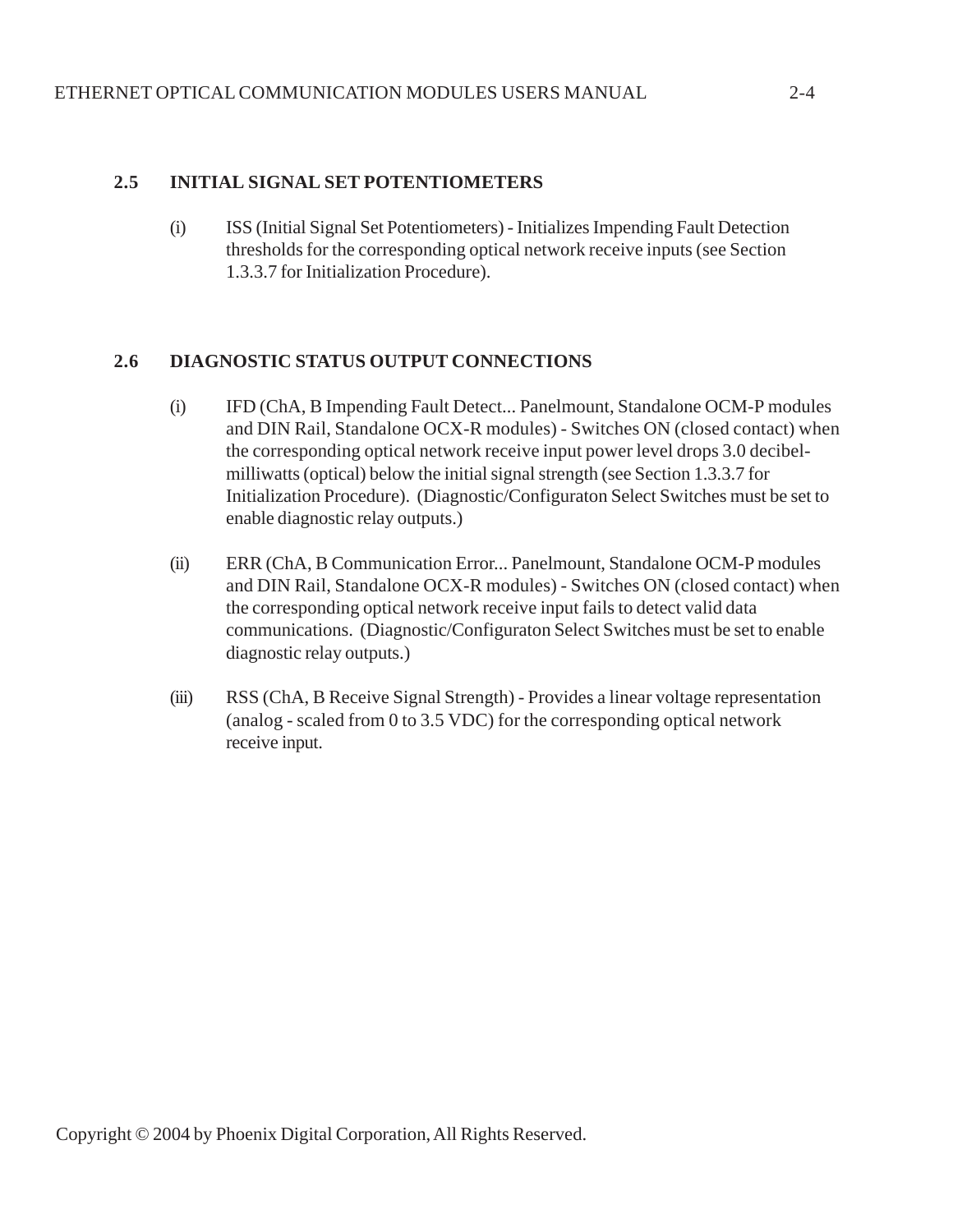# **2.7 CONFIGURATION INSTRUCTIONS**

#### **2.7.1 FIBER OPTIC MODULE CONFIGURATION INSTRUCTIONS**

Each fiber optic module must be configured (switch selectable) prior to installation.

Configuration Switch locations are identified on the overview of the fiber optic modules depicted in Figures 9 and 12. Specifications detailing fiber optic module Network Configuration Switch designations are provided in Tables 10, 12, and 13.

# **2.7.1.1 FIBER OPTIC MODULE REPEATER OPERATION**

All Phoenix Digital fiber optic modules function as active fiber optic repeaters on the Ethernet fiber optic network. Each fiber module serves to both restore and resynchronize the Ethernet data on the fiber optic network. Therefore, Phoenix Digitals' Ethernet fiber optic modules may be daisychained and/or cascaded together... subject only to the maximum overall network distance limitations of the Ethernet protocol itself (approximately 2 miles/3.2 kilometers). (Longer distances are possible... consult factory for more information.)

The maximum distance allowed between adjacent fiber modules on the Ethernet fiber optic network is a function of both Ethernet network protocol timing and fiber optic cable attenuation (loss). The Ethernet protocol timing limitation is defined in the IEEE 802.3 TCP/IP communication standard, and limits the overall Ethernet network distance to 2 miles (3.2 kilometers). (Longer distances with Ethernet are possible. Consult the factory for more information.) However, within this distance, further limitations may exist due to attenuation in the optical communication paths... which may be caused by optical connectors, series optical couplers, splices and/or the fiber cable itself. If the actual distance between adjacent fiber modules is greater than the maximum distance allowed, due to optical attenuation, the user should consider upgrading to a more powerful version of the fiber optic module (1300 nm/1550 nm multimode or 1300 nm/1550 nm singlemode). However, as an alternative to upgrading the fiber module optical interface, an additional fiber optic module may be inserted into the network and used as a standalone fiber optic repeater, without making any type of connection to the fiber module's Ethernet interface. In this case, the fiber module will serve as a fiber network repeater only, extending the maximum allowable distance between adjacent locations on the network. (NOTE: When fiber optic modules with the 10 Base-2 transceiver option are used as standalone fiber optic repeaters, with no electrical connection to the fiber module Ethernet interface, the fiber optic module's 10 Base-2 coaxial interace must be terminated using a "T" coupler and two 50 ohm resistors.)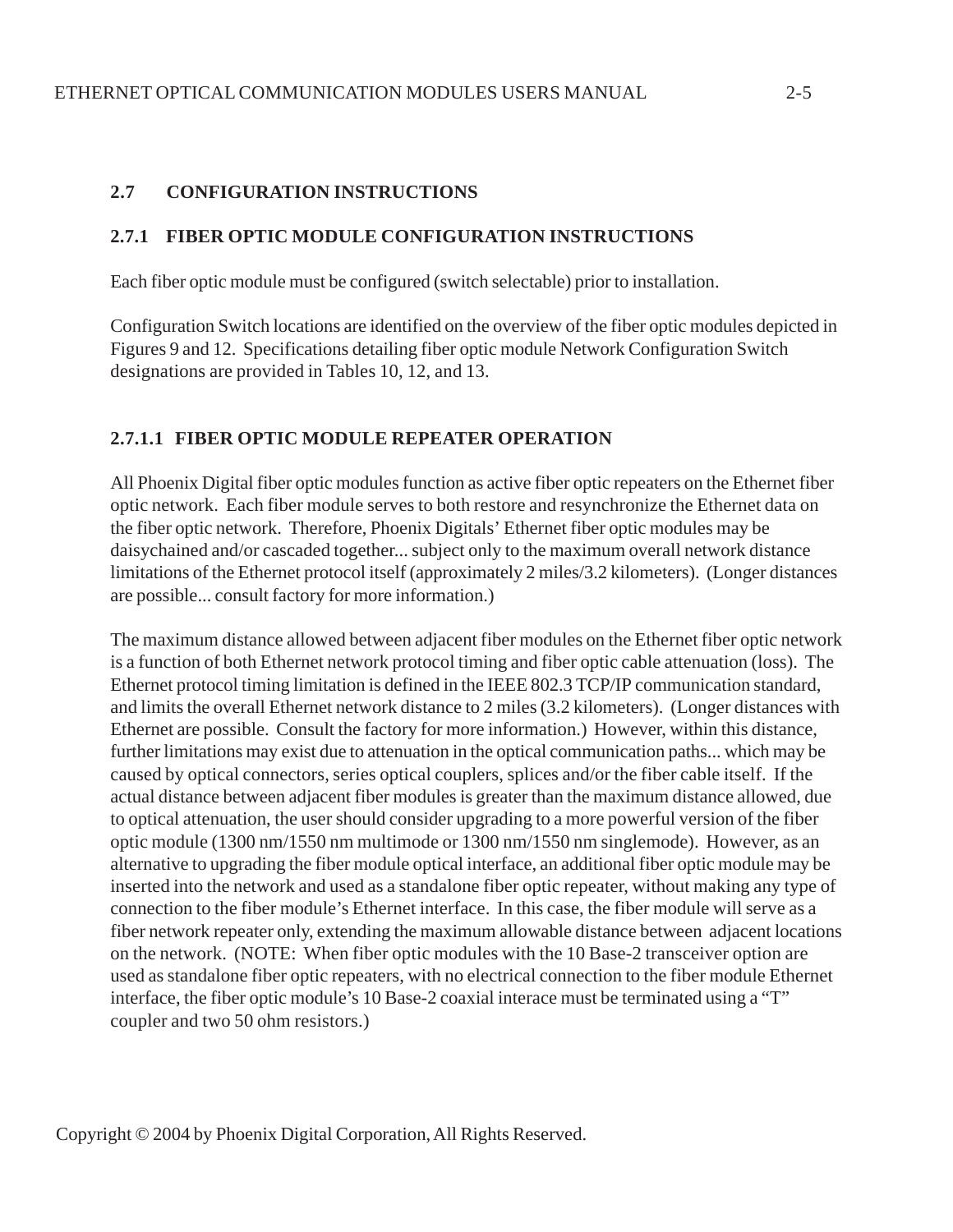#### **2.7.1.2 FIBER OPTIC MODULE MASTER/SLAVE CONFIGURATION**

One pair of fiber optic modules, located at logically adjacent locations on the fiber optic network, must be switch configured to be Network Master modules. One of these modules will serve as the Master for fiber optic network Channel A (Ch A Transmit Master), and the other for Channel B (Ch B Transmit Master). These Master modules provide data management and control throughout the fiber optic network. [In tree (combinaton ring, bus/star) network topologies, each fiber network segment must have one Ch A Transmit Master and one Ch B Transmit Master.] The two Master fiber optic modules must be connected together, adjacent on fiber optic ring topology networks, and may either be adjacent or at opposite ends of fiber optic bus topology networks. When the two Master fiber optic modules are at adjacent locations on the network, the Ch A Master Ch A transmit output must be connected to the Ch B Master Ch A receive input. Similarly, the Ch B Master Ch B transmit output must be connected to the Ch A Master Ch B receive input. When the two Master fiber optic modules are located at opposite ends of a fiber optic bus topology network, the Ch A Master Ch A transmit output and Ch B receive input should not be connected to any other fiber optic module. Similarly, the Ch B Master Ch B transmit output and Ch A receive input should not be connected to any other fiber optic module. All other fiber optic modules on the network must be configured as Slaves. An example of a fiber optic module Master/Slave configuration in a ring topology network is illustrated in Figure 2. Fiber optic module Master/Slave Selection switch configuration instructions are provided in Tables 10, 12, and 13. (Note that in the event of failure of either of the two Master fiber optic modules in a fault tolerant ring topology network configuration, the remaining Master fiber module will assume network management of both fiber optic channels. Communication continuity will be maintained throughout the network.)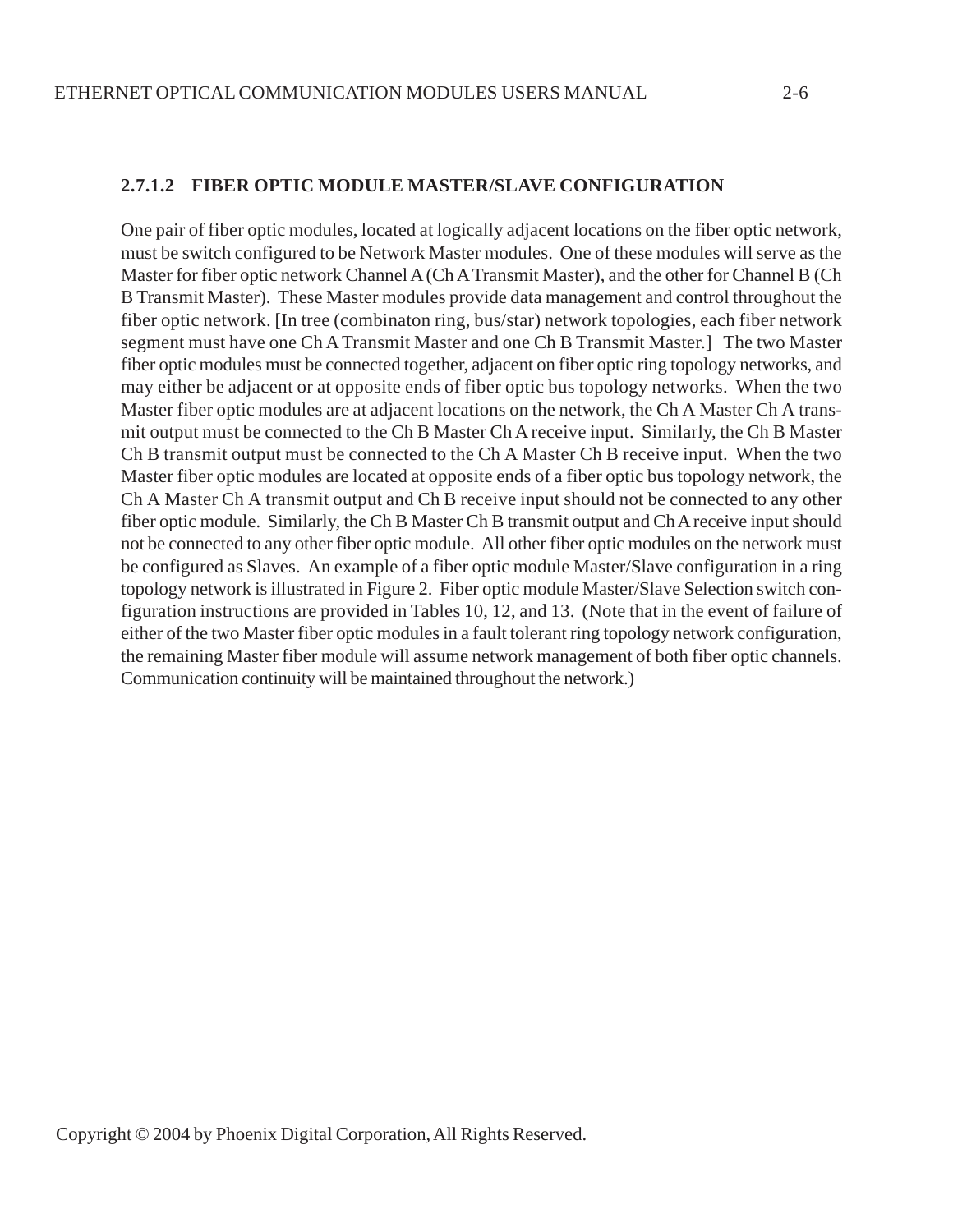# **APPENDIX A**

# **FIBER OPTIC MODULE 10 BASE-T CABLE DRAWING (OCM-CBL-A1-(10))**



| Fiber<br><b>Module Connector</b><br>Pin Number | Device<br>Connector<br>Pin Number                                    | Signal Name                                                                                             |
|------------------------------------------------|----------------------------------------------------------------------|---------------------------------------------------------------------------------------------------------|
| 2<br>3<br>4<br>5<br>6<br>7<br>8                | $1^{(3)}$<br>$2^{(3)}$<br>$3^{(3)}$<br>4<br>5<br>$6^{(3)}$<br>7<br>8 | $TD+$<br>$TD -$<br>$RD +$<br>No Connection<br>No Connection<br>$RD -$<br>No Connection<br>No Connection |

- (1) 1 foot/0.3 meter Length = No Suffix; 10 Foot/3 Meter Length = "-10" Suffix
- (2) Cable shield foil or braid should be placed under RJ-45 shield housing in order to make good electrical contact.
- (3) For direct connection to Hubs, Switches, and 10 Base-T transceivers, crossover by connecting pin 1 to pin 3, pin 3 to pin 1, pin 2 to pin 6, and pin 6 to pin 2.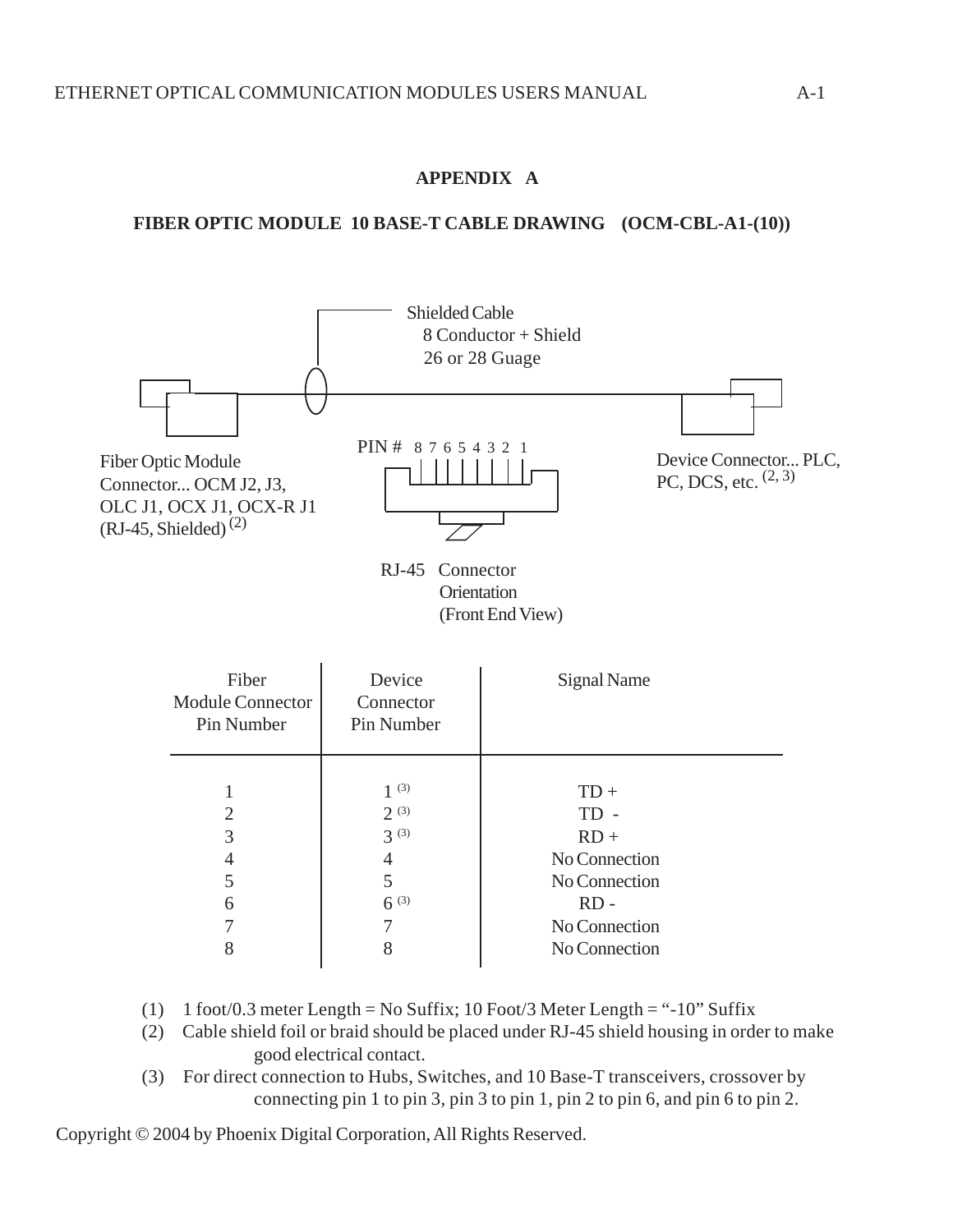# **APPENDIX B**

# **FIBER OPTIC MODULE 10 BASE-T CABLE DRAWING (OCX-CBL-A1-(10))**



| Fiber<br><b>Module Connector</b><br>Pin Number | Device<br>Connector<br>Pin Number           | Signal Name                          |
|------------------------------------------------|---------------------------------------------|--------------------------------------|
| 3                                              | 1(3)<br>$2^{(3)}$<br>$3^{(3)}$<br>$6^{(3)}$ | $TD +$<br>$TD -$<br>$RD +$<br>$RD -$ |

- (1) 1 foot/0.3 meter Length = No Suffix; 10 Foot/3 Meter Length = "-10" Suffix
- (2) Cable shield foil or braid should be placed under the RJ=45 and RJ-11 shield housings in order to make good electrical contact.
- (3) For direct connection to Hubs, Switches, and 10 Base-T transceivers, crossover by connecting pin 1 to pin 3, pin 3 to pin 1, pin 2 to pin 6, and pin 4 to pin 2.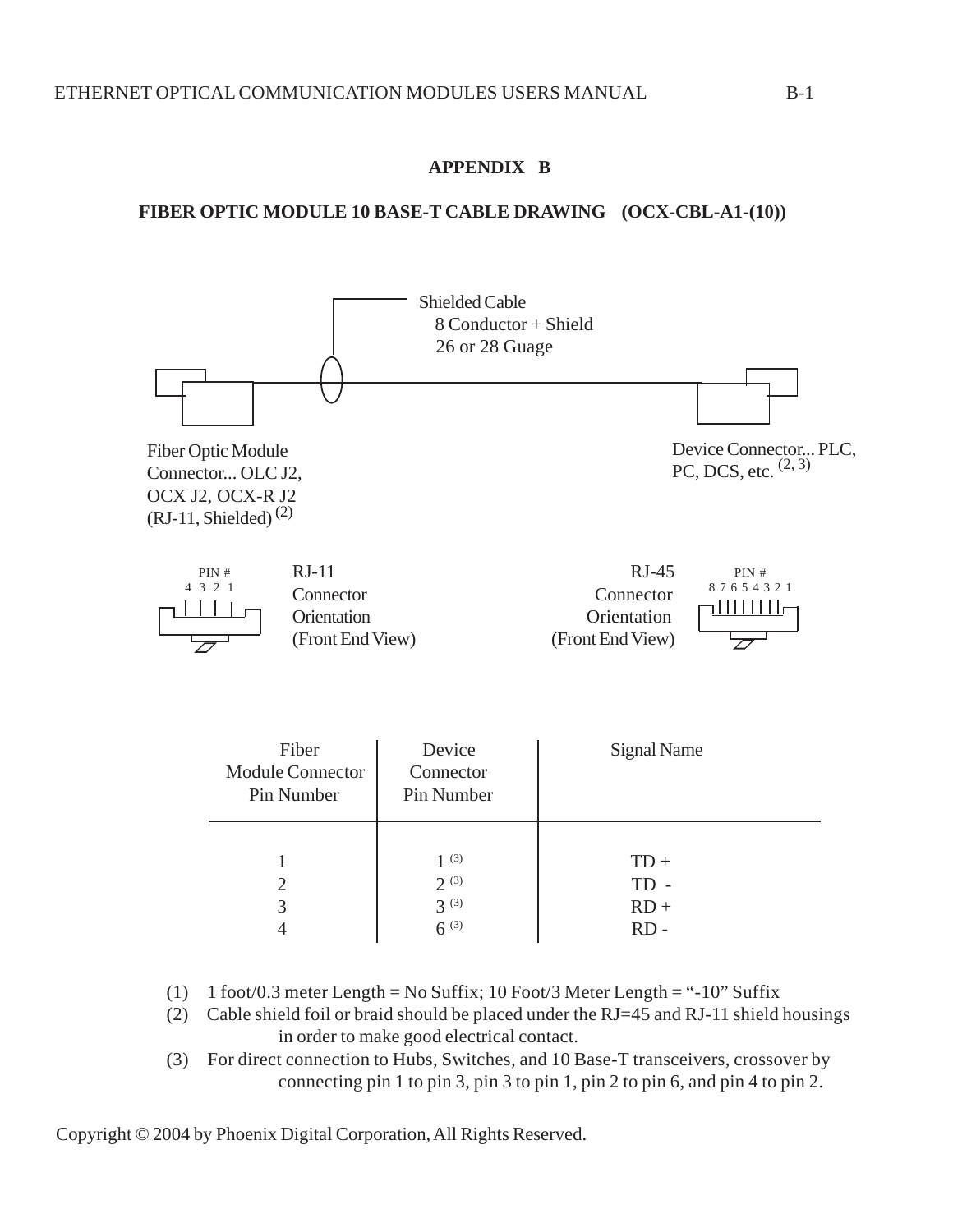#### **APPENDIX C**

#### **LIST OF FIGURES IN MANUAL**

 **FIGURE # DESCRIPTION PAGE #**

# 1 EXAMPLES OF TYPICAL FIBER OPTIC ETHERNET ............ 1-4 NETWORK CONFIGURATIONS 2 FIBER OPTIC ETHERNET NETWORK ILLUSTRATING............. 1-6 SELF-HEALING COMMUNICATION WRAPBACK 3 ALLEN-BRADLEY ETHERNET PANELMOUNT, .................... 1-9 STANDALONE OCM-P MOUNTING DIMENSIONS AND CONNECTOR DESIGNATIONS 4 ALLEN-BRADLEY ETHERNET 1771 PLUG-IN OCM.............. 1-10 MODULE CONNECTOR DESIGNATIONS 5 ALLEN-BRADLEY ETHERNET 1746 PLUG-IN OLC............... 1-11 MODULE CONNECTOR DESIGNATIONS 6 ALLEN-BRADLEY ETHERNET 1756 PLUG-IN OCX............... 1-12 MODULE CONNECTOR DESIGNATIONS 7 ALLEN-BRADLEY ETHERNET DIN RAIL, STANDALONE...... 1-13 OCX-R MOUNTING DIMENSIONS AND CONNECTOR DESIGNATIONS 8 TYPICAL ETHERNET FIBER OPTIC MODULE ....................... 1-21 INSTALLATION CONFIGURATION 9 1771 PLUG-IN OCM AND PANELMOUNT, STANDALONE... 1-23 OCM-P DIAGNOSTIC AND CONFIGURATION SWITCH DESIGNATIONS 10 1771 PLUG-IN OCM AND 1746 PLUG-IN OLC ..................... 1-29 DIAGNOSTIC STATUS AND CONTROL FUNCTIONS 11 1756 PLUG-IN OCX DIAGNOSTIC STATUS AND ................... 1-30 CONTROL FUNCTIONS 12 1746 PLUG-IN OLC, 1756 PLUG-IN OCX, AND DIN RAIL, ...... 1-33 STANDALONE OCX-R DIAGNOSTIC AND CONFIGURATION SWITCH DESIGNATIONS